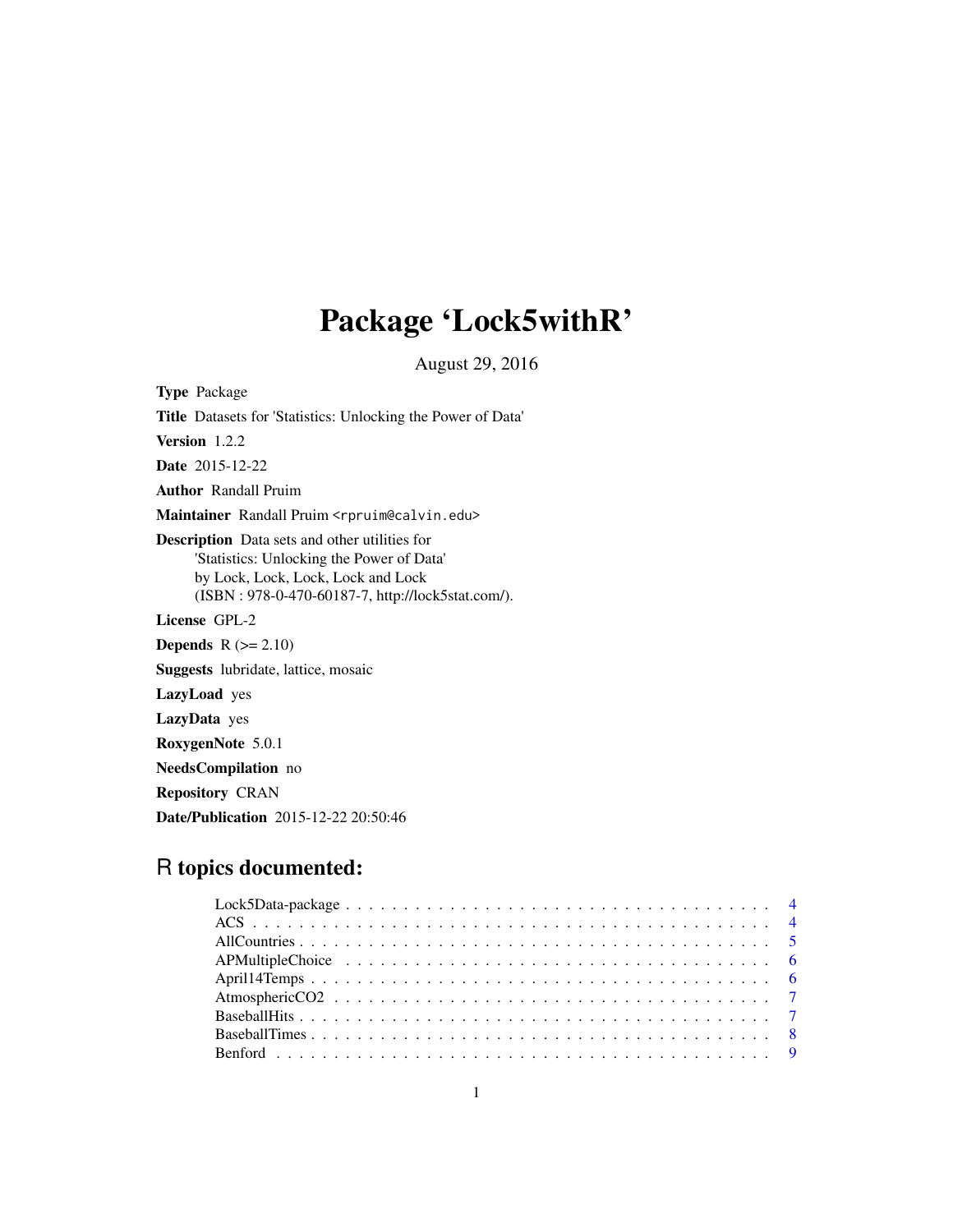|             | 9   |
|-------------|-----|
|             | 10  |
|             | 11  |
|             | 11  |
|             | 12  |
|             | 12  |
|             | 13  |
|             | 14  |
| ColaCalcium | 15  |
|             | 15  |
|             | 16  |
|             | 17  |
|             | 17  |
|             | 18  |
|             | 19  |
|             | 19  |
|             | 20  |
|             | 21  |
|             | 22. |
|             | 22. |
|             |     |
|             | 23  |
|             | 23  |
|             | 24  |
|             | 25  |
|             | 26  |
|             | 26  |
|             | 27  |
|             | 28  |
|             | 29  |
|             | 30  |
|             | 30  |
|             | 31  |
|             | 32  |
|             | 32  |
|             | 33  |
|             | 34  |
|             | 34  |
|             | 36  |
|             | 37  |
|             | 37  |
|             | 38  |
|             | 39  |
|             | 40  |
|             | 40  |
|             | 41  |
|             | 42  |
|             | 42  |
|             | 43  |
|             |     |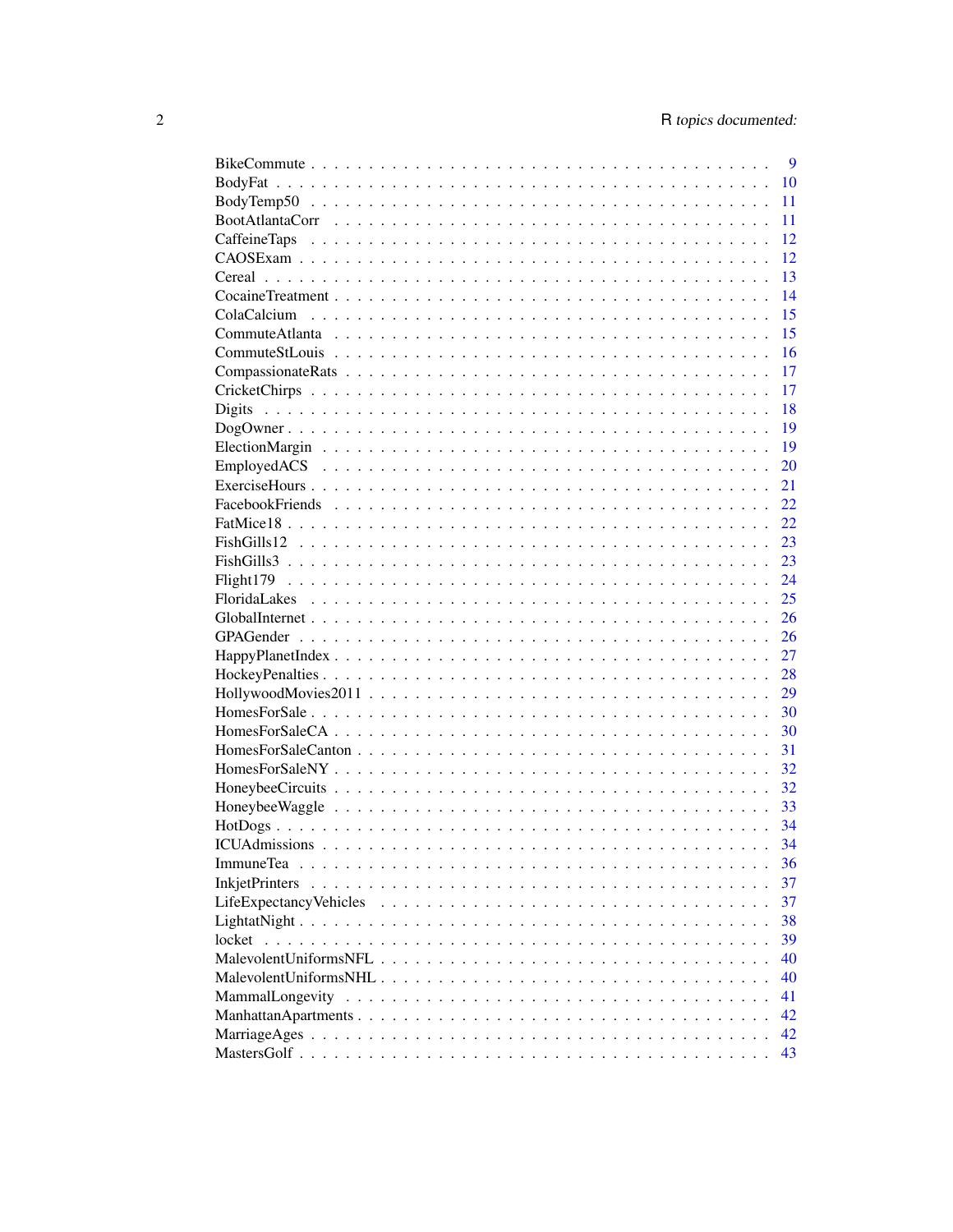|                      | 43 |
|----------------------|----|
|                      | 44 |
|                      | 45 |
|                      | 47 |
|                      | 47 |
|                      | 48 |
|                      | 49 |
|                      | 50 |
|                      | 51 |
|                      | 52 |
|                      | 53 |
|                      | 53 |
|                      | 54 |
|                      | 54 |
|                      | 55 |
|                      | 56 |
|                      | 57 |
|                      | 57 |
|                      | 58 |
|                      | 59 |
|                      | 60 |
|                      | 61 |
|                      | 62 |
|                      | 62 |
|                      | 63 |
|                      | 64 |
|                      | 65 |
|                      | 66 |
|                      | 67 |
|                      | 67 |
|                      | 68 |
|                      | 69 |
|                      | 69 |
|                      | 71 |
| <b>TextbookCosts</b> | 71 |
| ToenailArsenic       | 72 |
|                      | 73 |
|                      | 73 |
|                      | 75 |
|                      | 75 |
|                      | 76 |
|                      |    |

78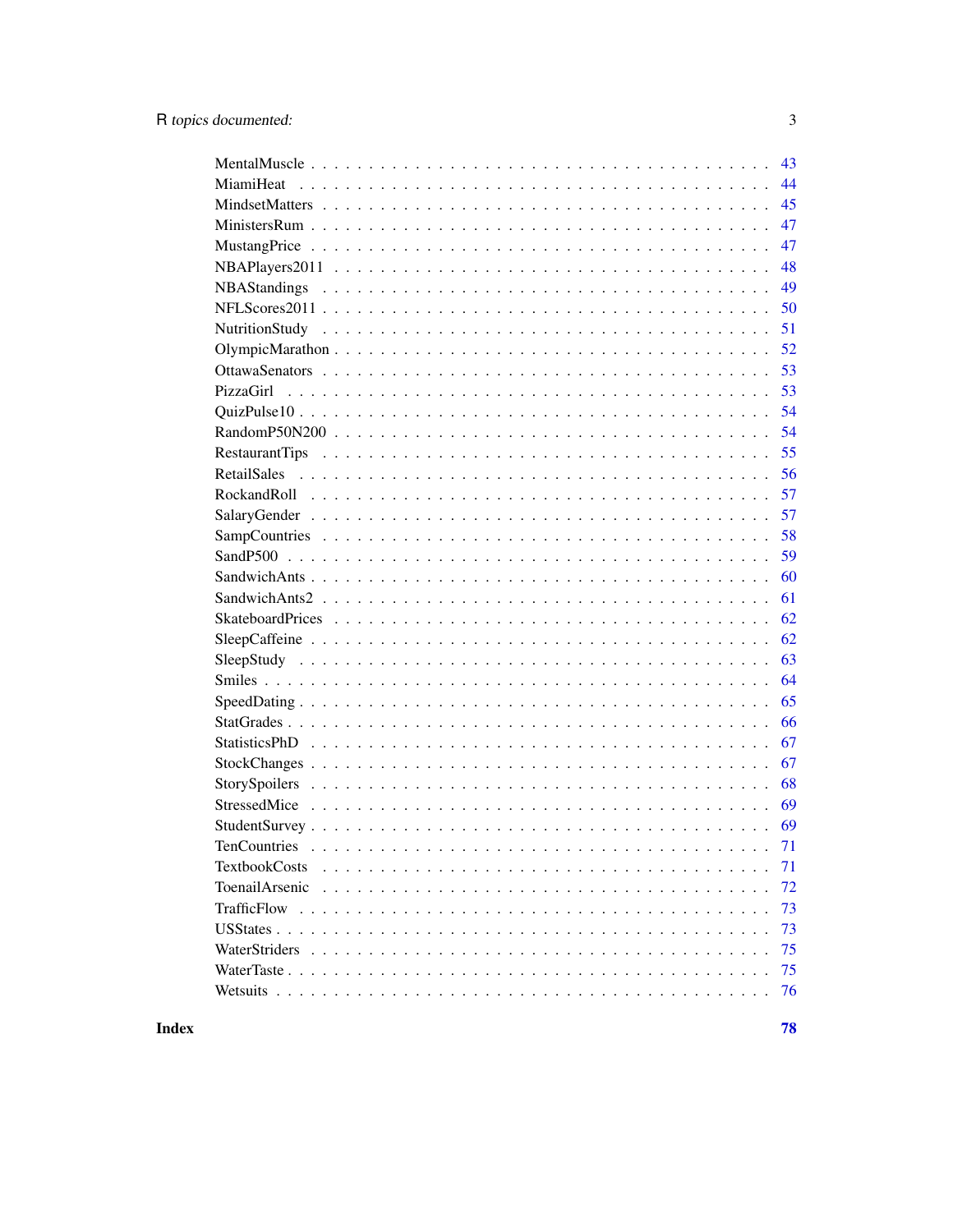<span id="page-3-0"></span>Lock5Data-package *Lock5 Datasets*

#### **Description**

Datasets for Statistics: Unlocking the Power of Data by Lock, Lock, Lock, Lock and Lock

#### Author(s)

Robin Lock <rlock@stlawu.edu>

ACS *American Community Survey*

#### Description

Data from a sample of individuals in the American Community Survey

#### Format

A dataset with 1000 observations on the following 9 variables.

- Sex a factor with levels Female and Male
- Age age in years
- Married a factor with levels Married and Not Married
- Income Wages and salary for the past 12 months (in \\$1,000's)
- HoursWk Hours of work per week
- Race a factor with levels asian, black, white, or other
- USCitizen a factor wit two levels (Citizen and Noncitizen).
- HealthInsurance a factor with two levels (Insured and Uninsured
- Language a factor with two levels (English and Other)

# Details

The American Community Survey, administered by the US Census Bureau, is given every year to a random sample of about 3.5 million households (about 3% of all US households). Data on a random sample of 1% of all US residents are made public (after ensuring anonymity), and we have selected a random sub-sample of  $n = 1000$  from the 2010 data for this dataset.

#### Source

The full public dataset can be downloaded at [http://www.census.gov/programs-surveys/acs/](http://www.census.gov/programs-surveys/acs/data/pums.html) [data/pums.html](http://www.census.gov/programs-surveys/acs/data/pums.html), and the full list of variables are at [http://www.census.gov/programs-surveys](http://www.census.gov/programs-surveys/acs/guidance.html)/ [acs/guidance.html](http://www.census.gov/programs-surveys/acs/guidance.html).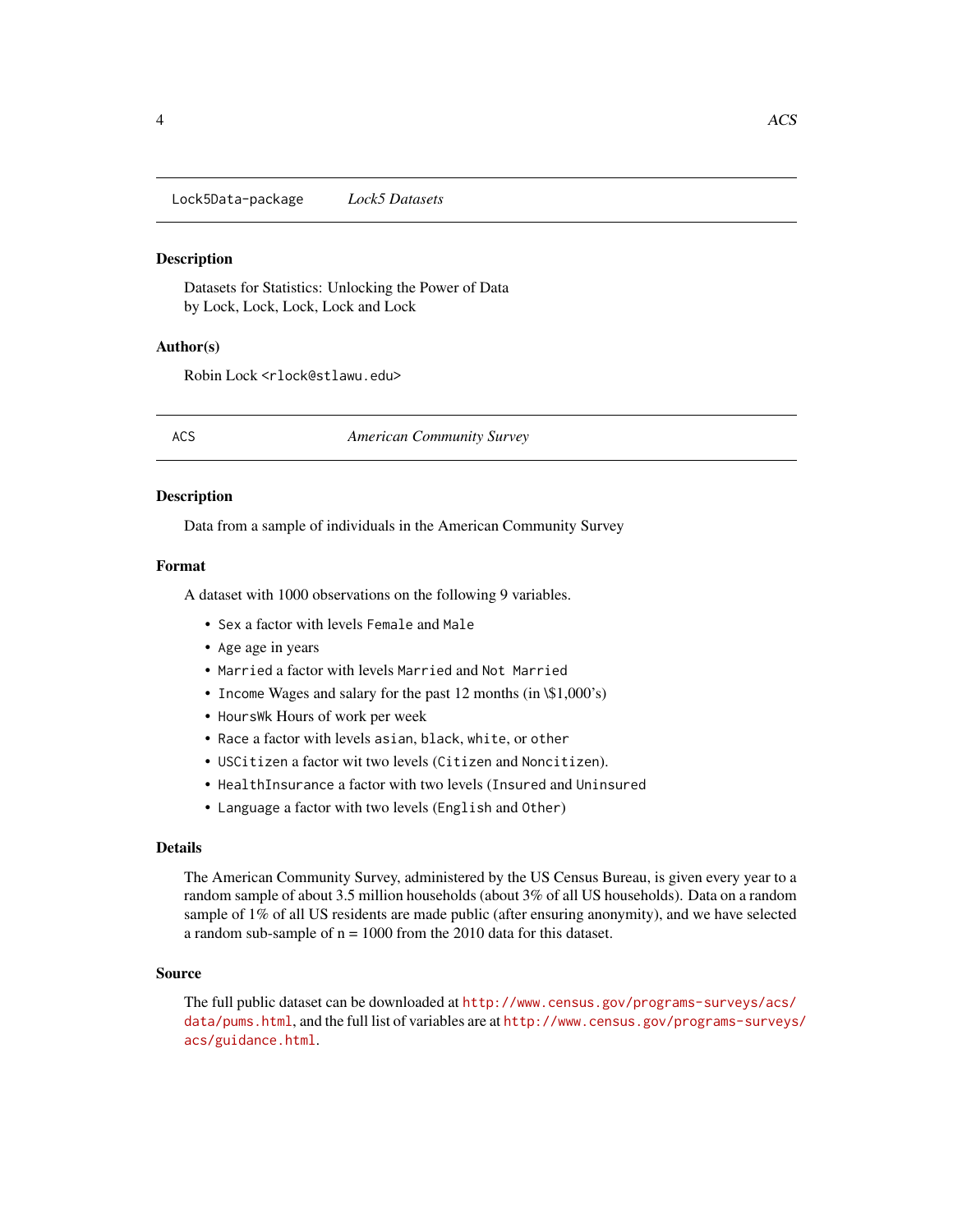<span id="page-4-0"></span>AllCountries *AllCountries*

#### Description

Data on the countries of the world

#### Format

A dataset with 213 observations on the following 18 variables.

- Country Name of the country
- Code Three letter country code
- LandArea Size in sq. kilometers
- Population Population in millions
- Energy Energy usage (kilotons of oil)
- Rural Percentage of population living in rural areas
- Military Percentage of government expenditures directed toward the military
- Health Percentage of government expenditures directed towards healthcare
- HIV Percentage of the population with HIV
- Internet Percentage of the population with access to the internet
- Developed A numeric code for the level of development based on kilowatt hours per capita
- kwhPerCap An ordered factor of categories for kilowatt hours per capita, under 2500, 2500 to 5000, or over 5000
- BirthRate Births per 1000 people
- ElderlyPop Percentage of the population at least 65 year old
- LifeExpectancy Average life expectancy (years)
- CO2 CO2 emissions (metric tons per capita)
- GDP Gross Domestic Product (per capita)
- Cell Cell phone subscriptions (per 100 people)
- Electricity Electric power consumption (kWh per capita)

#### Details

Most data from 2008 to avoid many missing values in more recent years.

#### Source

Data collected from the World Bank website, worldbank.org.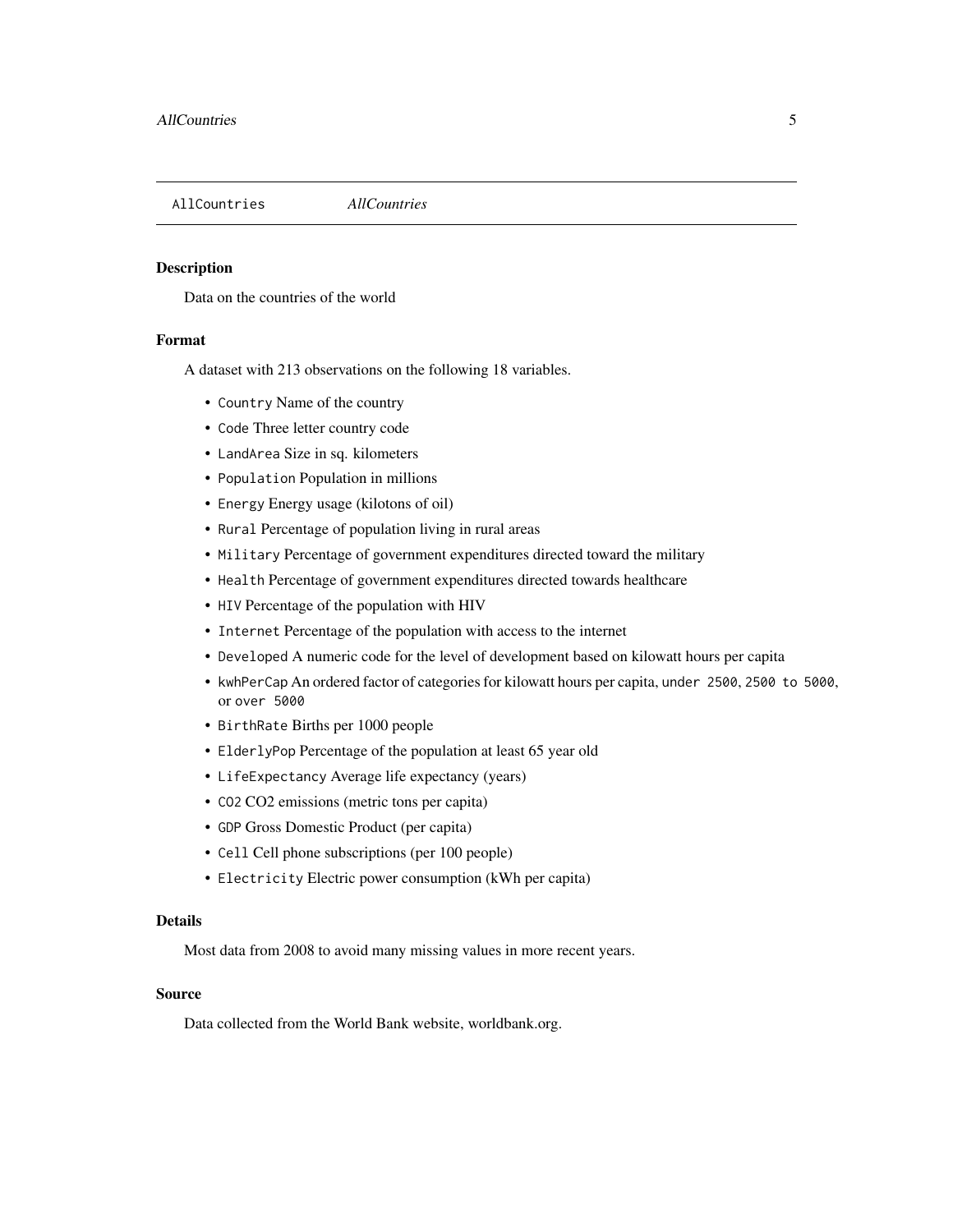<span id="page-5-0"></span>APMultipleChoice *AP Multiple Choice*

#### Description

Correct responses on Advanced Placement multiple choice exams

# Format

A dataset with 400 observations on the following variable. C, D, or E

# Details

Correct responses from multiple choice sections for a sample of released Advanced Placement exams

#### Source

Sample exams from several disciplines at <http://apcentral.collegeboard.com>

April14Temps *April 14th Temperatures*

# Description

Temperatures in Des Moines, IA and San Francisco, CA on April 14th

#### Format

A data frame with 16 observations on the following 3 variables.

- Year 1995-2010
- DesMoines Temperature in Des Moines (degrees F)
- SanFrancisco Temperature in San Francisco (degrees F)

# Details

Average temperature for the day of April 14th in each of 16 years from 1995-2010

# Source

The University of Dayton Average Daily Temperature Archive at [http://academic.udayton.](http://academic.udayton.edu/kissock/http/Weather/citylistUS.htm) [edu/kissock/http/Weather/citylistUS.htm](http://academic.udayton.edu/kissock/http/Weather/citylistUS.htm)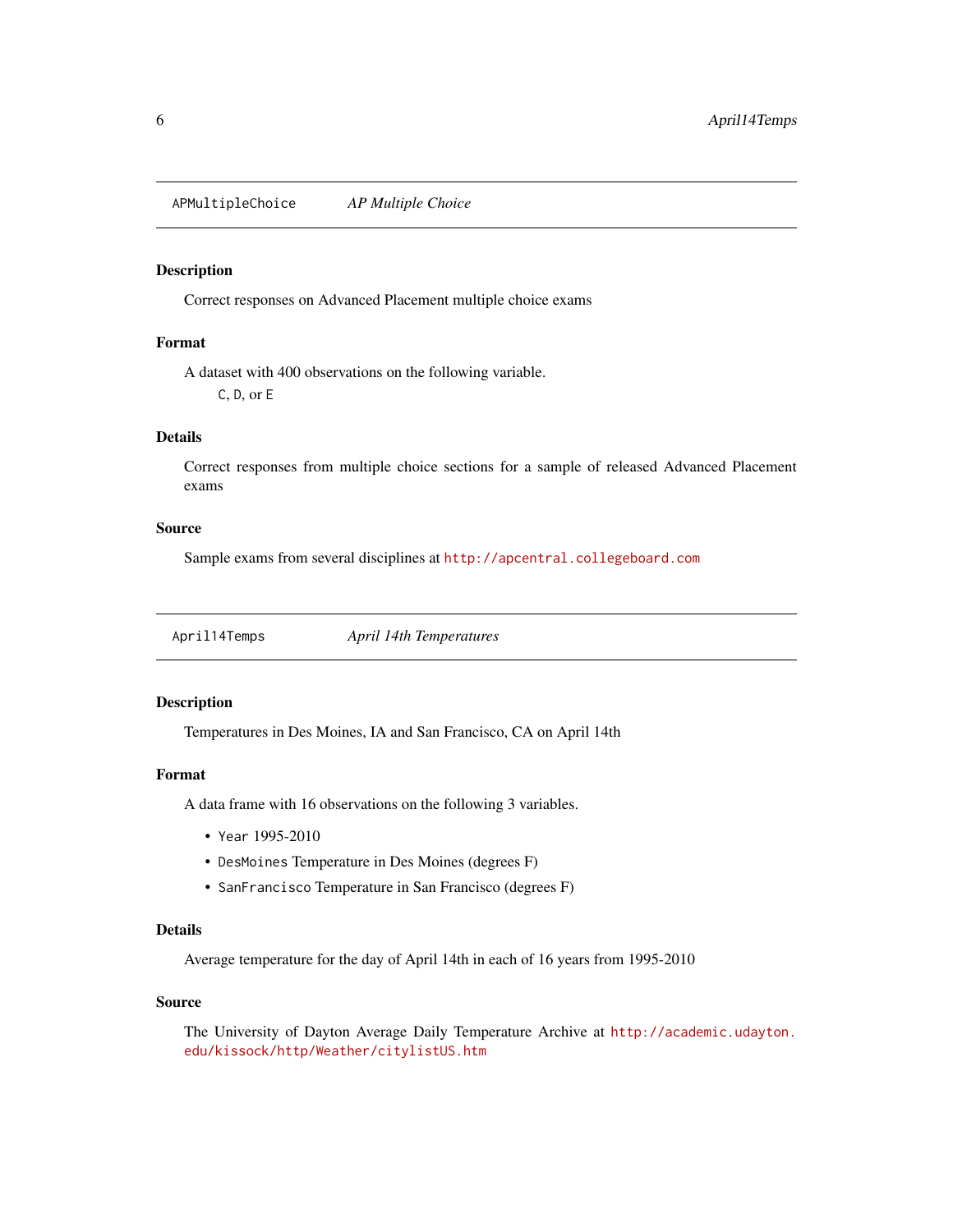# <span id="page-6-0"></span>AtmosphericCO2 7

# Examples

data(April14Temps)

AtmosphericCO2 *Atmospheric carbon dioxide levels by year*

#### Description

Carbon dioxide levels in the atmosphere over a 50 year span from 1960-2010.

# Format

A dataset with 11 observations on the following 2 variables.

- Year Every five years from 1960-2010
- CO2 Carbon dioxide level in parts per million

# Source

Dr. Pieter Tans, NOAA/ESRL (www.esrl.noaa.gov/gmd/ccgg/trends/). Values recorded at the Mauna Loa Observatory in Hawaii.

BaseballHits *Baseball Hits*

#### Description

Number of hits and wins for Major League Baseball teams

# Format

A dataset with 30 observations on the following 14 variables.

- Team Name of baseball team
- League Either AL or NL
- Wins Number of wins for the season
- Runs Number of runs scored
- Hits Number of hits
- Doubles Number of doubles
- Triples Number of triples
- HomeRuns Number of home runs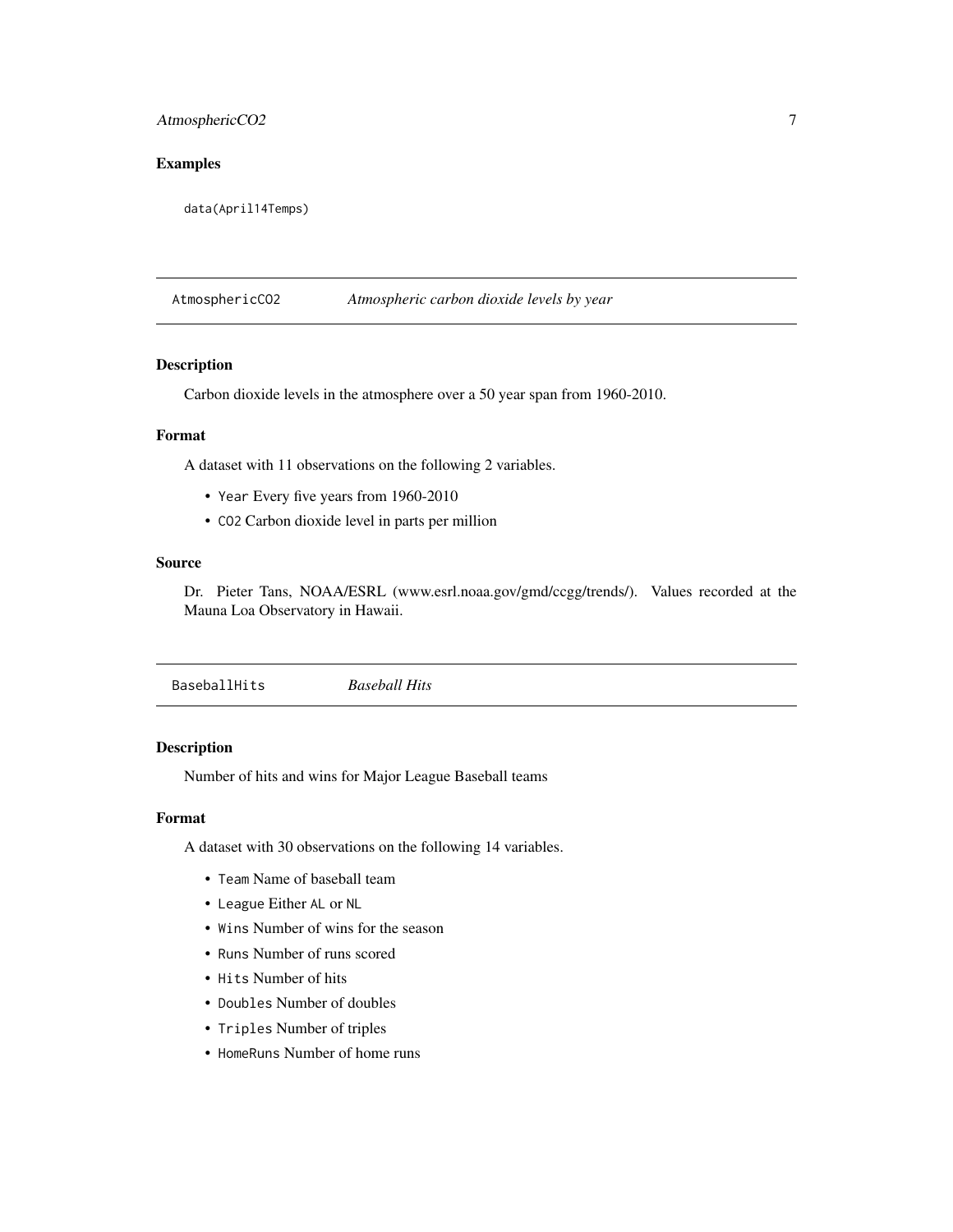- <span id="page-7-0"></span>• RBI Number of runs batted in
- StolenBases Number of stolen bases
- CaughtStealing Number of times caught stealing
- Walks Number of walks
- Strikeouts Number of stikeouts
- BattingAvg Team batting average

# Details

Data from the 2010 Major League Baseball regular season.

#### Source

<http://www.baseball-reference.com/leagues/MLB/2011-standard-batting.shtml>

| <b>Baseball Game Times</b> |  |
|----------------------------|--|
|----------------------------|--|

#### Description

Information for a sample of 30 Major League Baseball games played during the 2011 season.

### Format

A dataset with 30 observations on the following 9 variables.

- Away Away team name
- Home Home team name
- Runs Total runs scored (both teams)
- Margin Margin of victory
- Hits Total number of hits (both teams)
- Errors Total number of errors (both teams)
- Pitchers Total number of pitchers used (both teams)
- Walks Total number of walks (both teams)
- Time Elapsed time for game (in minutes)

# Details

Data from a sample of boxscores for Major League Baseball games played in August 2011.

# Source

<http://www.baseball-reference.com/boxes/2011.shtml>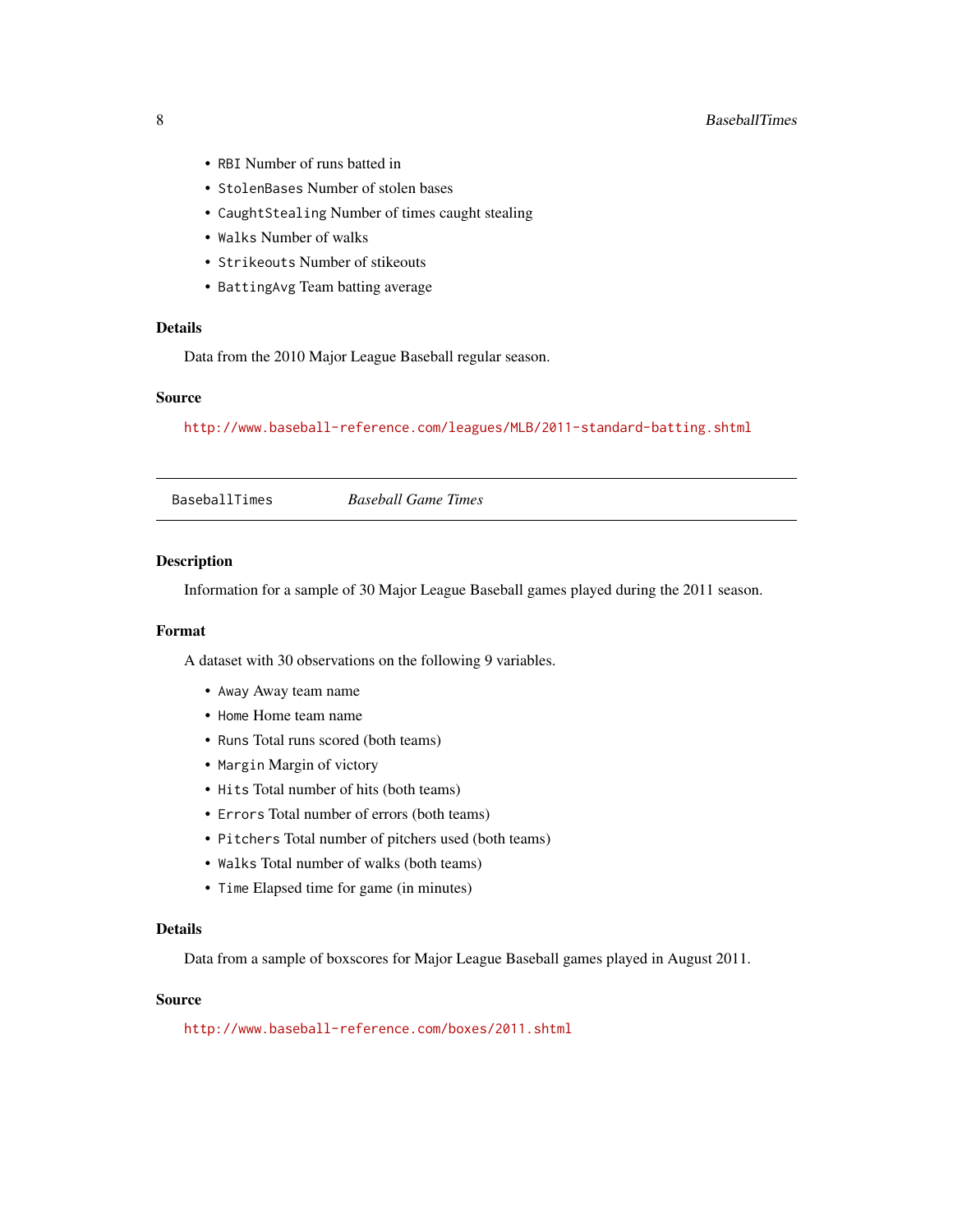<span id="page-8-0"></span>

Two examples to test Benford's Law

# Format

A dataset with 9 observations on the following 4 variables.

- Digit Leading digit (1-9)
- BenfordP Expected proportion according to Benford's law
- Address Frequency as a first digit in an address
- Invoices Frequency as the first digit in invoice amounts

#### Details

Leading digits from 1188 addresses sampled from a phone book and 7273 amounts from invoices sampled at a company.

# Source

Thanks to Prof. Richard Cleary for providing the data

BikeCommute *Bike Commute*

#### Description

Commute times for two kinds of bicycle

### Format

A dataset with 56 observations on the following 9 variables.

- Bike Type of material (Carbon or Steel)
- Date Date of the bike commute as a string
- DMY Date of the bike commute as a date object
- Distance Length of commute (in miles)
- Time Total commute time (hours:minutes:seconds)
- Minutes Time converted to minutes
- AvgSpeed Average speed during the ride (miles per hour)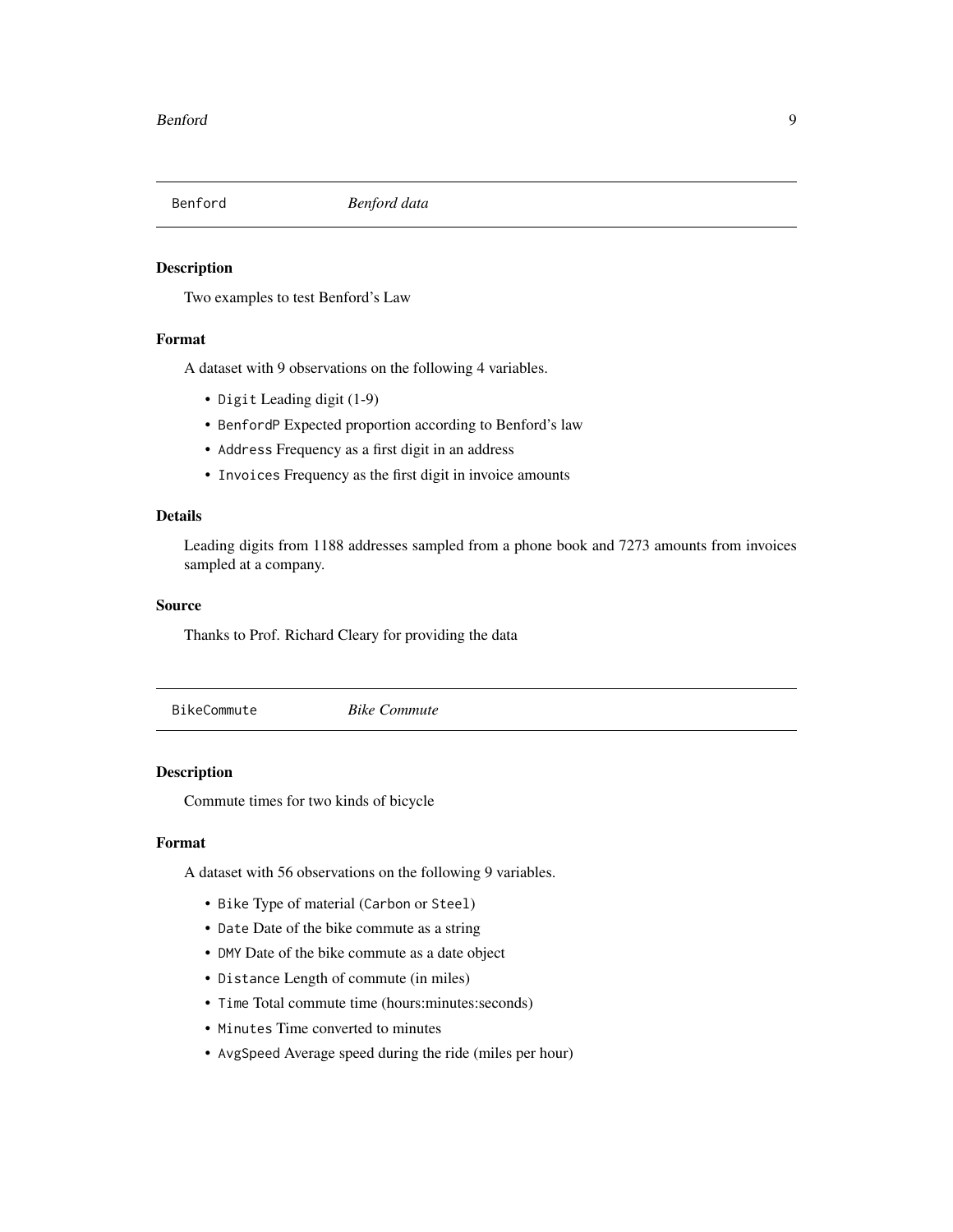- <span id="page-9-0"></span>• TopSpeed Maximum speed (miles per hour)
- Seconds Time converted to seconds
- MonthStr Month MonthNum Numeric value of month
- Month Month coded as one of 1Jan, 2Feb, 3Mar, 4Apr, 5May, 6June, or 7July,

# Details

Data from a personal experiment to compare commuting time based on a randomized selection between two bicycles made of different materials.

# Source

Thanks to Dr. Groves for providing his data.

# References

"Bicycle weight and commuting time: randomised trial," in British Medical Journal, BMJ 2010;341:c6801.

BodyFat *Body Measurements*

# Description

Body Measurements

#### Format

A data frame with 100 observations on the following 10 variables.

- Bodyfat a numeric vector
- Age a numeric vector
- Weight a numeric vector
- Height a numeric vector
- Neck a numeric vector
- Chest a numeric vector
- Abdomen a numeric vector
- Ankle a numeric vector
- Biceps a numeric vector
- Wrist a numeric vector

# Examples

data(BodyFat)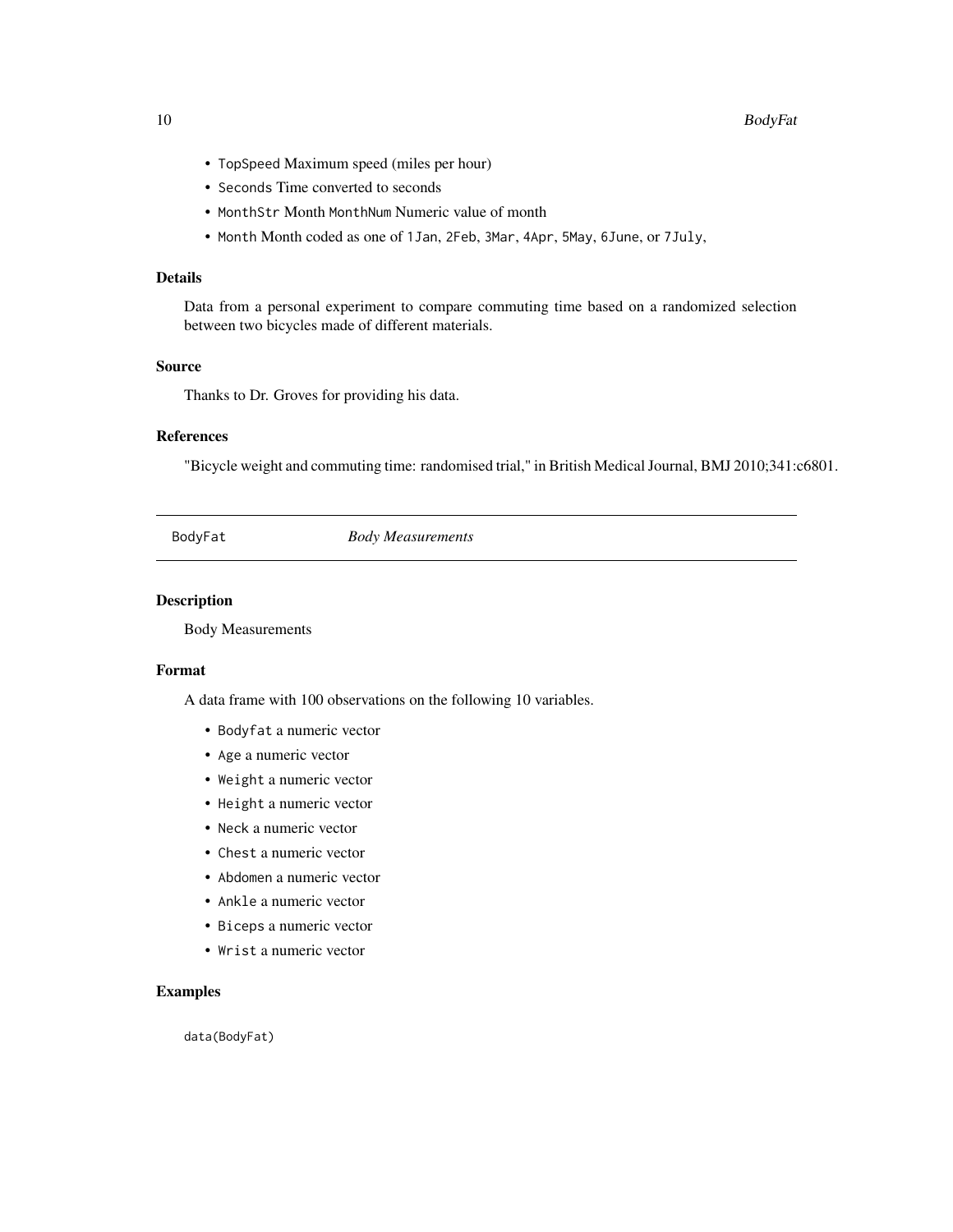<span id="page-10-0"></span>

Sample of 50 body temperatures

#### Format

A dataset with 50 observations on the following 3 variables.

- BodyTemp Body temperatures in degrees F
- Pulse Pulse rates (beats per minute)
- Sex Female or Male

# Details

Body temperatures and pulse rates for a sample of 50 healthy adults.

#### Source

Shoemaker, "What's Normal: Temperature, Gender and Heartrate", Journal of Statistics Education, Vol. 4, No. 2 (1996)

BootAtlantaCorr *Bootstrap Correlations for Atlanta Commutes*

#### Description

Boostrap correlations between Time and Distance for 500 commuters in Atlanta

#### Format

A data frame with 1000 observations on the following variable.

• CorrTimeDist Correlation between Time and Distance for a bootstrap sample of Atlanta commuters

# Details

Correlations for bootstrap samples of Time vs. Distance for the data on Atlanta commuters in CommuteAtlanta.

# Source

Computer simulation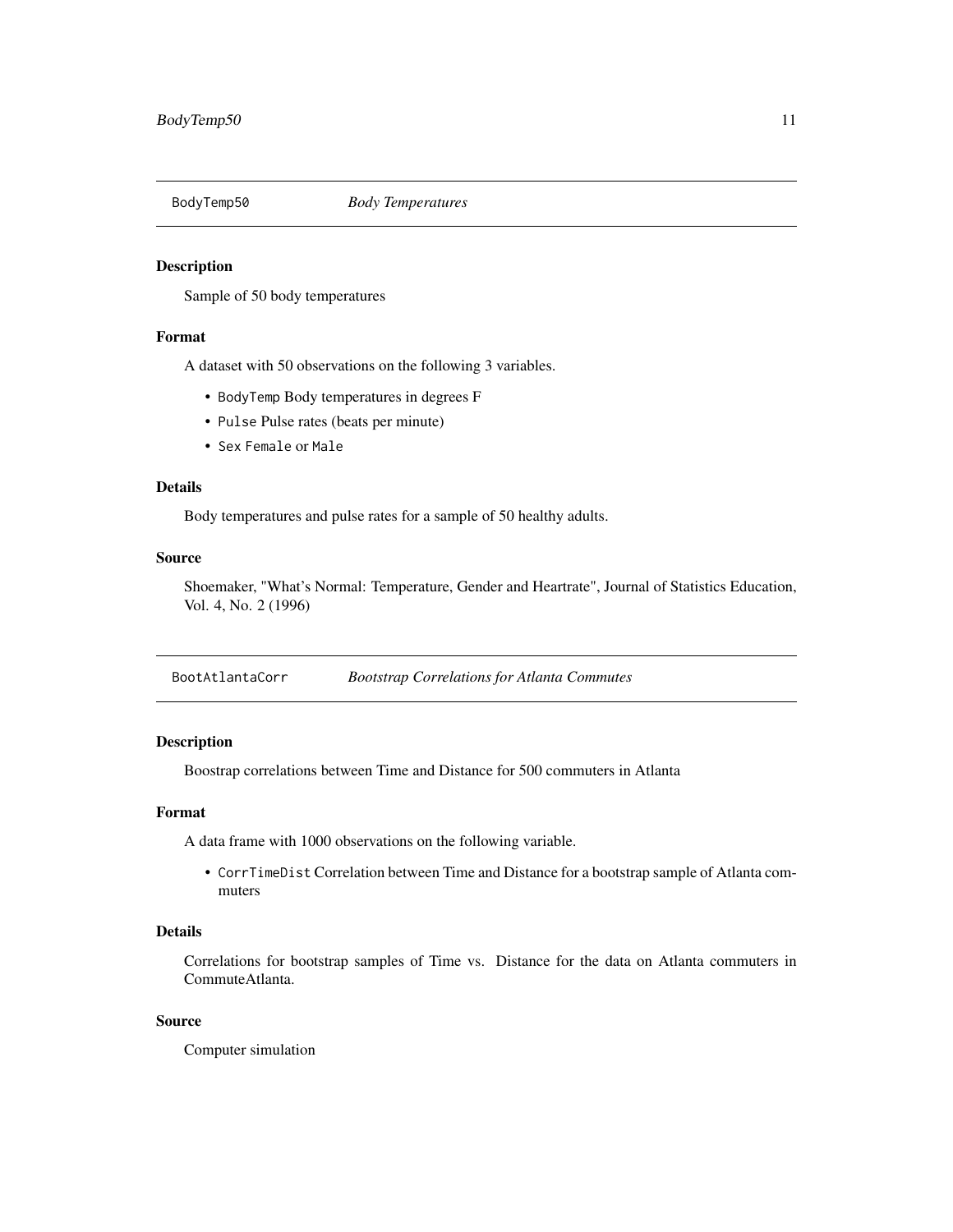# <span id="page-11-0"></span>Examples

data(BootAtlantaCorr)

CaffeineTaps *Caffeine Taps*

# **Description**

Finger tap rates with and without caffeine

# Format

A dataset with 20 observations on the following 2 variables.

- Taps Number of finger taps in one minute
- Group Treatment with levels Caffeine and No Caffeine
- Caffeine a recoding of Group with levels "Yes" and "No"

#### Details

Results from a double-blind experiment where a sample of male college students to tap their fingers at a rapid rate. The sample was then divided at random into two groups of ten students each. Each student drank the equivalent of about two cups of coffee, which included about 200 mg of caffeine for the students in one group but was decaffeinated coffee for the second group. After a two hour period, each student was tested to measure finger tapping rate (taps per minute). The goal of the experiment was to determine whether caffeine produces an increase in the average tap rate.

#### Source

Hand, Daly, Lund, McConway and Ostrowski, Handbook of Small Data Sets, Chapman and Hall, London (1994), pp. 40

CAOSExam *CAOS Exam Scores*

# Description

Scores on a pre-test and post-test of basic statistics concepts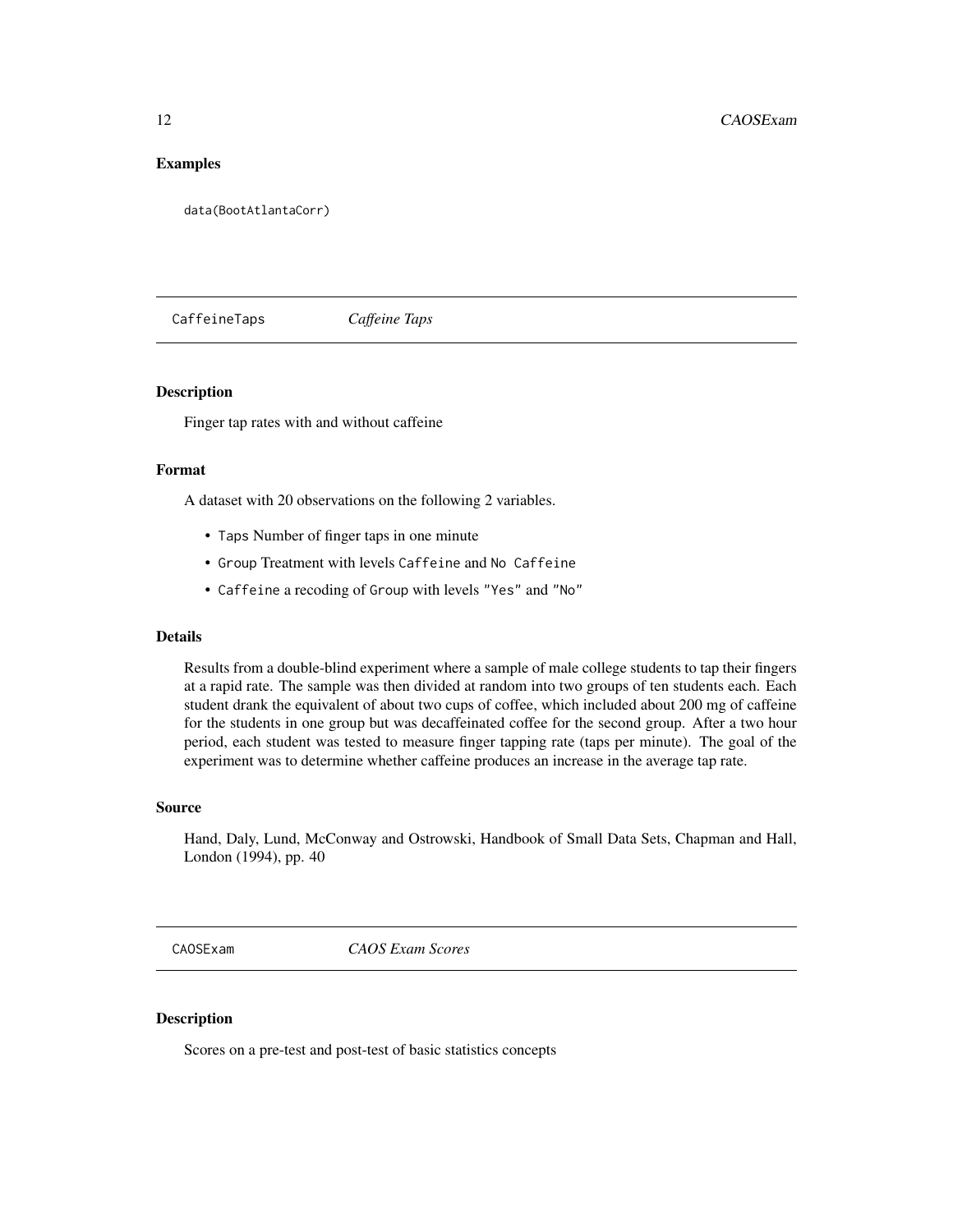#### <span id="page-12-0"></span>Cereal and the contract of the contract of the contract of the contract of the contract of the contract of the contract of the contract of the contract of the contract of the contract of the contract of the contract of the

# Format

A datset with 10 observations on the following 3 variables.

- Student ID code for student
- Pretest CAOS Pretest score
- Posttest CAOS Posttest score

# Details

The CAOS (Comprehensive Assessment of Outcomes in First Statistics Course) exam is designed to measure comprehension basic statistical ideas in an introductory statistics course. This dataset has scores for ten students who took the CAOS pre-test at the start of a course and the post-test during the course itself. Each exam consists of 40 multiple choice questions and the score is the percentage correct.

#### Source

A sample of 10 students from an introductory statisics course.

#### References

Find out more about the CAOS exam at <http://app.gen.umn.edu/artist/caos.html>

Cereal *Breakfast Cereals*

#### Description

Nutrition information for a sample of 30 breakfast cereals

#### Format

A dataset with 30 observations on the following 10 variables.

- Name Brand name of cereal
- Company Manufacturer coded as G=General Mills, K=Kellog's or Q=Quaker
- Serving Serving size (in cups)
- Calories Calories (per cup)
- Fat Fat (grams per cup)
- Sodium Sodium (mg per cup)
- Carbs Carbohydrates (grams per cup)
- Fiber Dietary Fiber (grams per cup)
- Sugars Sugars (grams per cup)
- Protein Protein (grams per cup)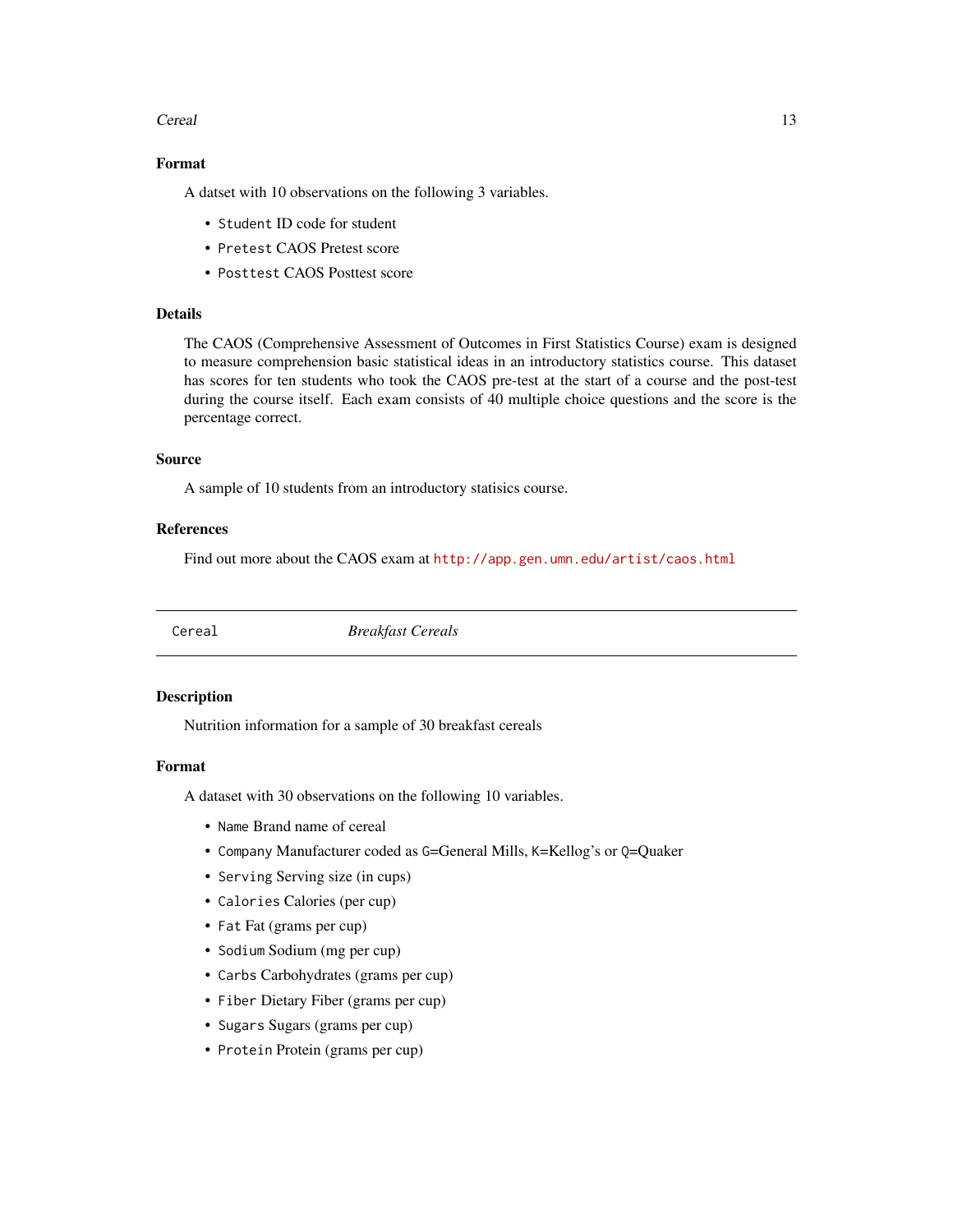# <span id="page-13-0"></span>Details

Nutrition contents for a sample of breakfast cererals, derived from nutrition lables. Values are per cup of cereal (rather than per serving).

# Source

Cereal data obtained from nutrition labels at [http://www.nutritionresource.com/foodcomp2.](http://www.nutritionresource.com/foodcomp2.cfm?id=0800) [cfm?id=0800](http://www.nutritionresource.com/foodcomp2.cfm?id=0800)

CocaineTreatment *Coacaine Treatment*

#### Description

Relapse/no relapse responses to three different treatments for cocaine addiction

#### Format

A dataset with 72 observations on the following 2 variables.

- Drug Treatment drug: Desipramine, Lithium, or Placebo
- Relapse Did the patient relapse? no or yes

#### Details

Data from an experiment to investigate the effectiveness of the two drugs, desipramine and lithium, in the treatment of cocaine addiction. Subjects (cocaine addicts seeking treatment) were randomly assigned to take one of the treatment drugs or a placebo. The response variable is whether or not the subject relapsed (went back to using cocaine) after the treatment.

#### Source

Gawin, F., et.al., "Desipramine Facilitation of Initial Cocaine Abstinence", Archives of General Psychiatry, 1989; 46(2): 117 - 121.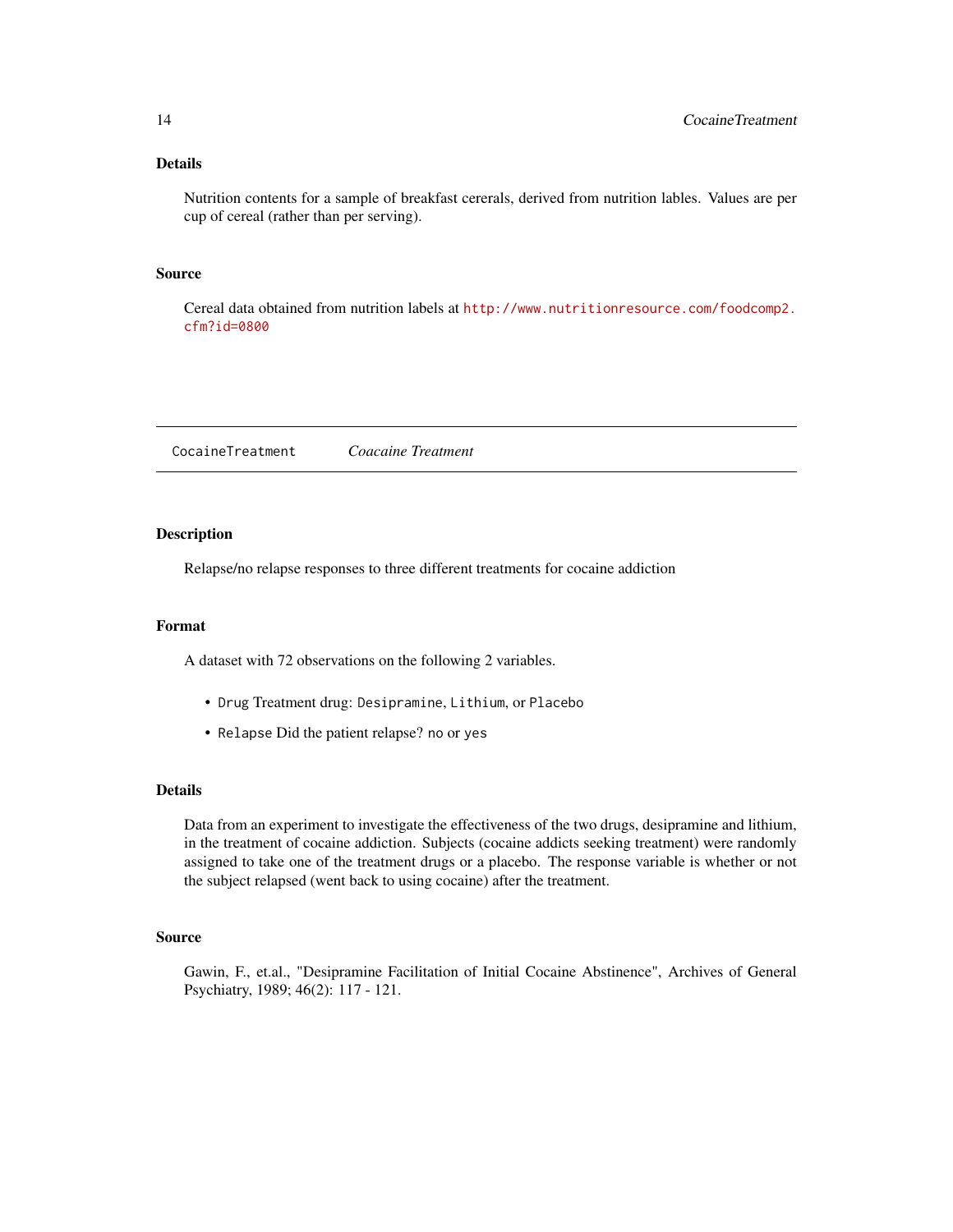<span id="page-14-0"></span>

Calcium excretion with diet cola and water

#### Format

A dataset with 16 observations on the following 2 variables.

- Drink Type of drink: Diet cola or Water
- Calcium Amount of calcium excreted (in mg.)

#### Details

A sample of 16 healthy women aged 18 - 40 were randomly assigned to drink 24 ounces of either diet cola or water. Their urine was collected for three hours after ingestion of the beverage and calcium excretion (in mg.) was measured . The researchers were investigating whether diet cola leaches calcium out of the system, which would increase the amount of calcium in the urine for diet cola drinkers.

#### Source

Larson, Amin, Olsen, and Poth, Effect of Diet Cola on Urine Calcium Excretion, Endocrine Reviews, 31[3]: S1070, June 2010. These data are recreated from the published summary statistics, and are estimates of the actual data.

CommuteAtlanta *Commute Atlanta*

#### **Description**

Commute times and distance for a sample of 500 people in Atlanta

# Format

A data frame with 500 observations on the following 5 variables.

St. Louis

#### Details

Data from the US Census Bureau's American Housing Survey (AHS) which contains information about housing and living conditions for samples from certain metropolitan areas. These data were extracted respondents in the Atlanta metropolitan area. They include only cases where the respondent worked somewhere other than home. Values show the time (in minutes) and distance (in miles) that respondents typically traveled on their commute to work each day as well as age and sex.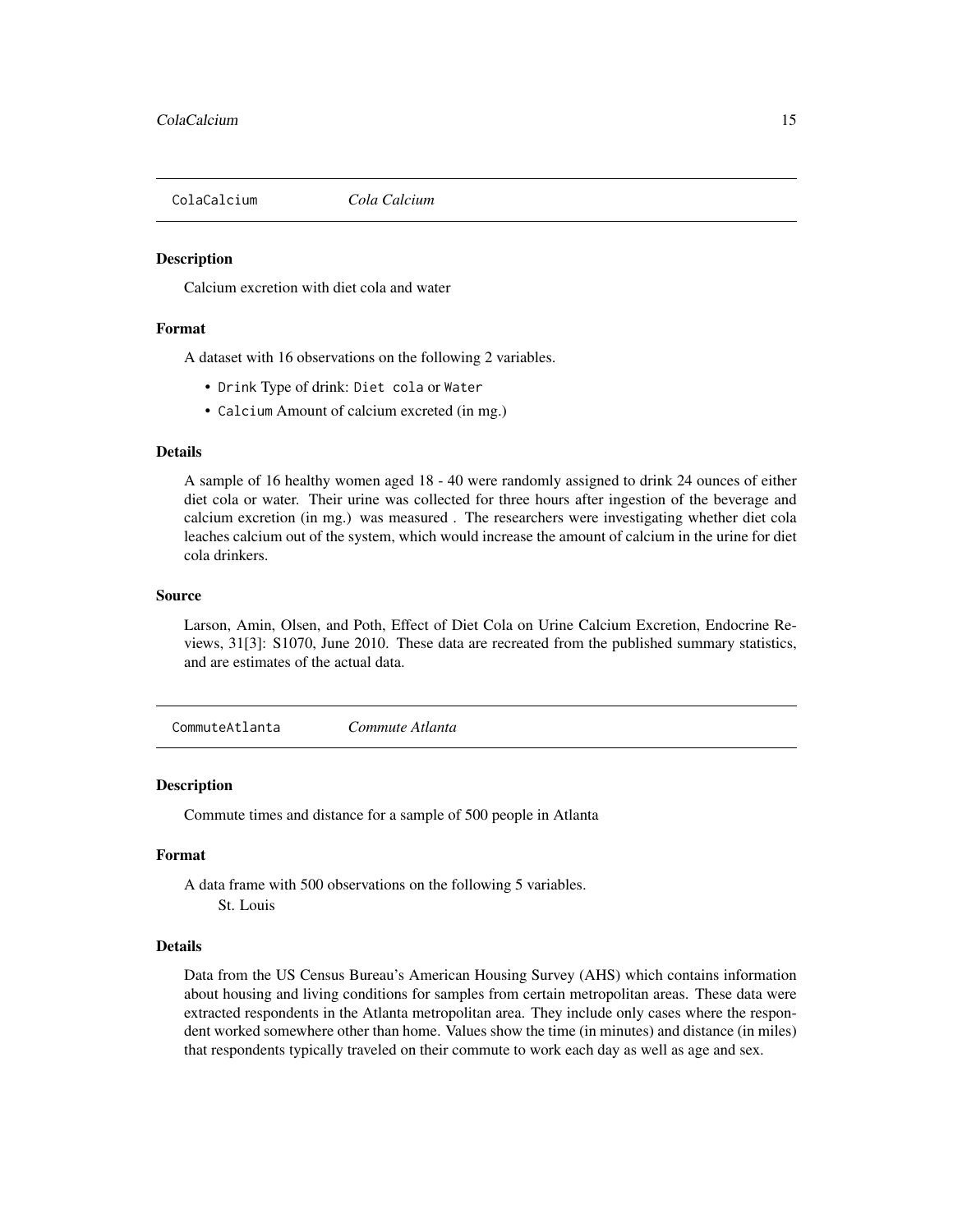#### <span id="page-15-0"></span>Source

Sample chosen using DataFerret at <http://www.thedataweb.org/index.html>.

#### Examples

```
data(CommuteAtlanta)
```
CommuteStLouis *Comute times in St. Louis*

# Description

Commute times and distance for a sample of 500 people in St. Louis

#### Format

A dataset with 500 observations on the following 5 variables.

- City St. Louis
- Age Age of the respondent (in years)
- Distance Commute distance (in miles)
- Time Commute time (in minutes)
- Sex F or M

#### Details

Data from the US Census Bureau's American Housing Survey (AHS) which contains information about housing and living conditions for samples from certain metropolitan areas. These data were extracted respondents in the St. Louis metropolitan area. They include only cases where the respondent worked somewhere other than home. Values show the time (in minutes) and distance (in miles) that respondents typically traveled on their commute to work each day as well as age and sex.

#### Source

Sample chosen using DataFerret at <http://www.thedataweb.org/index.html>.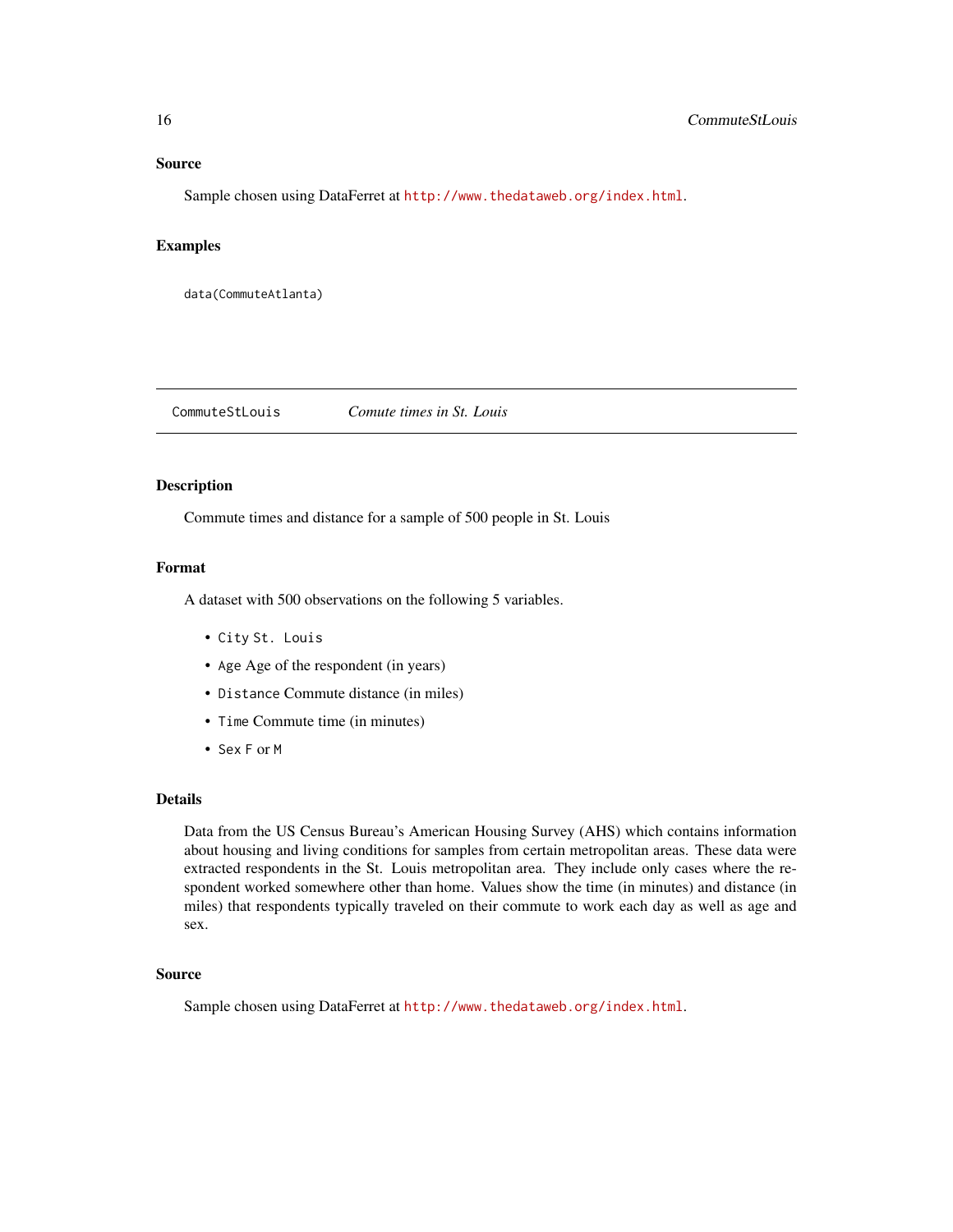<span id="page-16-0"></span>CompassionateRats *Compassionate Rats*

### Description

Would a rat attempt to free a trapped rat?

# Format

A dataset with 30 observations on the following 2 variables.

- Sex Sex of the rat: coded as F or M
- Empathy Freed the trapped rat? no or yes

# Details

In a recent study, some rats showed compassion by freeing another trapped rat, even when chocolate served as a distraction and even when the rats would then have to share the chocolate with their freed companion.

### Source

Bartal I.B., Decety J., and Mason P., "Empathy and Pro-Social Behavior in Rats," Science, 2011; 224(6061):1427-1430.

CricketChirps *Cricket Chirps*

# Description

Cricket chirp rate and temperature

#### Format

A dataset with 7 observations on the following 2 variables.

- Temperature Air temperature in degrees F
- Chirps Cricket chirp rate (chirps per minute)

# Details

The data were collected by E.A. Bessey and C.A. Bessey who measured chirp rates for crickets and temperatures during the summer of 1898.

#### Source

From E.A Bessey and C.A Bessey, Further Notes on Thermometer Crickets, American Naturalist, (1898) 32, 263-264.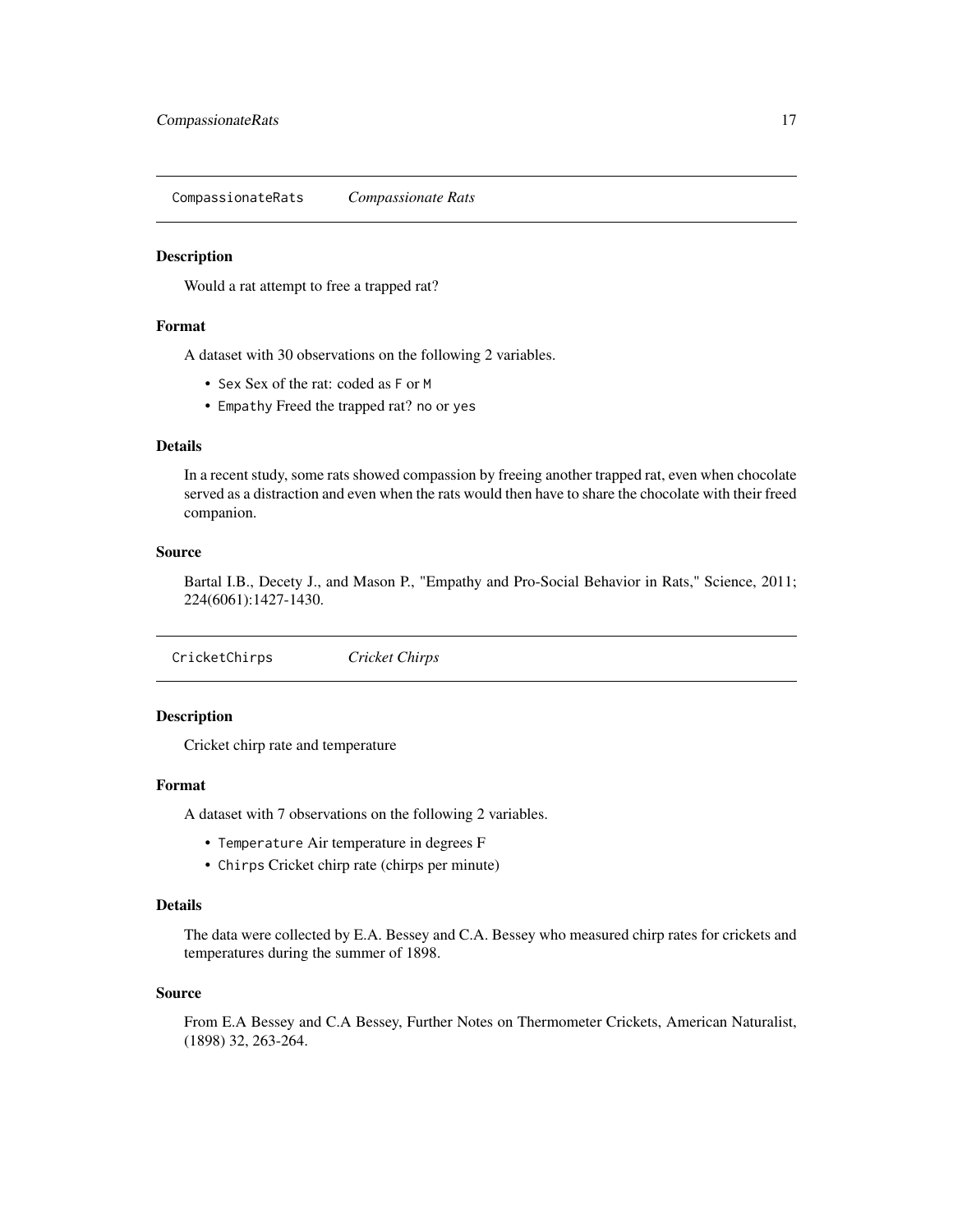<span id="page-17-0"></span>

Digits from social security numbers and student selected random numbers

#### Format

A data frame with 150 observations on the following 7 variables.

- Random Four digit random numbers picked by a sample of students
- RND1 First digit
- RND2 Second digit
- RND3 Third digit
- RND4 Fourth digit
- SSN8 Eighth digit of social security number
- SSN9 Last digit of social security number

# Details

A sample of students were asked to pick a random four digit number. The numbers are given in the dataset, along with separate columns for each of the four digits. The data also show the last two digits of each student's social security number (SSN).

#### Source

In class-student surveys from several classes.

#### Examples

data(Digits)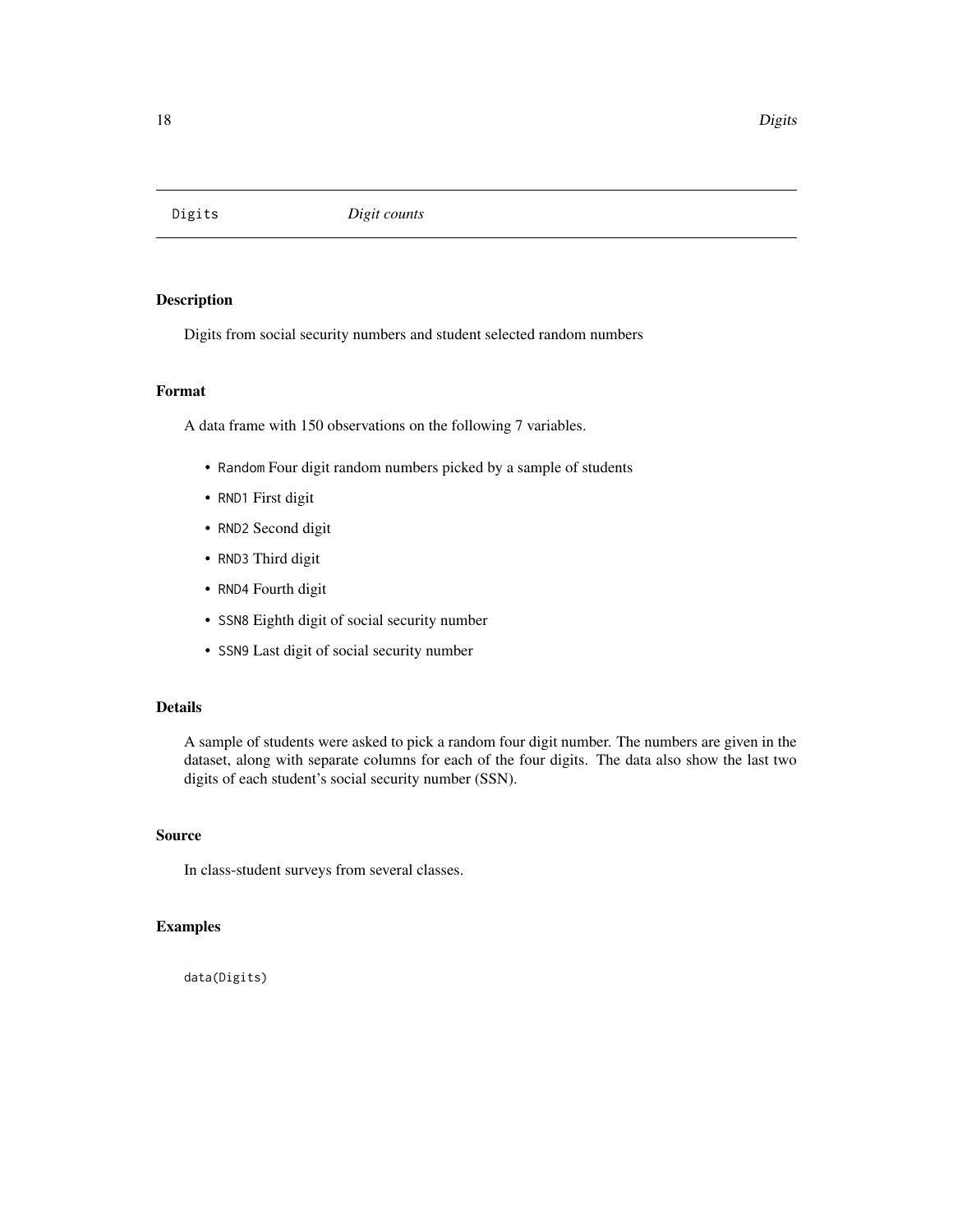<span id="page-18-0"></span>

Experiment to match dogs with owners

# Format

A data frame with 25 observations on the following variable.

• Match Was the dog correctly paired with it's owner? no or yes

#### Details

Pictures were taken of 25 owners and their purebred dogs, selected at random from dog parks. Study participants were shown a picture of an owner together with pictures of two dogs (the owner's dog and another random dog from the study) and asked to choose which dog most resembled the owner. Each dog-owner pair was viewed by 28 naive undergraduate judges, and the pairing was deemed "correct" (yes) if the majority of judges (more than 14) chose the correct dog to go with the owner.

# Source

Roy and Christenfeld, Do Dogs Resemble their Owners?, Psychological Science, Vol. 15, No. 5, 2004, pp. 361 - 363.

# Examples

data(DogOwner)

ElectionMargin *Election Margin*

#### Description

Approval rating and election margin for recent presidential elections

#### Format

A data frame with 11 observations on the following 5 variables.

- Year Certain election years from 1940-2004
- Candidate Incumbent US president
- Approval Presidential approval rating at time of election
- Margin margin of victory/defeat (as a percentage)
- Result Outcome of the election for the imbumbent: Lost or Won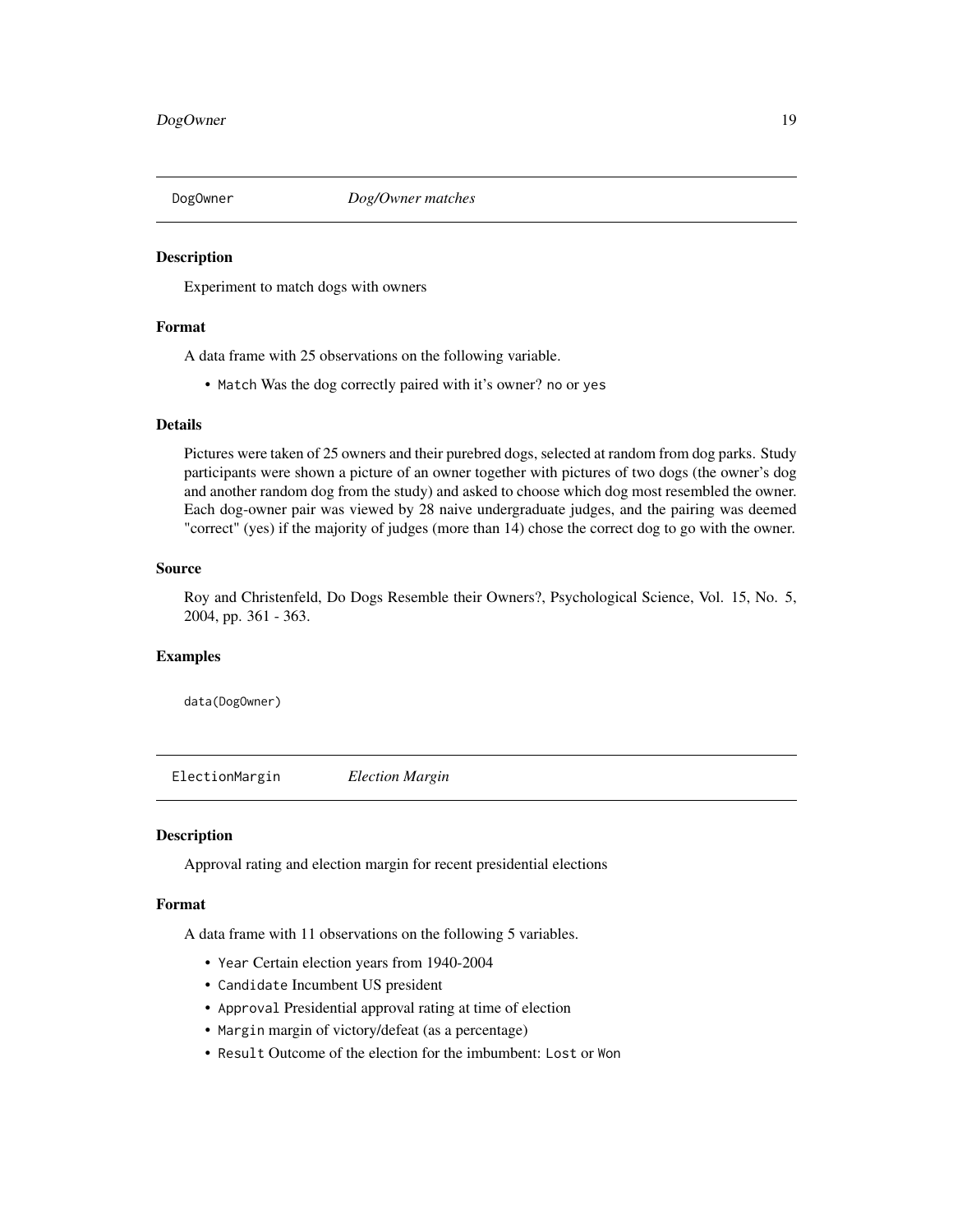# Details

Data include US Presidential elections since 1940 in which an incumbent was running for president. The approval rating for the sitting president is comapred to the margin of victory/defeat in the election.

# Source

Silver, Nate, "Approval Ratings and Re-Election Odds", fivethirtyeight.com, posted January 28, 2011.

# Examples

data(ElectionMargin)

EmployedACS *Employed in American Community Survey*

#### Description

Employed individiuals from the American Community Survey (ACS) dataset

#### Format

A dataset with 431 observations on the following 9 variables.

- sex Female or Male
- Sex 0 or 1
- Age Age (years)
- married 0 or 1
- Married Not Married or Married
- Income Wages and salary for the past 12 months (in \\$1,000's)
- HoursWk Hours of work per week
- Race asian, black, white, or other
- UScitizen Citizen or Noncitizen
- USCitizen 0 or 1
- healthInsurance Insured or Uninsured
- HealthInsurance 0 or 1
- codelanguage Native language: English or Other
- codeLanguage Native language: 0 or 1

<span id="page-19-0"></span>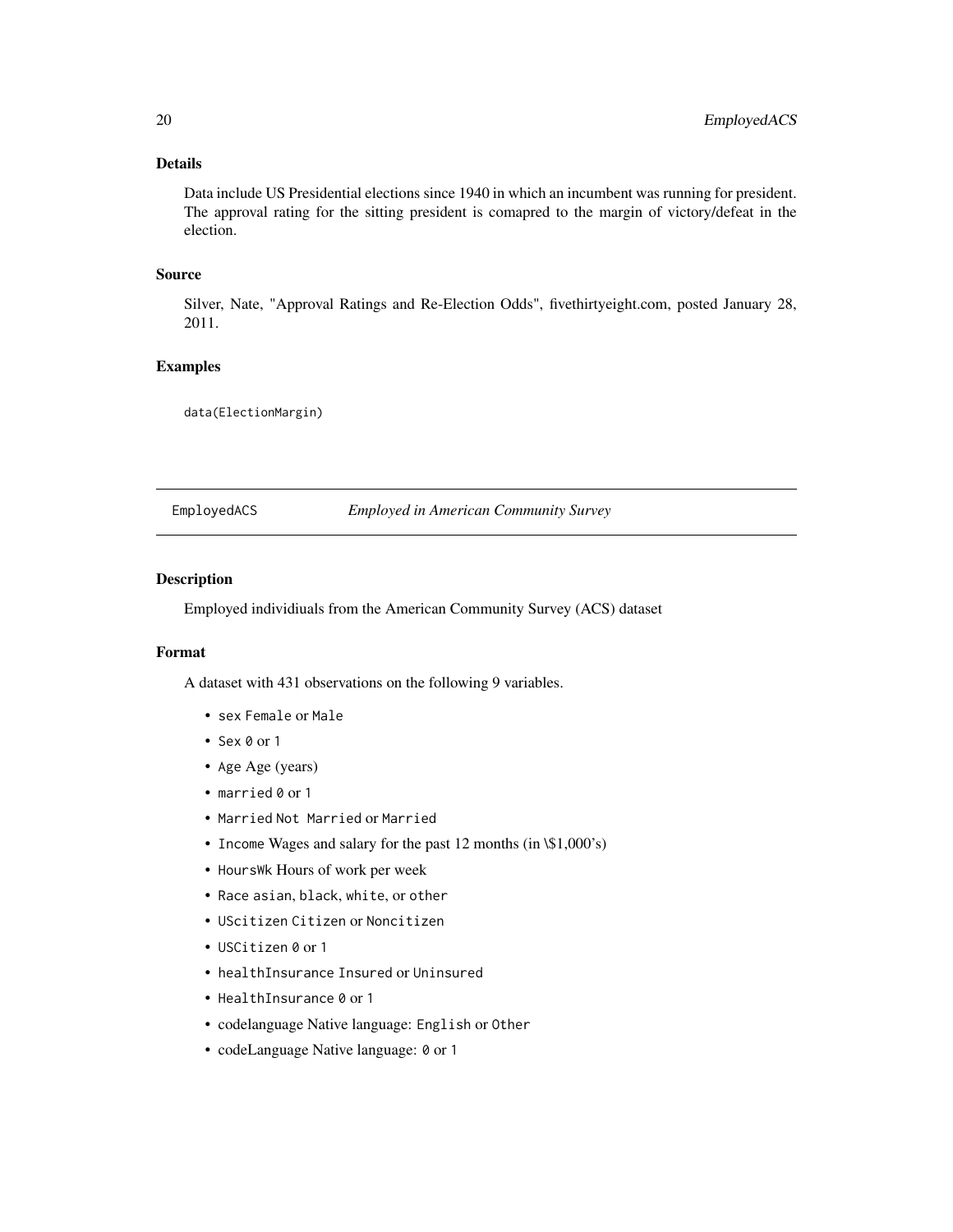# <span id="page-20-0"></span>ExerciseHours 21

# Details

This is a subset of the ACS dataset including only 431 individuals who were employed.

Several variables in this data set are included in two encodings. (Watch your capitalization.) The lowercase versions have more intuitive codings and can be used to interpret the numerical codes.

#### Source

The full public dataset can be downloaded at [http://www.census.gov/programs-surveys/acs/](http://www.census.gov/programs-surveys/acs/data/pums.html) [data/pums.html](http://www.census.gov/programs-surveys/acs/data/pums.html), and the full list of variables are at [http://www.census.gov/programs-surveys](http://www.census.gov/programs-surveys/acs/guidance.html)/ [acs/guidance.html](http://www.census.gov/programs-surveys/acs/guidance.html).

ExerciseHours *Exercise Hours*

#### Description

Amount of exercise per week for students (and other variables)

#### Format

A data frame with 50 observations on the following 7 variables.

- Year Year in school (1=First year,..., 4=Senior)
- Gender F or M
- Hand Left (1) or Right (r) handed?
- Exercise Hours of exercise per week
- TV Hours of TV viewing per week
- Pulse Resting pulse rate (beats per minute)
- Pierces Number of body piercings

# Details

Data from an in-class survey of statistics students asking about amount of exercise, TV viewing, handedness, gender, pulse rate, and number of body piercings.

# Source

In-class student survey.

#### Examples

data(ExerciseHours)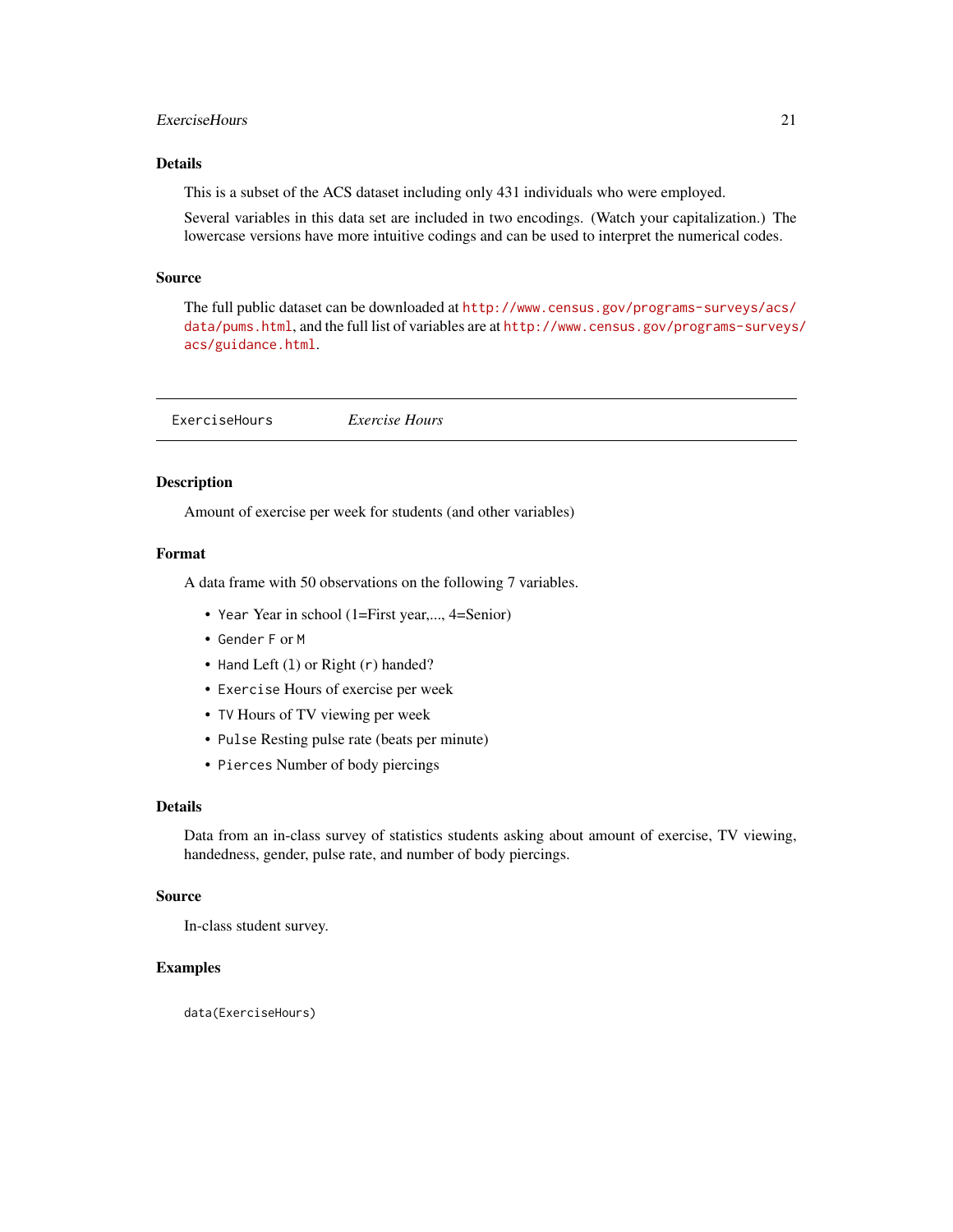<span id="page-21-0"></span>FacebookFriends *Facebook Friends*

#### **Description**

Data on number of Facebook friends and grey matter density in brain regions related to social perception and associative memory.

#### Format

A dataset with 40 observations on the following 2 variables.

- GMdensity Normalized z-scores of grey matter density in certain brain regions
- FBfriends Number of friends on Facebook

# Details

A recent study in Great Britain examines the relationship between the number of friends an individual has on Facebook and grey matter density in the areas of the brain associated with social perception and associative memory. The study included 40 students at City University London.

#### Source

Kanai, R., Bahrami, B., Roylance, R., and Rees, G., "Online social network size is reflected in human brain structure," Proceedings of the Royal Society, 7 April 2012; 279(1732): 1327-1334. Data approximated from information in the article.

FatMice18 *Fat Mice 18*

#### Description

Weight gain for mice with different nighttime light conditions

#### Format

A dataset with 18 observations on the following 2 variables.

- Light Light treatment: LD= normal light/dark cycle or LL=bright light at night
- WgtGain4 Weight gain (grams over a four week period)

#### Details

This is a subset of the LightatNight dataset, showing body mass gain in mice after 4 weeks for two of the treatment conditions: a normal light/dark cycle (LD) or a bright light on at night (LL).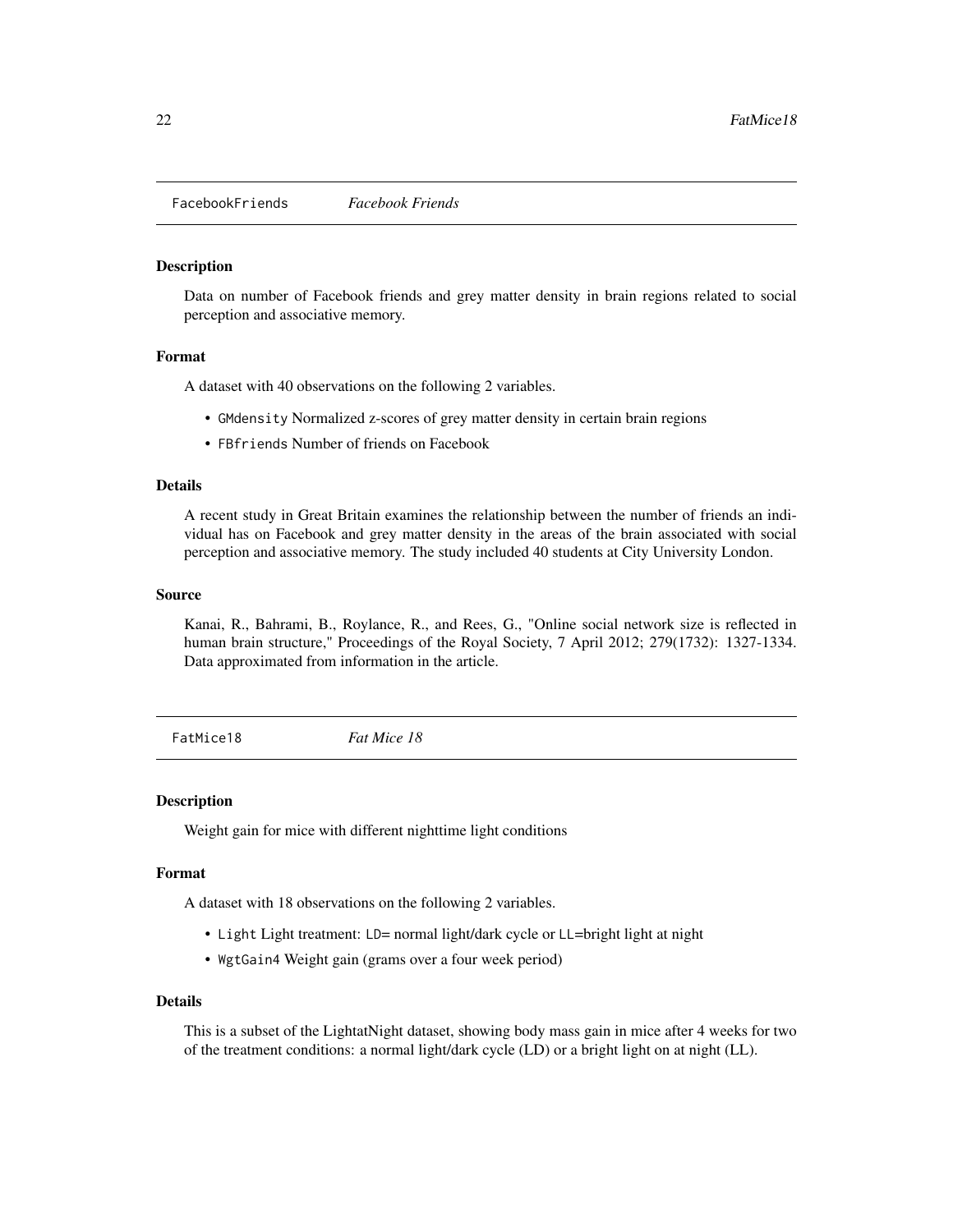#### <span id="page-22-0"></span>FishGills12 23

# Source

Fonken, L., et. al., "Light at night increases body mass by shifting time of food intake," Proceedings of the National Academy of Sciences, October 26, 2010; 107(43): 18664-18669.

FishGills12 *FishGills12*

# Description

An experiment to look at fish repiration rates in water withdiffernet levels of calcium.

#### Format

A data frame with 360 observations on the following 2 variables.

- Calcium Amount of calcium in the water (mg/L)
- GillRate Respiration rate (beats per minute)

# Details

Fish were randomly assigned to twelve tanks with different levels (measured in mg/L) levels of calcium. Respiration rate was measured as number of gill beats per minute.

#### Source

Thanks to Pro. Brad Baldwin for supplying the data

#### Examples

```
data(FishGills12)
```
FishGills3 *FishGills3*

#### Description

Respiration rate for fish in three levels of calcium.

# Format

A data frame with 360 observations on the following 2 variables.

- Calcium Level of Calcium Low 0.71 mg.L Medium 5.24 mg/L High 18.24 mg/L
- GillRate Respiration rate (beats per minute)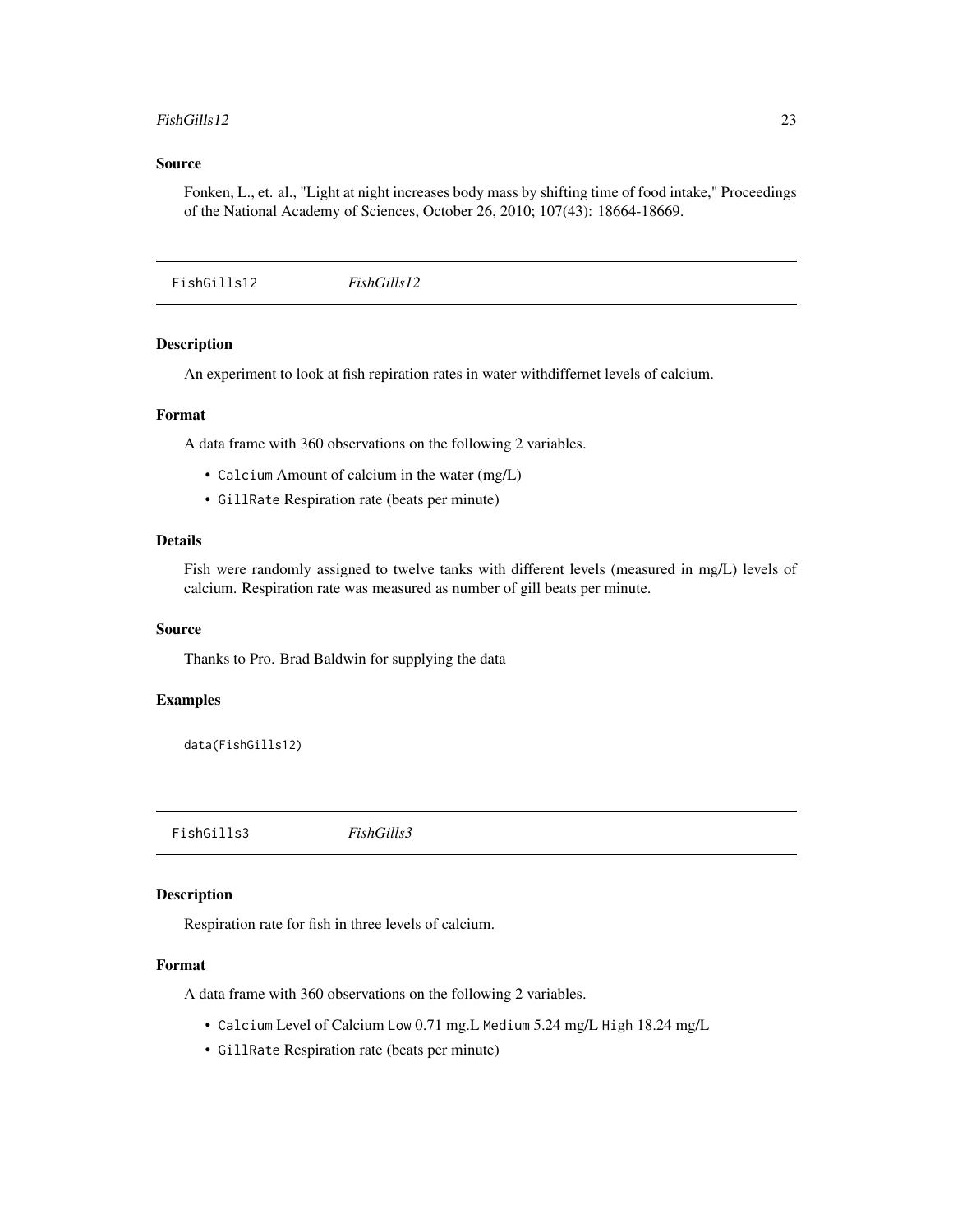# <span id="page-23-0"></span>Details

Fish were randomly assigned to three tanks with different levels (low, medium and high) levels of calcium. Respiration rate was measured as number of gill beats per minute.

#### Source

Thanks to Pro. Brad Baldwin for supplying the data

# Examples

data(FishGills3)

Flight179 *Flight times*

# Description

Flight times for Flight 179 (Boston-SF) and Flight 180 (SF-Boston)

#### Format

A data frame with 36 observations on the following 3 variables.

- Date Date of the flight (5th, 15th and 25th of each month in 2010) as a factor
- MDY Date as a date object
- Flight179 Flying time (Boston-SF) in minutes
- Flight180 Fllying time (SF-Boston) in minutes

### Details

United Airlines Flight 179 is a daily flight from Boston to San Francisco. Flight 180 goes in the other direction (SF to Boston). The data show the airborn flying times for each flight on the three dates each month (5th, 15th and 25th) in 2010.

#### Source

Data collected from the Bureau of Transportation Statistics website at [http://www.bts.gov/xml/](http://www.bts.gov/xml/ontimesummarystatistics/src/dstat/OntimeSummaryAirtime.xml) [ontimesummarystatistics/src/dstat/OntimeSummaryAirtime.xml](http://www.bts.gov/xml/ontimesummarystatistics/src/dstat/OntimeSummaryAirtime.xml)

# Examples

data(Flight179)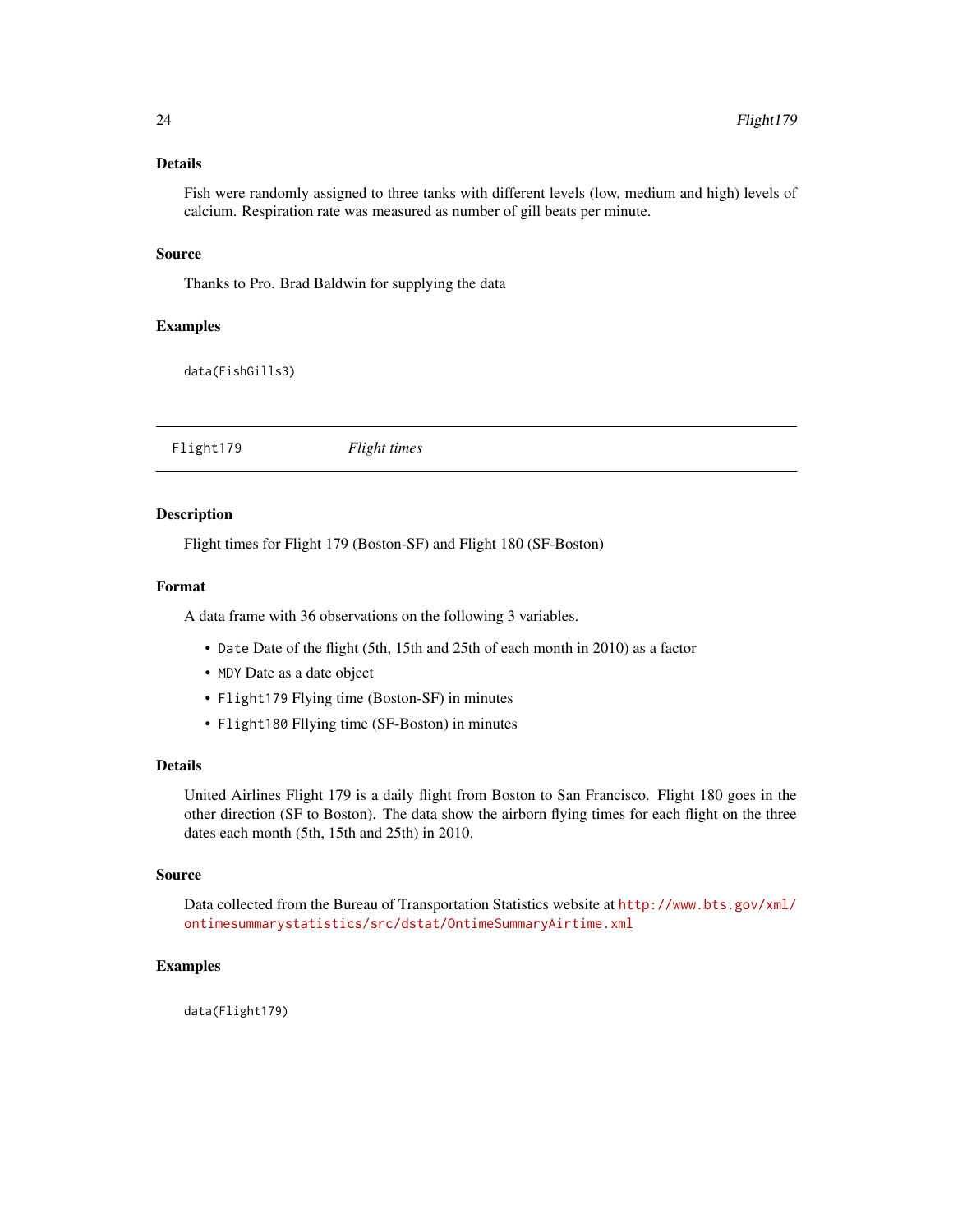<span id="page-24-0"></span>

Water quality for a sample of lakes in Florida

# Format

A data frame with 53 observations on the following 12 variables.

- ID An identifying number for each lake
- Lake Name of the lake
- Alkalinity Concentration of calcium carbonate (in mg/L)
- pH Acidity
- Calcium Amount of calcium in water
- Chlorophyll Amount of chlorophyll in water
- AvgMercury Average mercury level for a sample of fish (large mouth bass) from each lake
- NumSamples Number of fish sampled at each lake
- MinMercury Minimum mercury level in a sampled fish
- MaxMercury Maximum mercury level in a sampled fish
- ThreeYrStdMercury Adjusted mercury level to account for the age of the fish
- AgeData Mean age of fish in each sample

# Details

This dataset describes characteristics of water and fish samples from 53 Florida lakes. Some variables (e.g. Alkalinity, pH, and Calcium) reflect the chemistry of the water samples. Mercury levels were recorded for a sample of large mouth bass selected at each lake.

#### Source

Lange, Royals, and Connor, Transactions of the American Fisheries Society (1993)

#### Examples

data(FloridaLakes)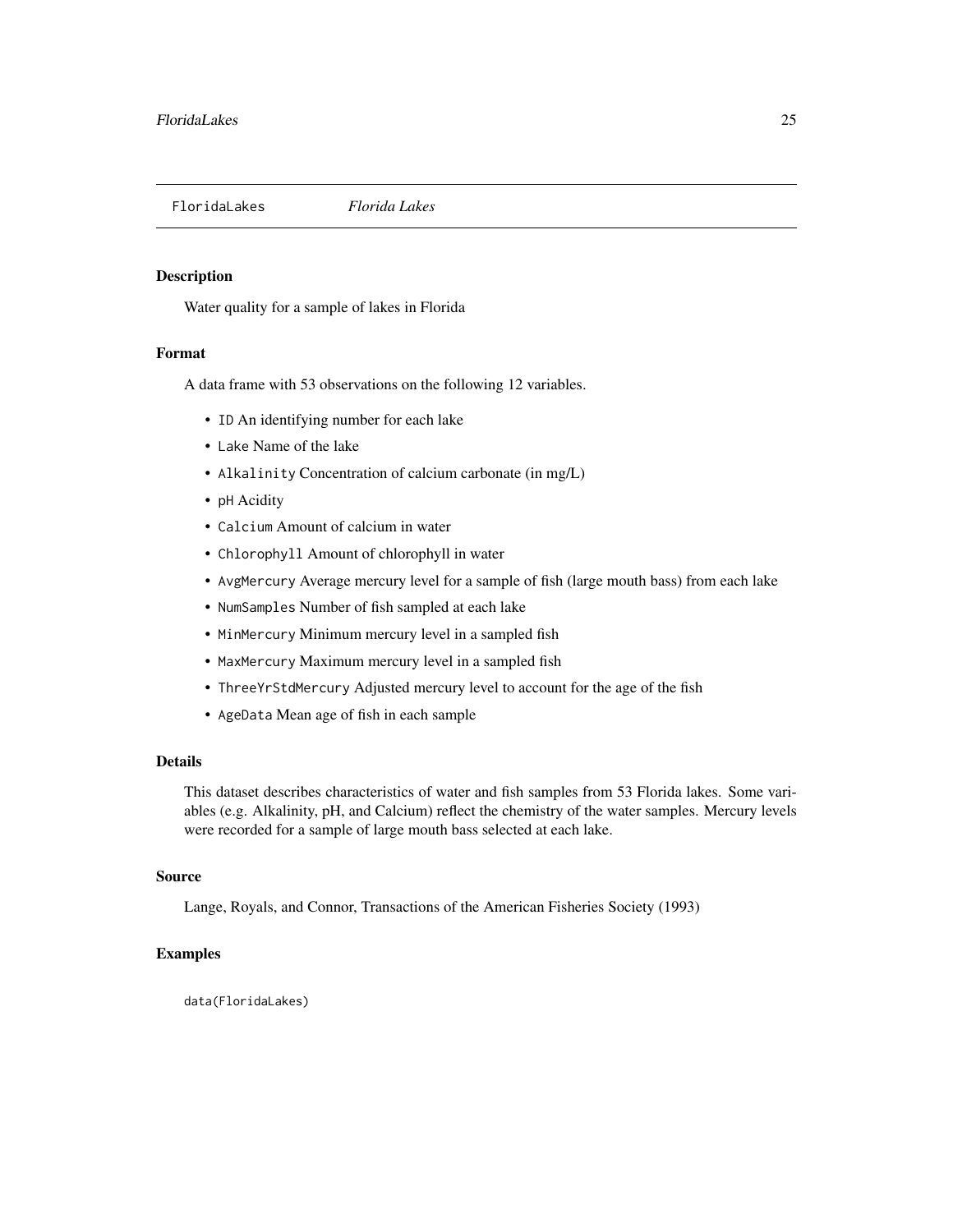<span id="page-25-0"></span>

Internet usage for several countries

# Format

A data frame with 9 observations on the following 3 variables.

- Country Name of country
- PercentFastConnection Percent of internet users with a fast connection
- HoursOnline Average number of hours online in February 2011

# Details

The Nielsen Company measured connection speeds on home computers in nine different countries. Variables include the percent of internet users with a fast connection (defined as 2Mb/sec or faster) and the average amount of time spent online, defined as total hours connected to the web from a home computer during the month of February 2011.

#### Source

NielsenWire, "Swiss Lead in Speed: Comparing Global Internet Connections", April 1, 2011

# Examples

data(GlobalInternet)

GPAGender *GPA and Gender*

# Description

Data from a survey of introductory statistics students.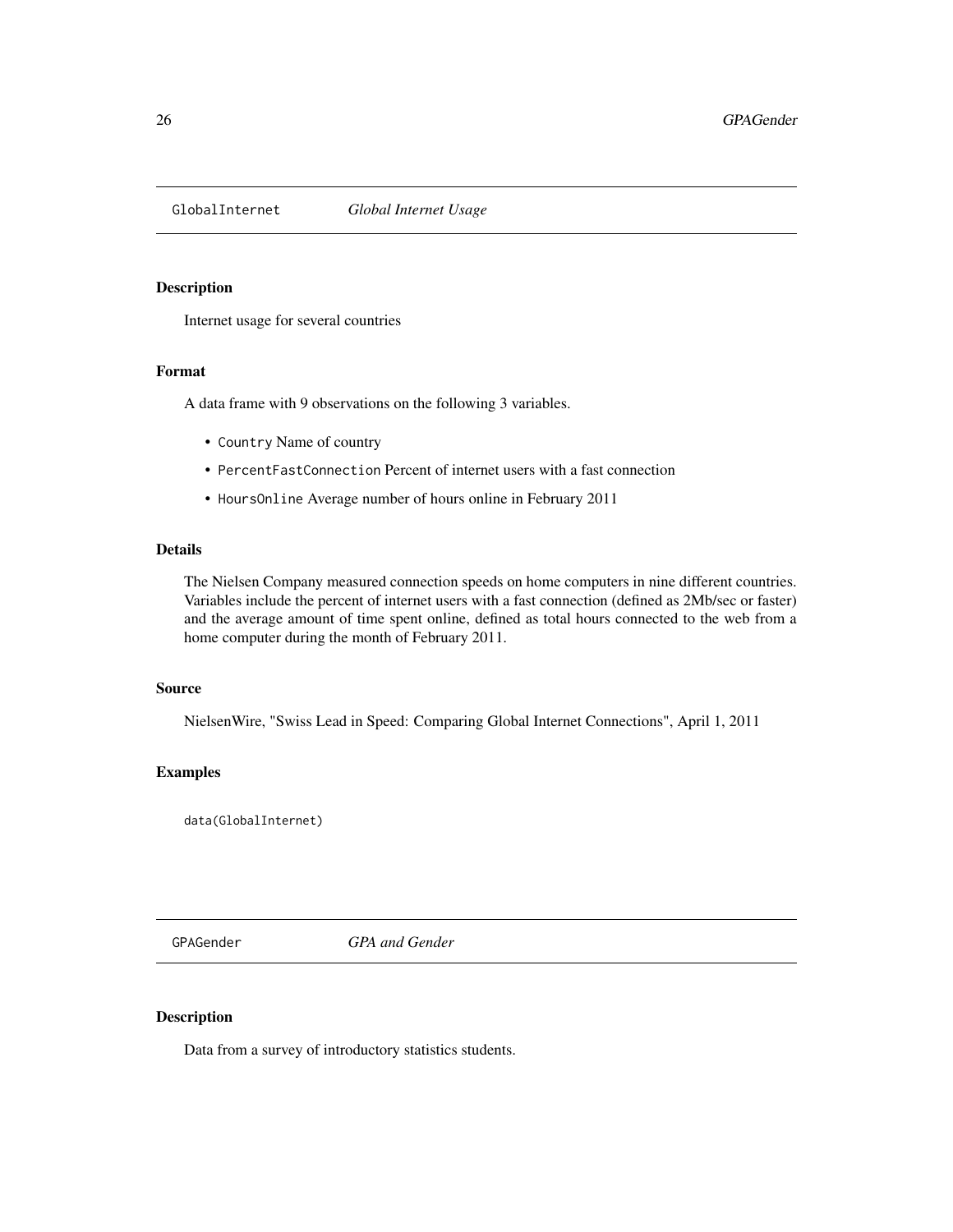# <span id="page-26-0"></span>HappyPlanetIndex 27

# Format

A dataset with 343 observations on the following 6 variables.

- Exercise Hours of exercise (per week)
- SAT Combined SAT scores (out of 1600)
- GPA Grade Point Average (0.00-4.00 scale)
- Pulse Pulse rate (beats per minute)
- Piercings Number of body piercings
- Sex Female or Male

# Details

This is a subset of the StudentSurvey dataset where cases with missing values have been dropped and gender is coded as a 0/1 indicator variable.

# Source

A first day survey over several different introductory statistics classes.

HappyPlanetIndex *Happy Planet Index*

#### Description

Measurements related to happiness and well-being for 143 countries.

# Format

A dataset with 143 observations on the following 11 variables.

- Country Name of country
- Region Three-digit country code
- Happiness Score on a 0-10 scale for average level of happiness (10 is happiest)
- LifeExpectancy Average life expectancy (in years)
- Footprint Ecological footprint a measure of the (per capita) ecological impact
- HLY Happy Life Years combines life expectancy with well-being
- HPI Happy Planet Index (0-100 scale)
- HPIRank HPI rank for the country
- GDPperCapita Gross Domestic Product (per capita)
- HDI Human Development Index
- Population Population (in millions)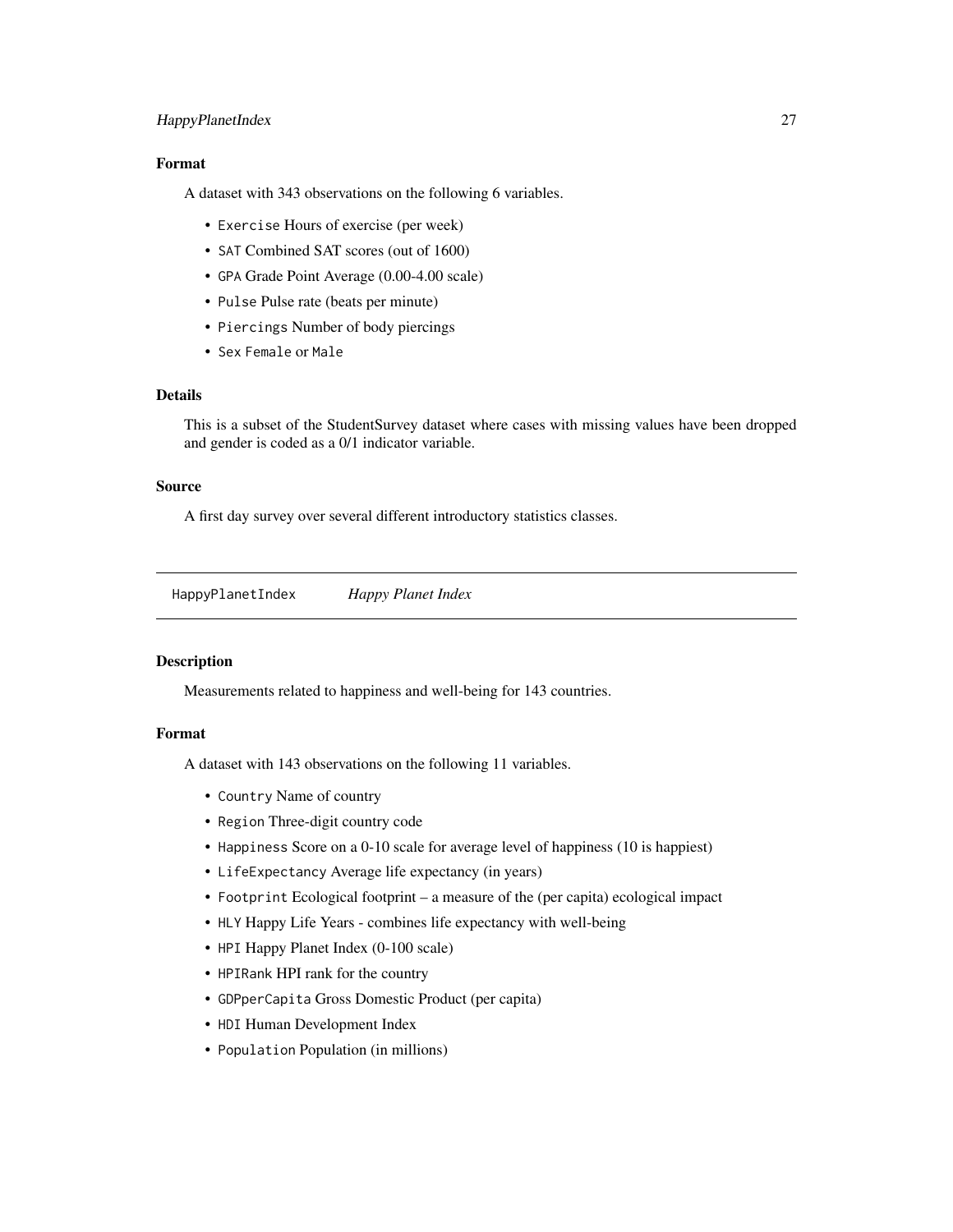# <span id="page-27-0"></span>Details

Data for 143 countries from the Happy Planet Index Project that works to quantify indicators of happiness, well-being, and ecological footprint at a country level.

#### Source

Data downloaded from <http://www.happyplanetindex.org/data/>

# References

Marks, N., "The Happy Planet Index", www.TED.com/talks, August 29, 2010.

HockeyPenalties *Hockey Penalties*

# Description

Penalty minutes (per game) for NHL teams in 2010-11

#### Format

A data frame with 30 observations on the following 2 variables.

- Team Name of the team
- PIMperG Average penaly minutes per game

# Details

Data give the average numeber of penalty minutes for each of the 30 National HOckey League (NHL) teams during the 2010-11 regualar season.

# Source

Data obtained online at www.nhl.com

# Examples

data(HockeyPenalties)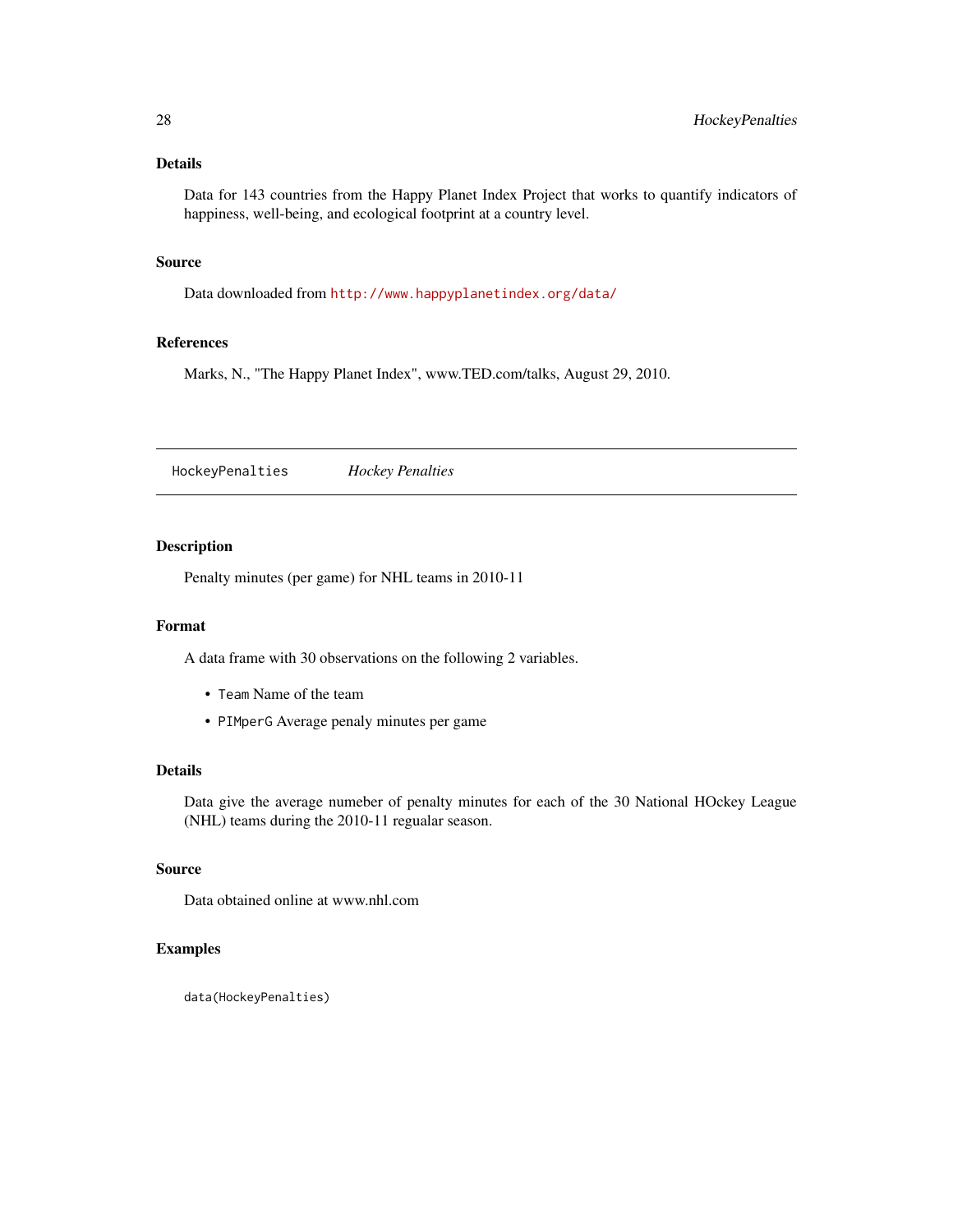<span id="page-28-0"></span>Hollywood Movies in 2011

# Format

A data frame with 136 observations on the following 14 variables.

- Movie a factor with many levels
- LeadStudio a factor with many levels
- RottenTomatoes a numeric vector
- AudienceScore a numeric vector
- Story a factor with many levels
- Genre a factor with levels Action Adventure Animation Comedy Drama Fantasy Horror Romance Thriller
- TheatersOpenWeek a numeric vector
- BOAverageOpenWeek a numeric vector
- DomesticGross a numeric vector
- ForeignGross a numeric vector
- WorldGross a numeric vector
- Budget a numeric vector
- Profitability a numeric vector
- OpeningWeekend a numeric vector

# Examples

```
data(HollywoodMovies2011)
## maybe str(HollywoodMovies2011) ; plot(HollywoodMovies2011) ...
```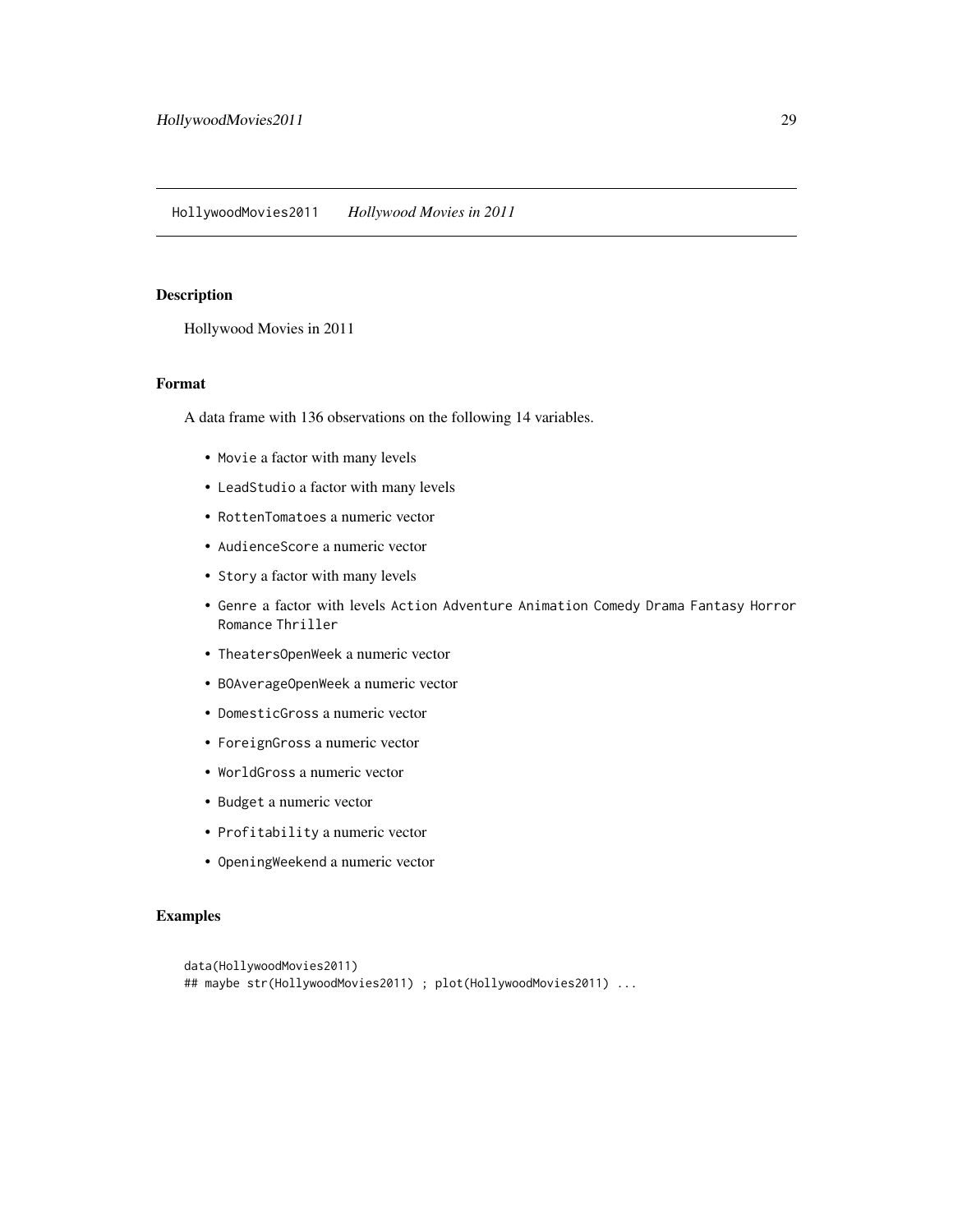<span id="page-29-0"></span>HomesForSale *Home for Sale*

# Description

Data on homes for sale in four states

# Format

A data frame with 120 observations on the following 5 variables.

- State Location of the home: CA NJ NY PA
- Price Asking price (in \\$1,000's)
- Size Area of all rooms (in 1,000's sq. ft.)
- Beds Number of bedrooms
- Baths Number of bathrooms

#### Details

Data for samples of homes for sale in each state, selected from zillow.com.

# References

Data collected from www.zillow.com in 2010.

#### Examples

data(HomesForSale)

HomesForSaleCA *Home for Sale in California*

# Description

Data for a sample of homes offered for sale in California

# Format

A data frame with 30 observations on the following 5 variables.

- State Location of the home: CA
- Price Asking price (in \\$1,000's)
- Size Area of all rooms (in 1,000's sq. ft.)
- Beds Number of bedrooms
- Baths Number of bathrooms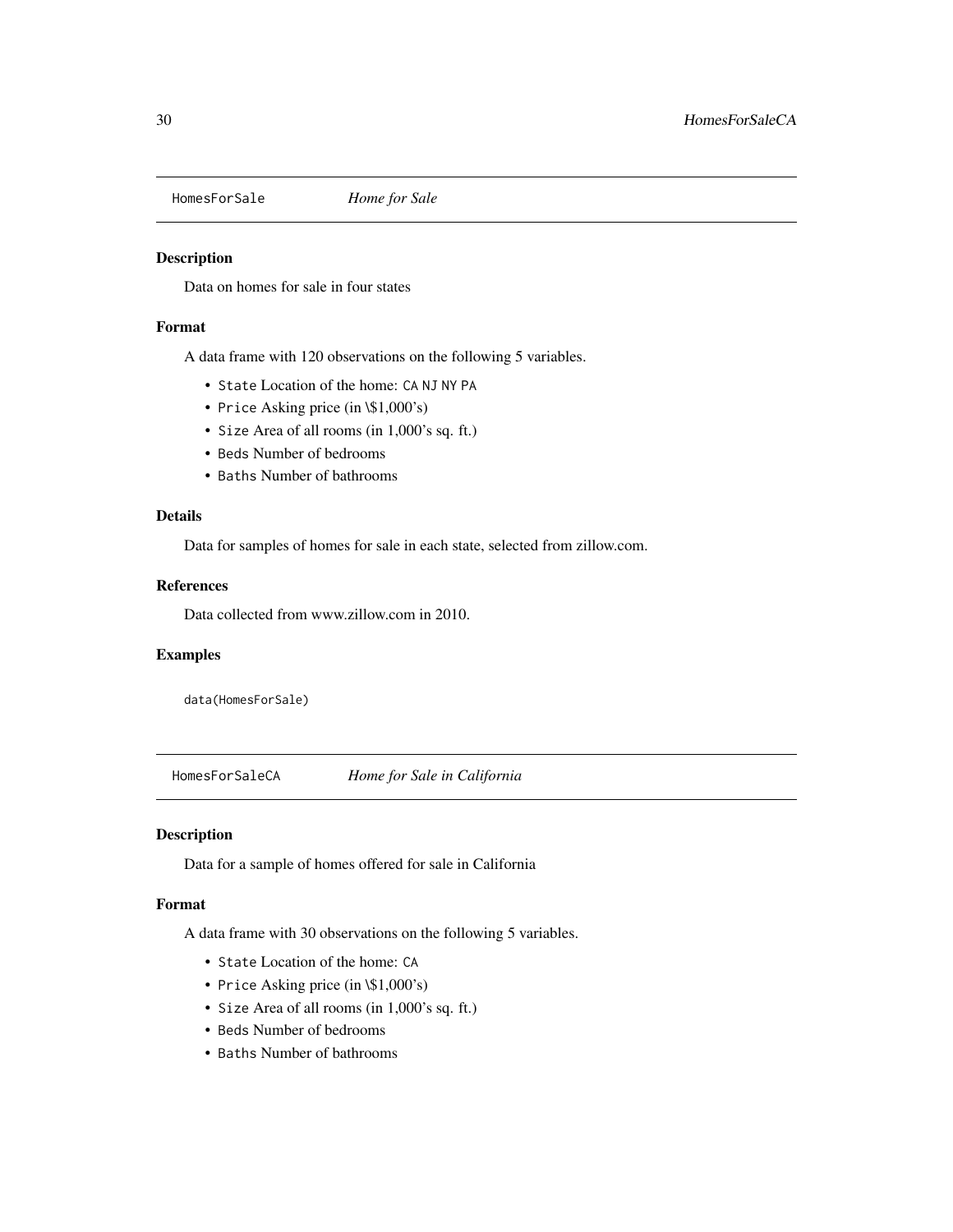# <span id="page-30-0"></span>HomesForSaleCanton 31

# Details

This is a subset of the HomesForSale data with just information from homes in California (CA). Data were collected offerings listed on an online site.

#### Source

Data collected from www.zillow.com in 2010.

# Examples

data(HomesForSaleCA)

HomesForSaleCanton *Homes for sale in Canton, NY*

# Description

Prices of homes for sale in Canton, NY

# Format

A data frame with 10 observations on the following variable.

• Price Asking price for the home (in \\$1,000's)

# Details

Data for samples of homes for sale in Canton, NY, selected from zillow.com.

# Source

Data collected from www.zillow.com in 2010.

#### Examples

data(HomesForSaleCanton)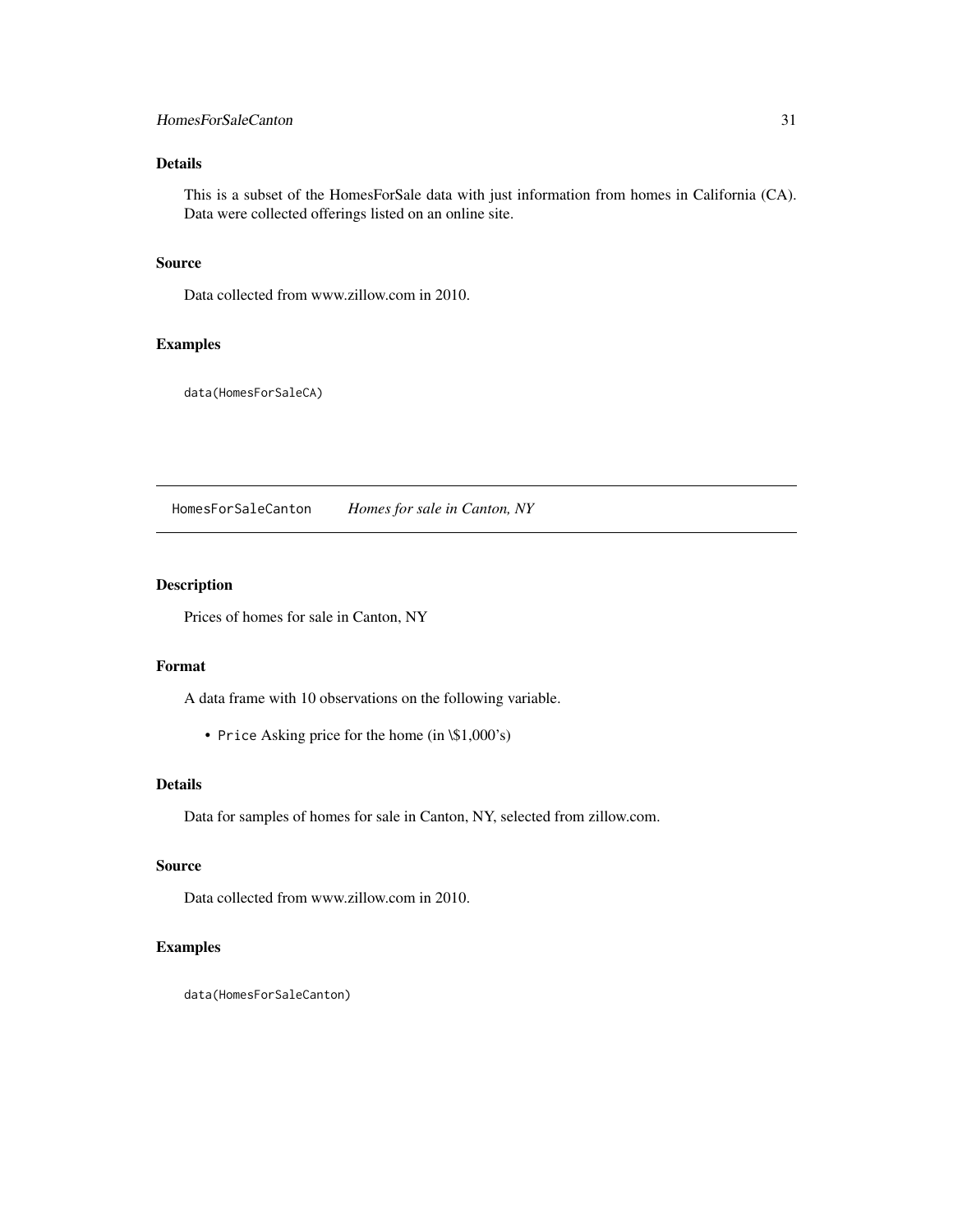<span id="page-31-0"></span>

Data for a sample of homes offered for sale in New York State

# Format

A data frame with 30 observations on the following 5 variables.

- State Location of the home: NY
- Price Asking price (in \\$1,000's)
- Size Area of all rooms (in 1,000's sq. ft.)
- Beds Number of bedrooms
- Baths Number of bathrooms

# Details

This is a subset of the HomesForSale data with just information from homes in New York State (NY). Data were collected offerings listed on an online site.

# Source

Data collected from www.zillow.com in 2010.

# Examples

data(HomesForSaleNY)

HoneybeeCircuits *Honeybee Circuits*

#### Description

Number of circuits for honeybee dances and nest quality

# Format

A dataset with 78 observations on the following 2 variables.

- Circuits Number of waggle dance circuits for a returning scout bee
- Quality Quality of the nest site: High or Low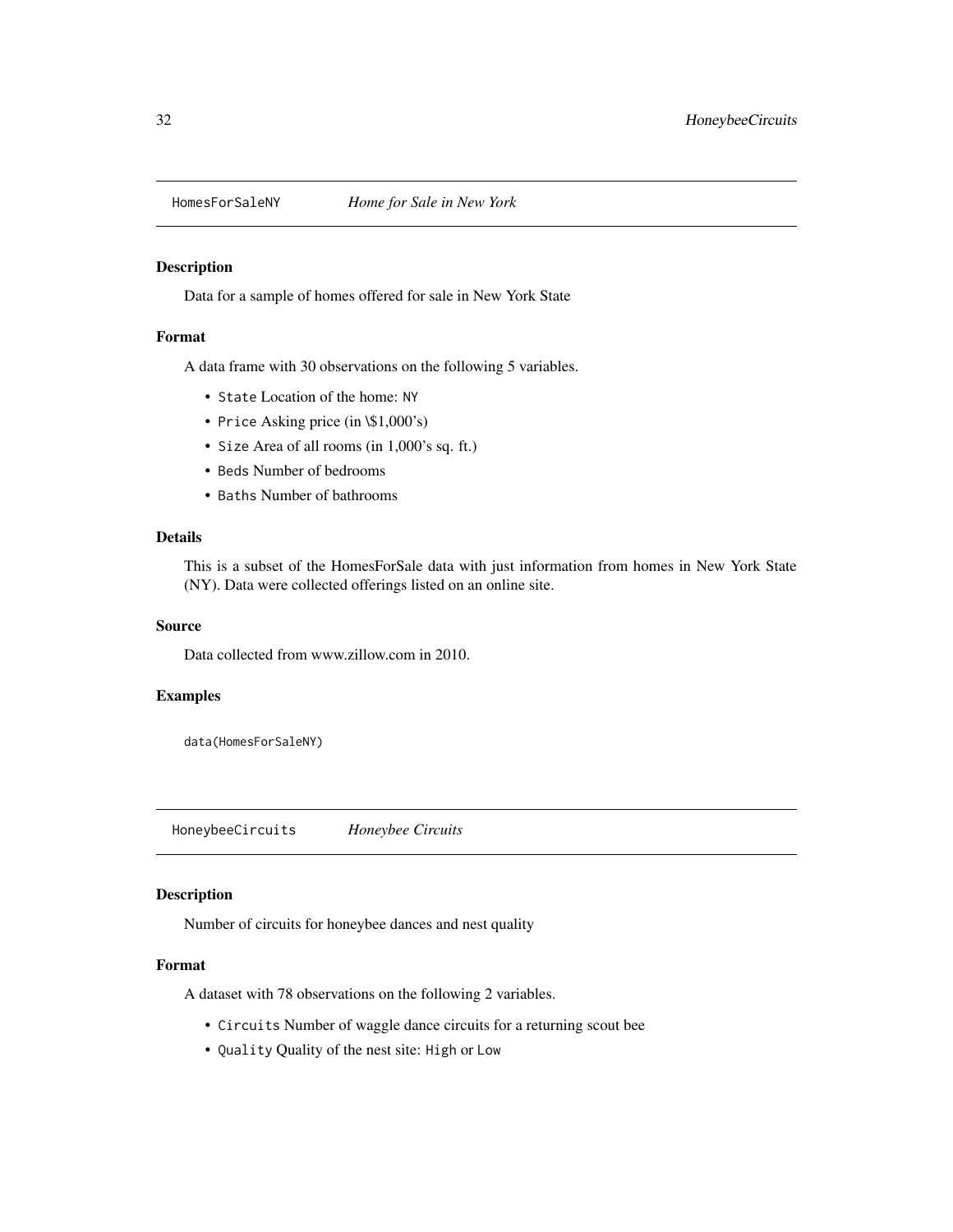#### <span id="page-32-0"></span>Honeybee Waggle 33

# Details

When honeybees are looking for a new home, they send out scouts to explore options. When a scout returns, she does a "waggle dance" with multiple circuit repetitions to tell the swarm about the option she found. The bees then decide between the options and pick the best one. Scientists wanted to find out how honeybees decide which is the best option, so they took a swarm of honeybees to an island with only two possible options for new homes: one of very high honeybee quality and one of low quality. They then kept track of the scouts who visited each option and counted the number of waggle dance circuits each scout bee did when describing the option.

#### Source

Seeley, T., Honeybee Democracy, Princeton University Press, Princeton, NJ, 2010, p. 128

HoneybeeWaggle *Honeybee Waggle*

#### Description

Honeybee dance duration and distance to nesting site

# Format

A dataset with 7 observations on the following 2 variables.

- DistanceDistance to the potential nest site (in meters)
- Duration Duration of the waggle dance (in seconds)

#### Details

When honeybee scouts find a food source or a nice site for a new home, they communicate the location to the rest of the swarm by doing a "waggle dance." They point in the direction of the site and dance longer for sites farther away. The rest of the bees use the duration of the dance to predict distance to the site.

#### Source

Seeley, T., Honeybee Democracy, Princeton University Press, Princeton, NJ, 2010, p. 128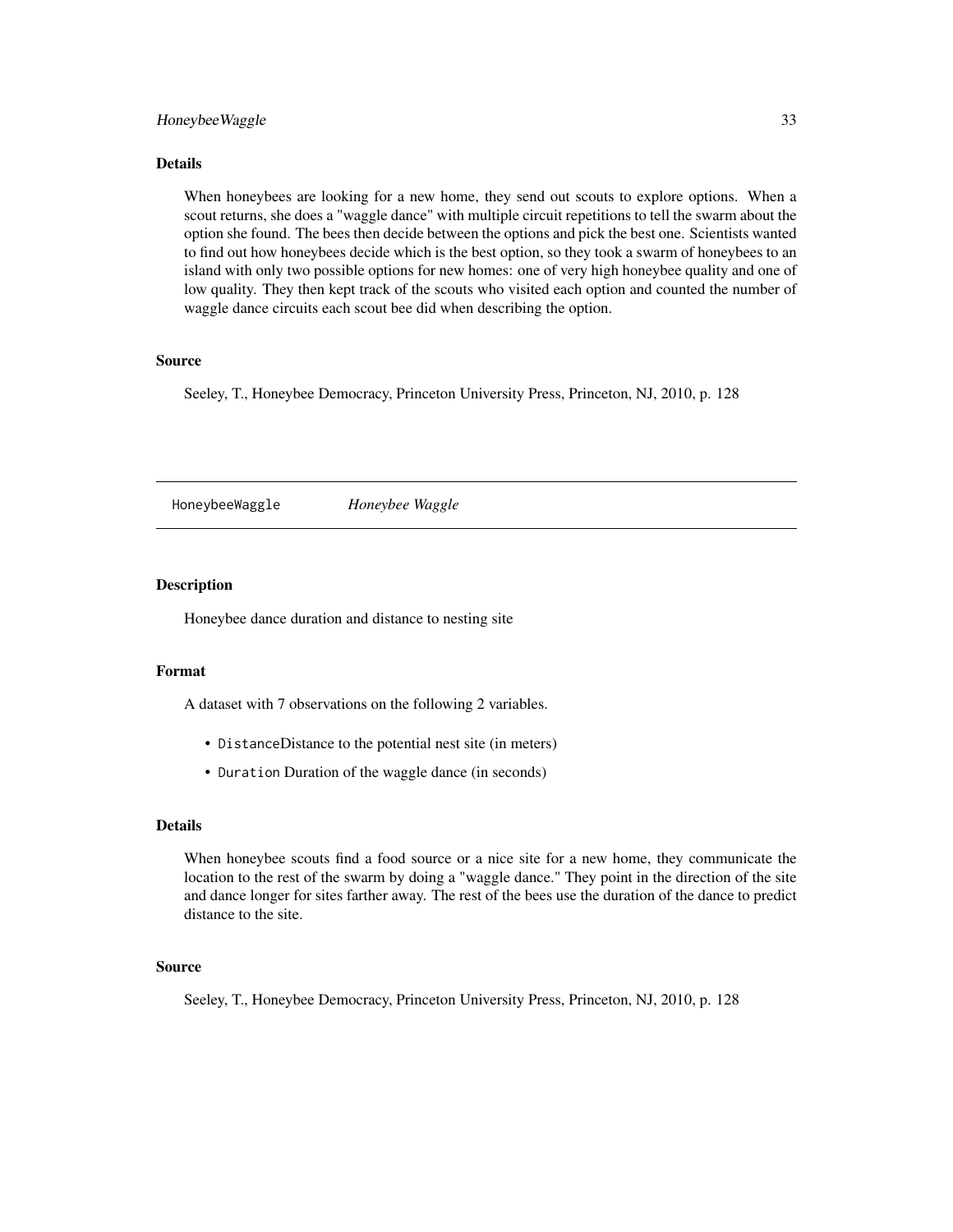<span id="page-33-0"></span>

Winning number of hot dogs consumed in an eating contest

#### Format

A dataset with 10 observations on the following 2 variables.

- Year Year of the contest: 2002-2011
- HotDogs Winning number of hot dogs consumed

#### Details

Every Fourth of July, Nathan's Famous in New York City holds a hot dog eating contest, in which contestants try to eat as many hot dogs (with buns) as possible in ten minutes. The winning number of hot dogs are given for each year from 2002-2011.

# Source

Nathan's Famous webste at [http://nathansfamous.com/contest/hall\\_of\\_fame](http://nathansfamous.com/contest/hall_of_fame)

ICUAdmissions *Intensive Care Unit Admissions*

# Description

data from patients admitted to an intensive care unit

#### Format

A data frame with 200 observations on the following 21 variables.

- ID Patient ID number
- status Patient status: Lived or Died
- Status numerical code for Status
- Age Patient's age (in years)
- sex Male or Female
- Sex numerical code for sex
- race Patient's race: White, Black, or Other
- Race numerical code for race
- service Type of service: Medical or Surgical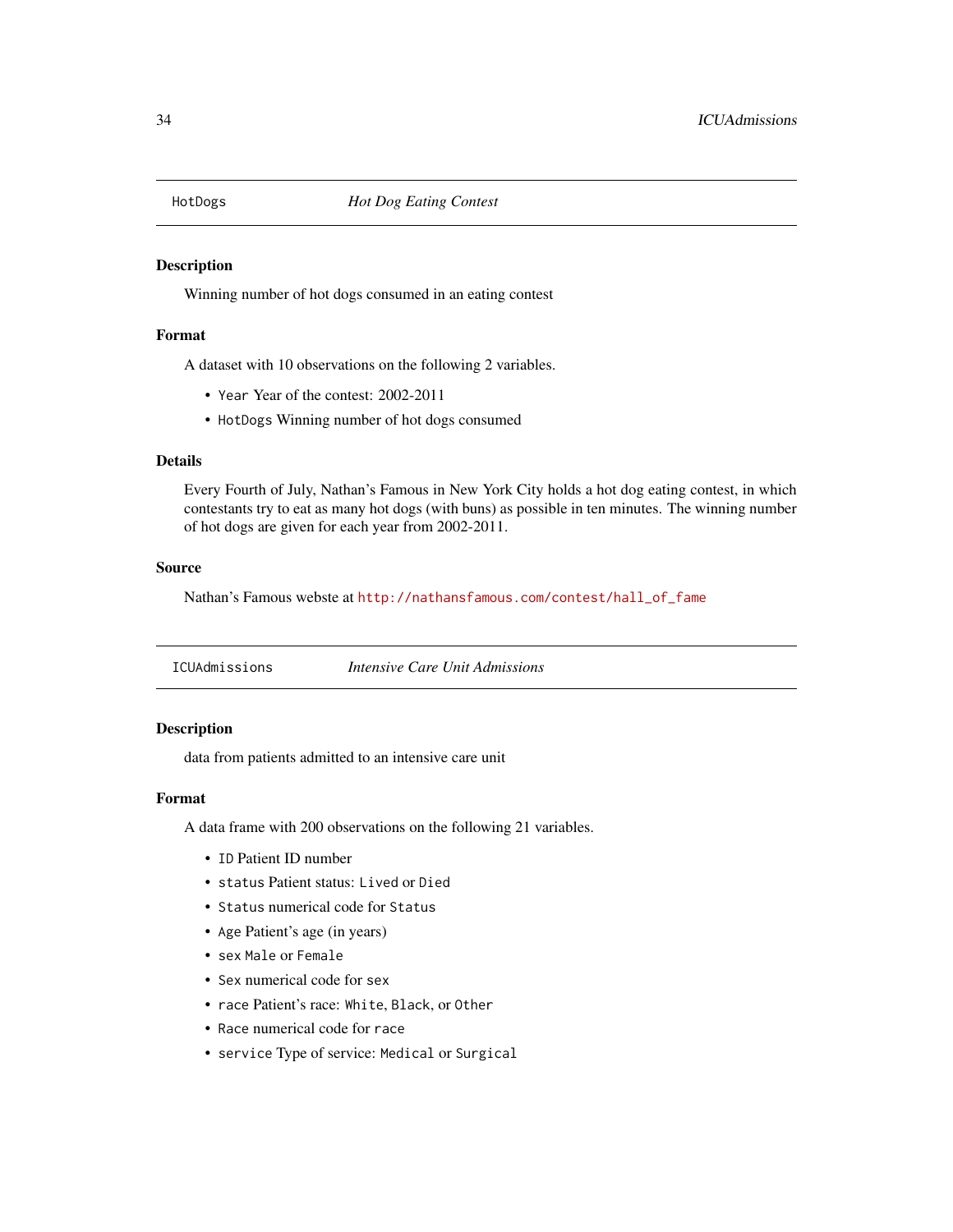# ICUAdmissions 35

- Service numerical code for service
- cancer Is cancer involved? No or Yes
- Cancer Is cancer involved? 0 or 1
- renal Is chronic renal failure involved? No or Yes
- Renal Is chronic renal failure involved? 0 or 1
- infection Is infection involved? No or Yes
- Infection Is infection involved? 0 or 1
- cpr Patient gets CPR prior to admission? No or Yes
- CPR Patient gets CPR prior to admission? 0 or 1
- Systolic Systolic blood pressure (in mm of Hg)
- HeartRate Pulse rate (beats per minute)
- previous Previous admission to ICU wihtin 6 months? No or Yes
- Previous Previous admission to ICU wihtin 6 months? 0 or 1
- type Admission type: Elective or Emergency
- Type Admission type: 0 or 1
- fracture Fractured bone involved? No or Yes
- Fracture Fractured bone involved? 0 or 1
- pO2 Partial oxygen level from blood gases under 60? No or Yes
- PO2 Partial oxygen level from blood gases under 60? 0 or 1
- pHlow pH from blood gas under 7.25? No or Yes
- pH pH from blood gas under or over 7.25? Low or Hi
- PH pH from blood gas under or over 7.25? 0 or 1
- pCO2hi Partial carbon dioxide level from blood gas over 45? No or Yes
- pCO2 Partial carbon dioxide level from blood gas over or under 45? Low or Hi
- PCO2 Partial carbon dioxide level from blood gas over or under 45? 0 or 1
- bicarbonateLow Bicarbonate from blood gas under 18? No or Yes
- bicarbonate Bicarbonate from blood gas under or over 18? Low or Hi
- Bicarbonate Bicarbonate from blood gas under or over 18? 0 or 1
- creatinineHi Creatinine from blood gas over 2.0? No or Yes
- creatinine Creatinine from blood gas over or under 2.0? Low or Hi
- Creatinine Creatinine from blood gas over or under 2.0? 0 or 1
- consciousness Levels: Conscious, Deep Stupor, or Coma
- Consciousness Levels: 0, 1, or 2

# Details

Data from a sample of 200 patients following admission to an adult intensive care unit (ICU).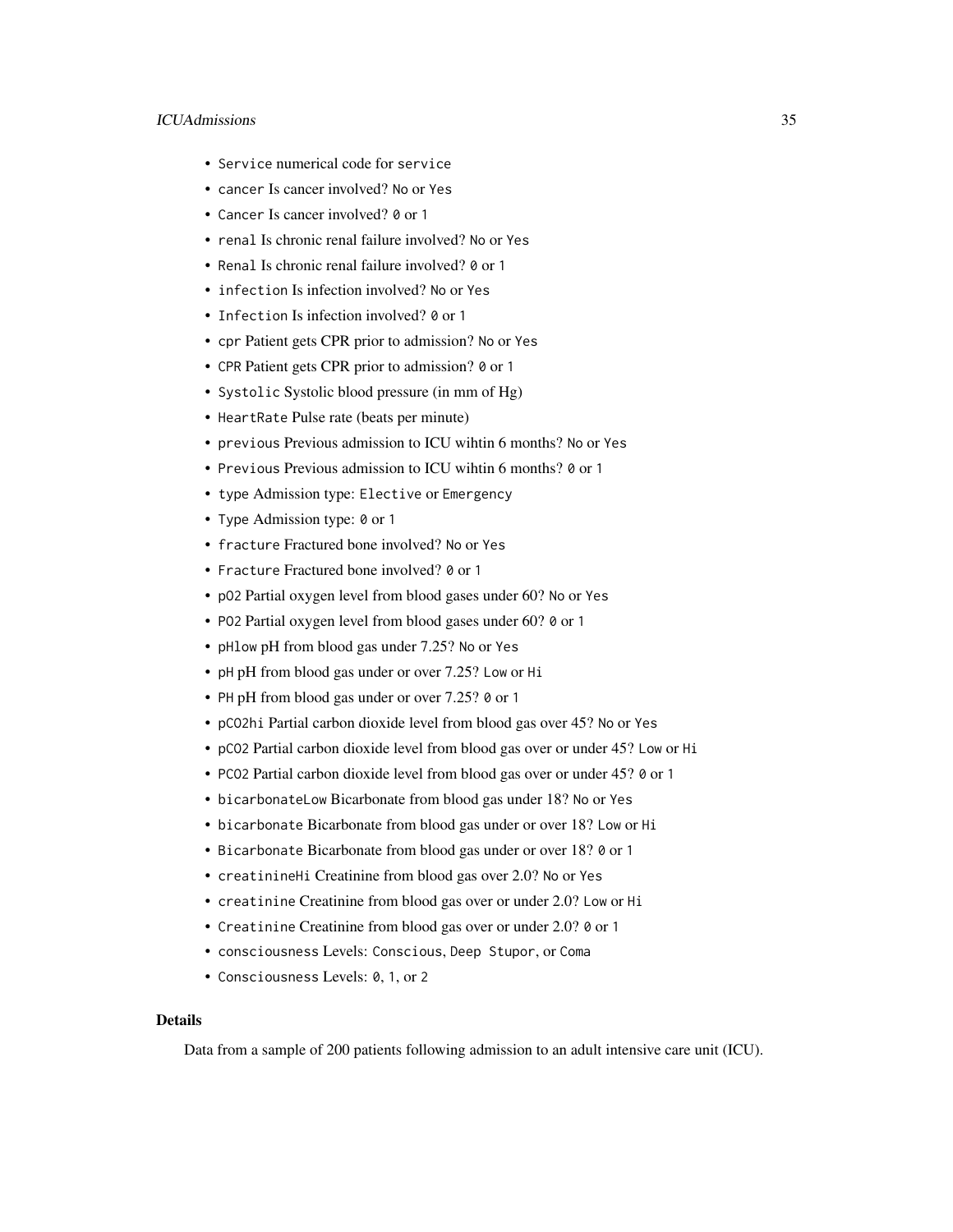#### Source

DASL dataset downloaded from <http://lib.stat.cmu.edu/DASL/Datafiles/ICU.html>

#### Examples

data(ICUAdmissions)

ImmuneTea *Immune Tea*

#### Description

Interferon gamma production and tea drinking

#### Format

A data frame with 21 observations on the following 2 variables.

- InterferonGamma Measure of interferon gamma production
- Drink Type of drink: Coffee or Tea

#### Details

Eleven healthy non-tea-drinking individuals were asked to drink five or six cups of tea a day, while ten healthy non-tea and non-coffee-drinkers were asked to drink the same amount of coffee, which has caffeine but not the L-theanine that is in tea. The groups were randomly assigned. After two weeks, blood samples were exposed to an antigen and production of interferon gamma was measured.

# Source

Adapted from Kamath, et.al., "Antigens in tea-Beverage prime human V 2V2 T cells in vitro and in vivo for memory and non-memory antibacterial cytokine responses", Proceedings of the National Academy of Sciences, May 13, 2003.

#### Examples

data(ImmuneTea)

<span id="page-35-0"></span>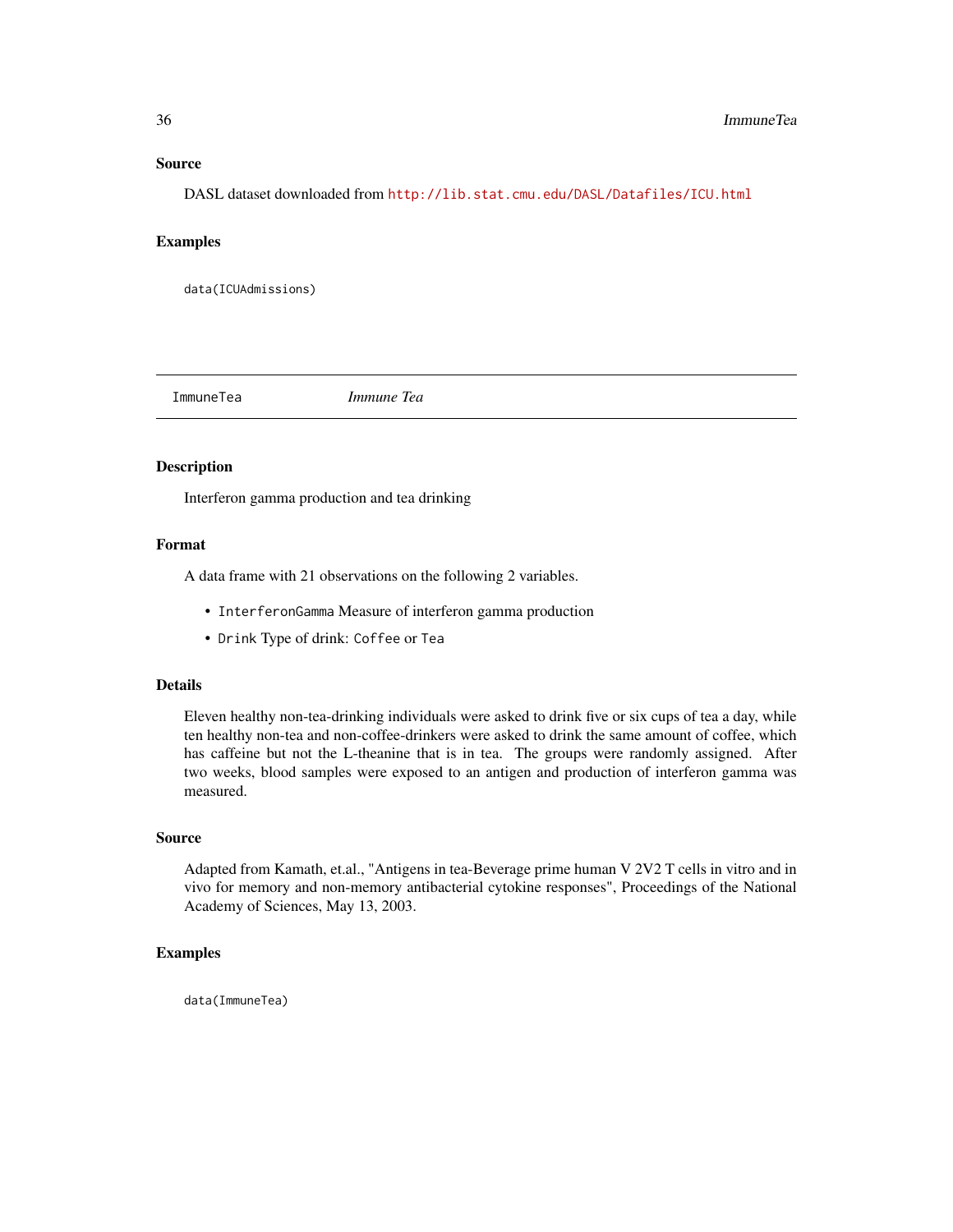InkjetPrinters *Inkjet Printers*

#### **Description**

Data from online reviews of inkjet printers

#### Format

A dataset with 20 observations on the following 6 variables.

- Model Model name of printer
- PPM Printing rate (pages per minute) for a benchmark set of print jobs
- PhotoTime Time (in seconds) to print 4x6 color photos
- Price Typical retail price (in dollars)
- CostBW Cost per page (in cents) for printing in black & white
- CostColor Cost per page (in cents) for printing in color

#### Details

Information from reviews of inkjet printers at PCMag.com in August 2011.

## Source

Inkjet printer reviews found at <http://www.pcmag.com/reviews/printers>, August 2011.

LifeExpectancyVehicles

*Life Expectancy and Vehicle Registrations*

# Description

Life Expectancy and Vehicle Registrations

### Format

A data frame with 40 observations on the following 3 variables.

- Year a numeric vector
- LifeExpectancy a numeric vector
- Vehicles a numeric vector

# Examples

```
data(LifeExpectancyVehicles)
## maybe str(LifeExpectancyVehicles) ; plot(LifeExpectancyVehicles) ...
```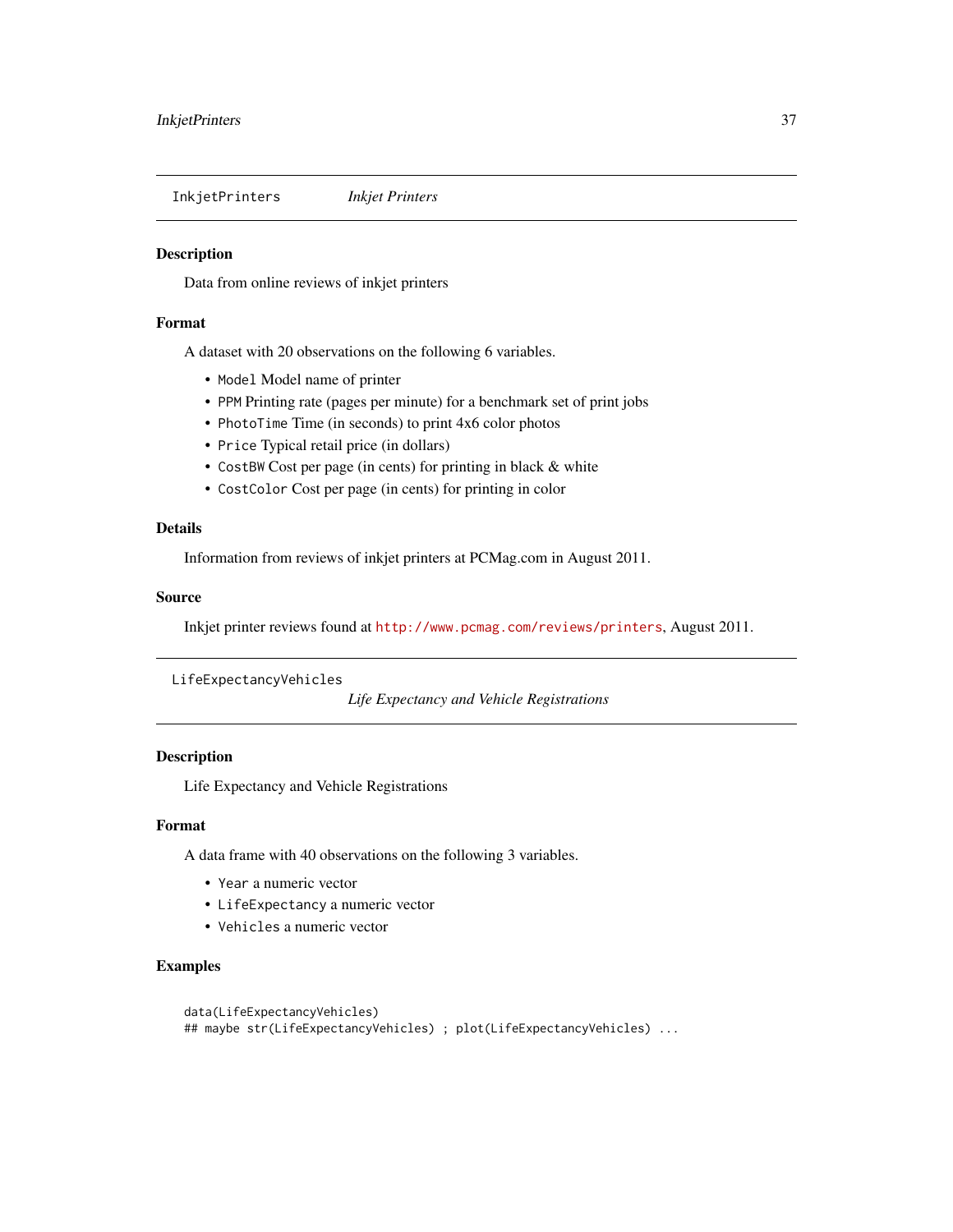Data from an experiment with mice having different nighttime light conditions

## Format

A dataset with 27 observations on the following 9 variables.

- Light DM=dim light at night, LD=dark at night, or LL=bright light at night
- BMGain Body mass gain (in grams over a four week period)
- Corticosterone Blood corticosterene level (a measure of stress)
- DayPct Percent of calories eaten during the day
- Consumption Daily food consumption (grams)
- GlucoseInt Glucose intolerant? No or Yes
- GTT15 Glucose level in the blood 15 minutes after a glucose injection
- GTT120 Glucose level in the blood 120 minutes after a glucose injection
- Activity A measure of physical activity level

#### Details

In this study, 27 mice were randomly split into three groups. One group was on a normal light/dark cycle (LD), one group had bright light on all the time (LL), and one group had light during the day and dim light at night (DM). The dim light was equivalent to having a television set on in a room. The mice in darkness ate most of their food during their active (nighttime) period, matching the behavior of mice in the wild. The mice in both dim light and bright light, however, consumed more than half of their food during the well-lit rest period, when most mice are sleeping.

#### Source

Fonken, L., et. al., "Light at night increases body mass by shifting time of food intake," Proceedings of the National Academy of Sciences, October 26, 2010; 107(43): 18664-18669.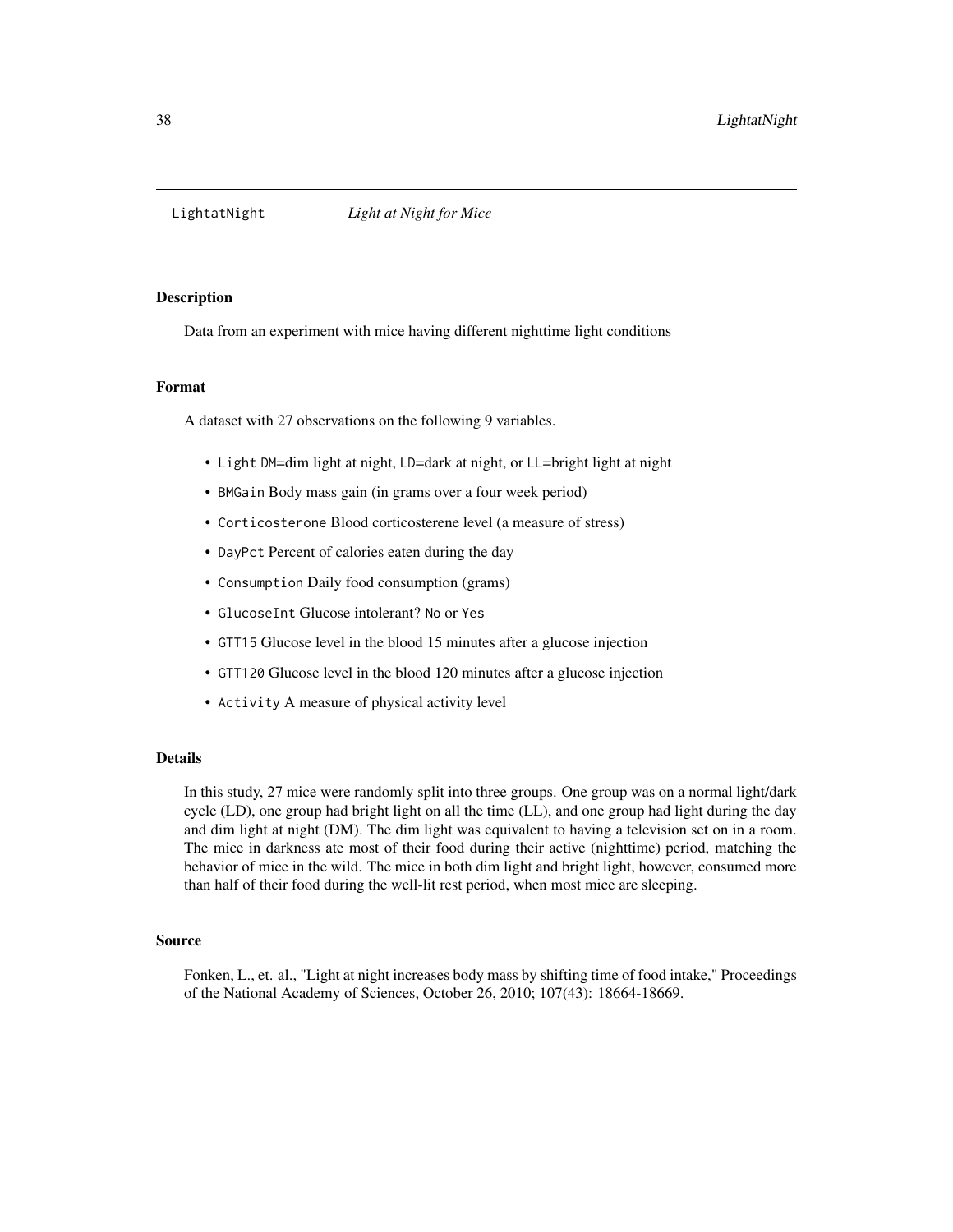This command will display and/or execute small snippets of R code from the book *Statistics: Un-Locking the Power of Data*. locket works much like [demo](#page-0-0), but the interface is simplified.

## Usage

```
locket(name, execute = TRUE, view = !execute, echo = TRUE,
  ask = getOption("demo.ask"), verbose = getOption("verbose"),
  lib.loc = NULL, character.only = FALSE)
```
# Arguments

| name    | name of snippet                                                                                                                                                                                                                                                                                                                                                                                                                                                                                          |
|---------|----------------------------------------------------------------------------------------------------------------------------------------------------------------------------------------------------------------------------------------------------------------------------------------------------------------------------------------------------------------------------------------------------------------------------------------------------------------------------------------------------------|
| execute | a logical. If TRUE, snippet code is executed. (The code and the results of the<br>execution will be visible if echo is TRUE.)                                                                                                                                                                                                                                                                                                                                                                            |
| view    | a logical. If TRUE, snippet code is displayed 'as is'.                                                                                                                                                                                                                                                                                                                                                                                                                                                   |
| echo    | a logical. If TRUE, show the R input when executing.                                                                                                                                                                                                                                                                                                                                                                                                                                                     |
| ask     | a logical (or "default") indicating if devAskNewPage (ask=TRUE) should be called<br>before graphical output happens from the snippet code. The value "default" (the<br>factory-fresh default) means to ask if echo $==$ TRUE and the graphics device<br>appears to be interactive. This parameter applies both to any currently opened<br>device and to any devices opened by the demo code. If this is evaluated to TRUE<br>and the session is interactive, the user is asked to press RETURN to start. |
| verbose | a logical. If TRUE, additional diagnostics are printed.                                                                                                                                                                                                                                                                                                                                                                                                                                                  |
| lib.loc | character vector of directory names of R libraries, or NULL. The default value<br>of NULL corresponds to all libraries currently known.                                                                                                                                                                                                                                                                                                                                                                  |
|         | character.only logical. If TRUE, use nameas character string.                                                                                                                                                                                                                                                                                                                                                                                                                                            |

## See Also

[demo](#page-0-0), [source](#page-0-0).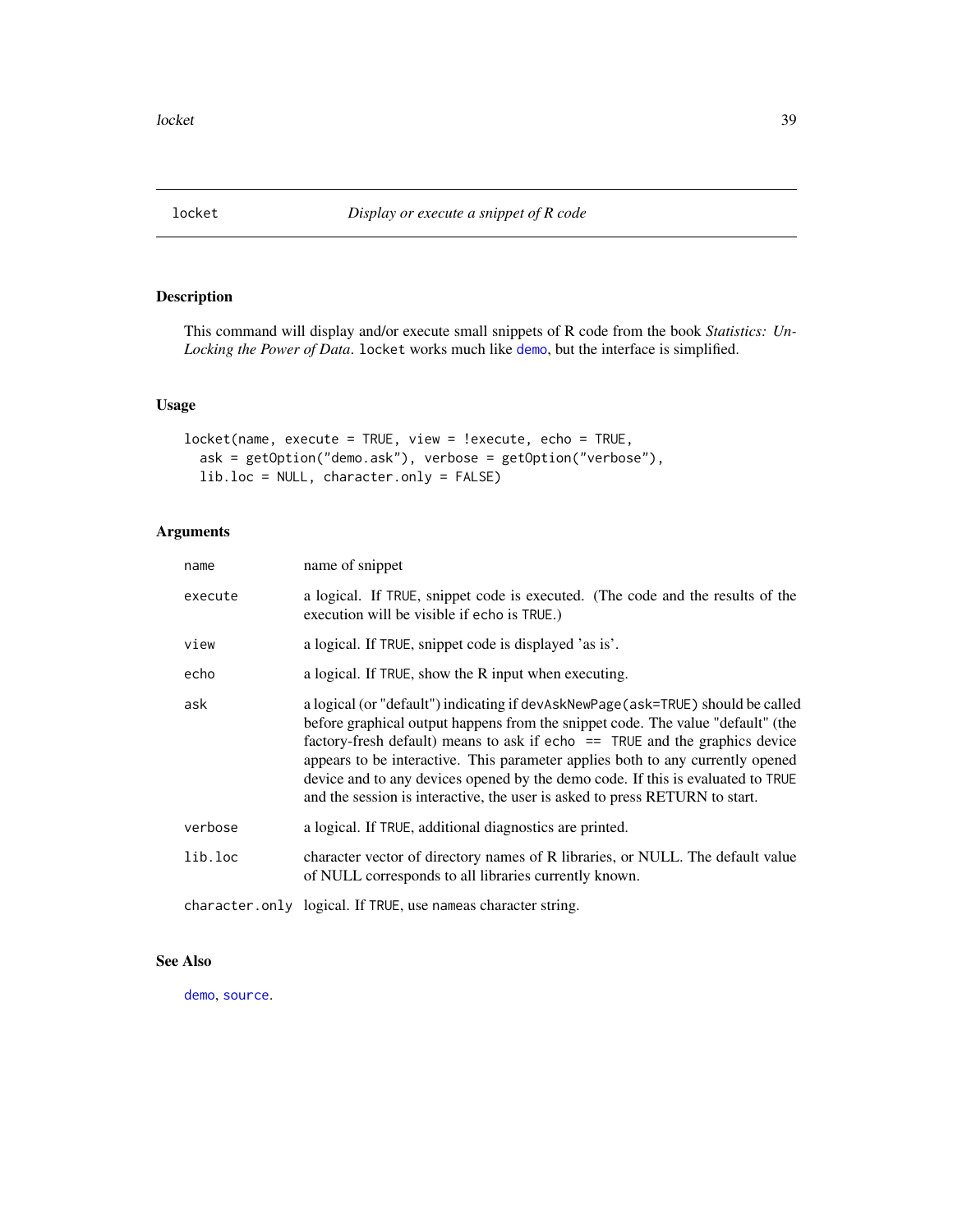MalevolentUniformsNFL *Malevolent Uniforms NFL*

### Description

Perceived malevolence of uniforms and penalies for National Football League (NFL) teams

### Format

A data frame with 28 observations on the following 7 variables.

- NFLTeam Team name
- NFL\_Malevolence Score reflecting the "malevolence" of a team's uniform
- ZPenYds Z-score for penalty yards

## Details

Participants with no knowledge of the teams rated the jerseys on characteristics such as timid/aggressive, nice/mean and good/bad. The averages of these responses produced a "malevolence" index with higher scores signifying impressions of more malevolent uniforms. To measure aggressiveness, the authors used the amount of penalty yards converted to z-scores and averaged for each team over the seasons from 1970-1986.

### Source

Frank and Gilovich, "The Dark Side of Self- and Social Perception: Black Uniforms and Aggression in Professional Sports", Journal of Personality and Social Psychology, Vol. 54, No. 1, 1988, p. 74- 85.

### Examples

```
data(MalevolentUniformsNFL)
```
MalevolentUniformsNHL *Malevolent Uniforms NHL*

# Description

Perceived malevolence of uniforms and penalies for National Hockey League (NHL) teams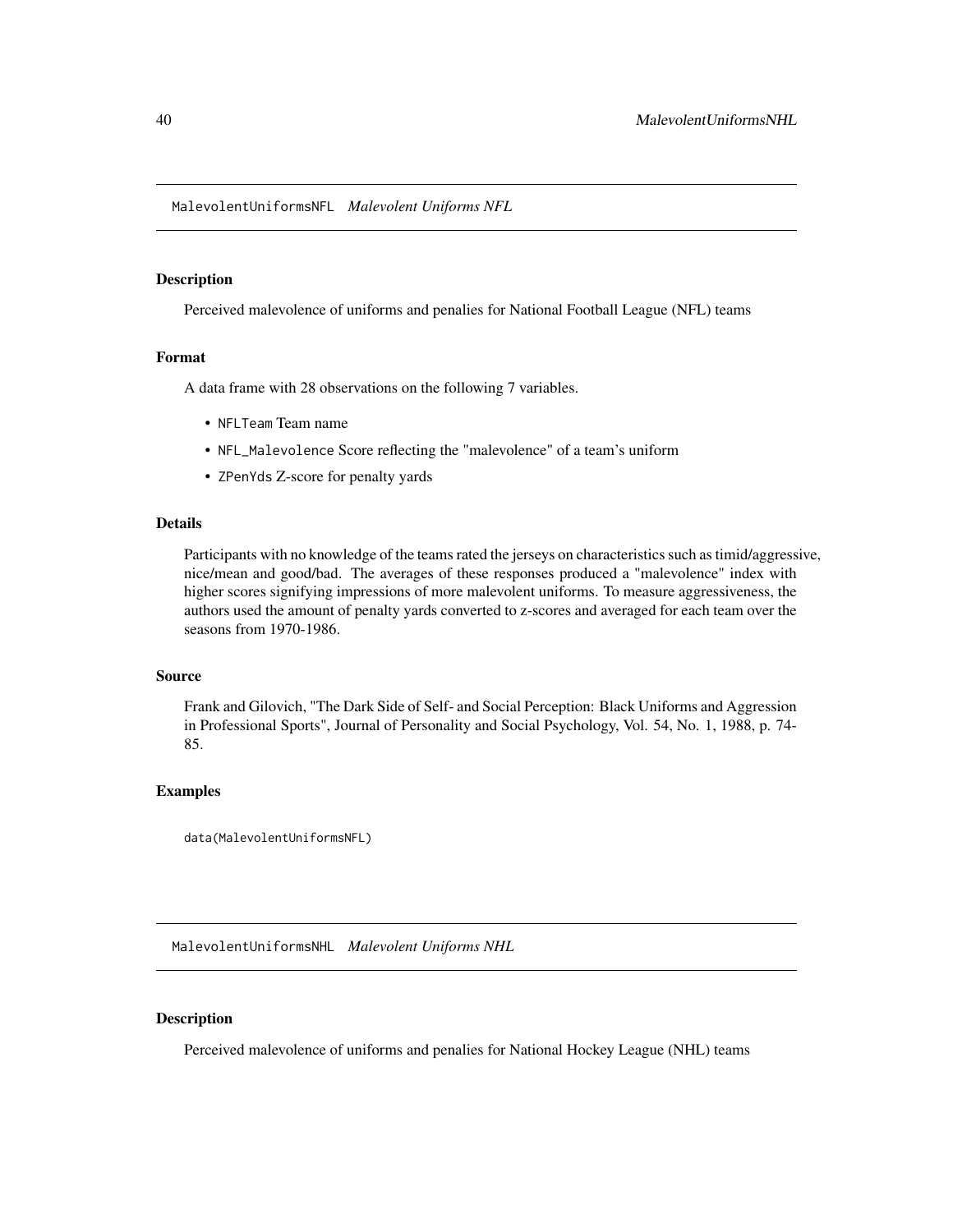# MammalLongevity 41

# Format

A data frame with 28 observations on the following 3 variables.

- NHLTeam Team name
- NHL\_Malevolence Score reflecting the "malevolence" of a team's uniform
- ZPenMin Z-score for penalty minutes

# Details

Participants with no knowledge of the teams rated the jerseys on characteristics such as timid/aggressive, nice/mean and good/bad. The averages of these responses produced a "malevolence" index with higher scores signifying impressions of more malevolent uniforms. To measure aggressiveness, the authors used the amount of penalty minutes converted to z-scores and averaged for each team over the seasons from 1970-1986.

#### Source

Frank and Gilovich, "The Dark Side of Self- and Social Perception: Black Uniforms and Aggression in Professional Sports", Journal of Personality and Social Psychology, Vol. 54, No. 1, 1988, p. 74- 85.

## Examples

data(MalevolentUniformsNHL)

MammalLongevity *Mammal Longevity*

#### Description

Longevity and gestation period for mammals

## Format

A data frame with 40 observations on the following 3 variables.

- Animal Species of mammal
- Gestation Time from fertilization until birth (in days)
- Longevity Average lifespan (in years)

#### Details

Dataset with average lifespan (in years) and typical gestation period (in days) for 40 different species of mammals.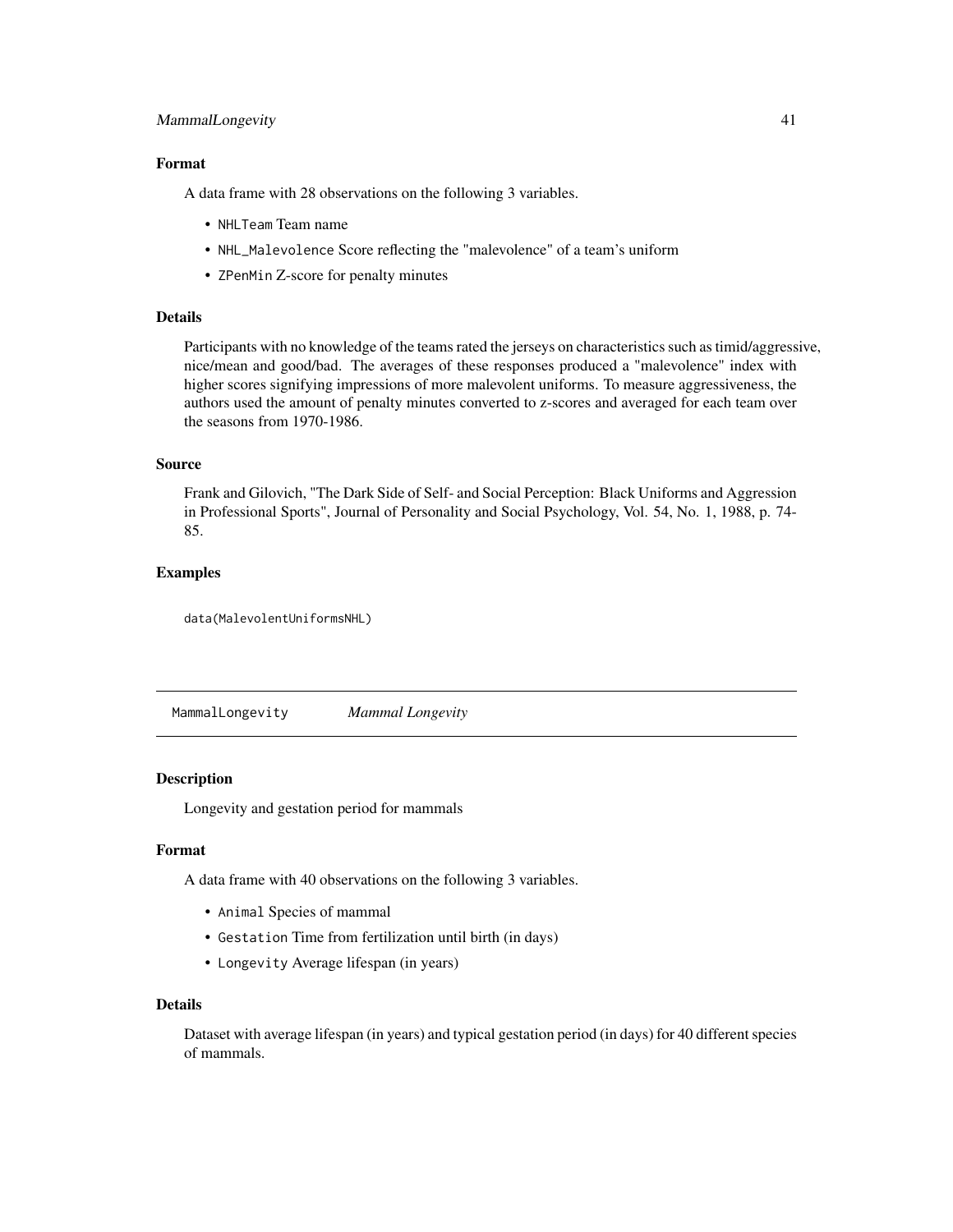# Source

2010 World Almanac, pg. 292.

### Examples

```
data(MammalLongevity)
```
ManhattanApartments *Manhattan Apartment Prices*

# Description

Monthly rent for one-bedroom apartments in Manhattan, NY

### Format

A dataset with 20 observations on the following variable.

• Rent Montly rent in dollars

## Details

Monthly rents for a sample of 20 one-bedroom apartments in Manhattan, NY that were advertised on Craig's List in July, 2011.

#### Source

Apartments advertised on Craig's List at <http://newyork.craigslist.org>, July 5, 2011.

MarriageAges *Marriage Ages*

# Description

Ages for husbands and wives from marriage licenses

## Format

A data frame with 100 observations on the following 2 variables.

- Husband Age of husband at marriage
- Wife Age of wife at marriage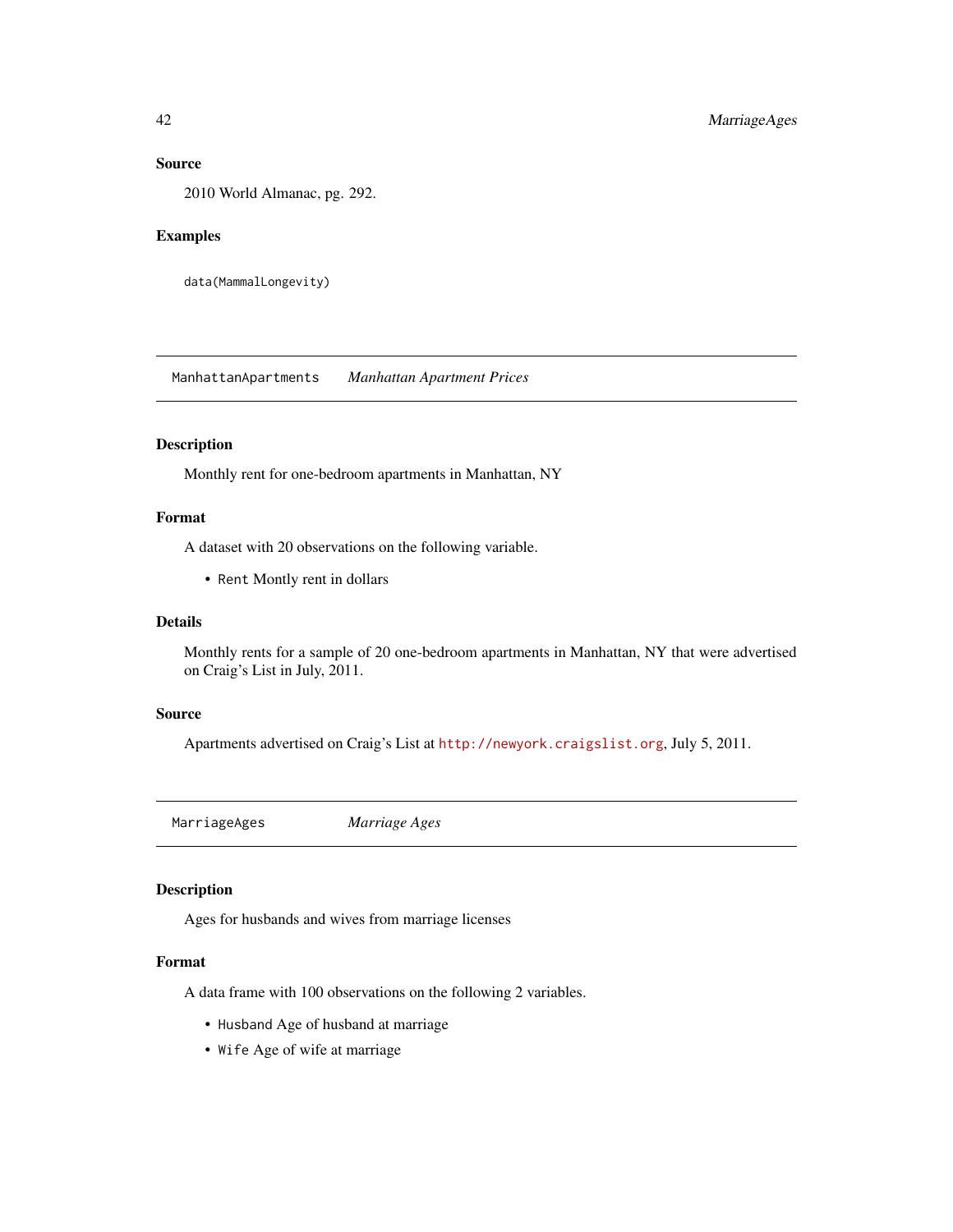#### MastersGolf 43

## Details

Data from a sample of 100 marriage licences in St. Lawrence County, NY gives the ages of husbands and wives for newly married couples.

### Source

Thanks to Linda Casserly, St. Lawrence County Clerk's Office

## Examples

data(MarriageAges)

MastersGolf *Masters Golf Scores*

#### Description

Scores from the 2011 Masters golf tournament

### Format

A dataset with 20 observations on the following 2 variables.

- First First round score (in relation to par)
- Final Final four round score (in relation to par)

# Details

Data for a random sample of 20 golfers who made the cut at the 2011 Masters golf tournament.

MentalMuscle *Mental Muscle*

### Description

Comparing actual movements to mental imaging movements

## Format

A dataset with 32 observations on the following 3 variables.

- Action Treatment: Actual motions or Mental imaging motions
- PreFatigue Time (in seconds) to complete motions before fatigue
- PostFatigue Time (in seconds) to complete motions after fatigue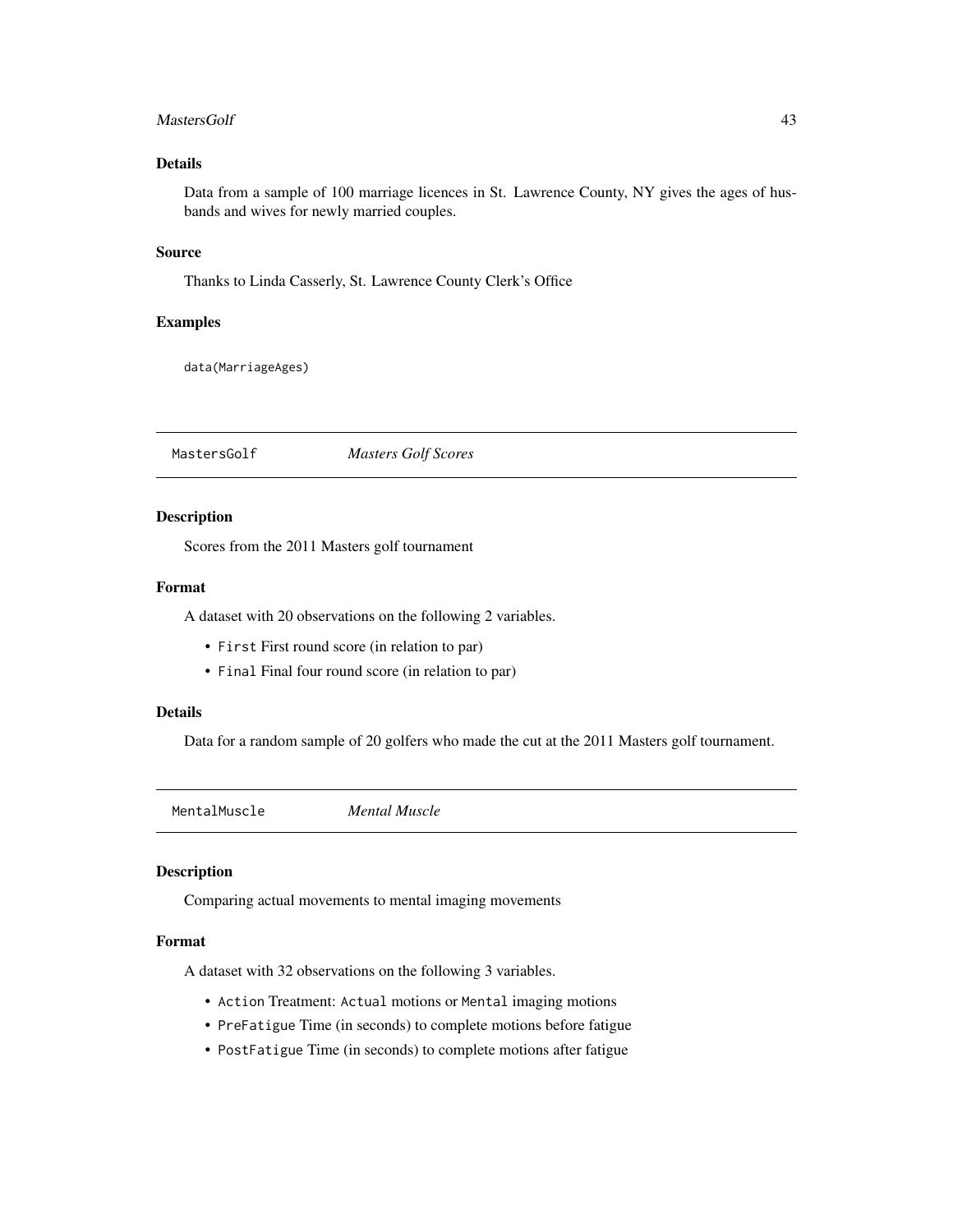# Details

In this study, participants were asked to either perform actual arm pointing motions or to mentally imagine equivalent arm pointing motions. Participants then developed muscle fatigue by holding a heavy weight out horizontally as long as they could. After becoming fatigued, they were asked to repeat the previous mental or actual motions. Eight participants were assigned to each group, and the time in seconds to complete the motions was measured before and after fatigue.

## Source

Data approximated from summary statistics in: Demougeot L. and Papaxanthis C., "Muscle Fatigue Affects Mental Simulation of Action," The Journal of Neuroscience, July 20, 2011, 31(29):10712- 10720.

MiamiHeat *Miami Heat basketball*

# Description

Game log data for the Miami Heat basketball team in 2010-11

## Format

A data frame with 82 observations on the following 33 variables.

- Game ID number for each game
- MDY Data the game was played as a date object
- Date Data the game was played as a character string
- Location Away or Home
- Opp Opponent tream
- Win Game result: L or W
- FG Field goals made
- FGA Field goals attempted
- FG3 Three-point field goals made
- FG3A Three-point field goals attempted
- FT Free throws made
- FTA Free throws attempted
- Rebounds Total rebounds
- OffReb Offensive rebounds
- Assists Number of assists
- Steals Number of steals
- Blocks Number of shots blocked
- Trunovers Number of turnovers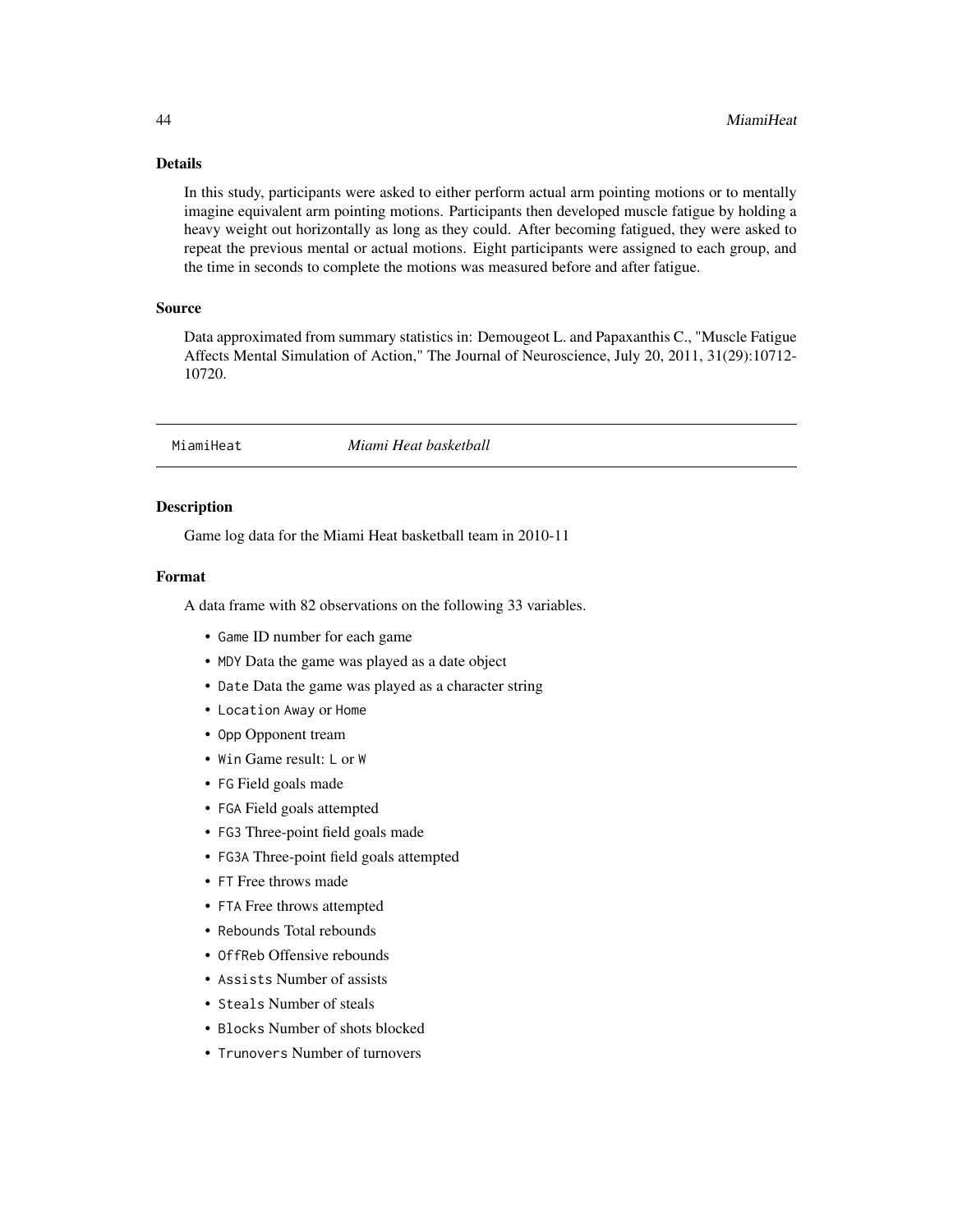## MindsetMatters 45

- Fouls Number of fouls
- Points Number of points scored
- OppFG Opponet's field goals made
- OppFGA Opponent's Field goals attempted
- OppFG3 Opponent's Three-point field goals made
- OppFG3A Opponent's Three-point field goals attempted
- OppFT Opponent's Free throws made
- OppFTA Opponent's Free throws attempted
- OppOffReb Opponent's Total rebounds
- OppRebounds Opponent's Offensive rebounds
- OppAssists Opponent's assists
- OppSteals Opponent's steals
- OppBlocks Opponent's shots blocked
- OppTurnovers Opponent's turnovers
- OppFouls Opponent's fouls
- OppPoints Opponent's points scored

## Details

Information from online boxscores for all 82 regular season games payed by the Miami Heat basketball team during the 2010-11 regular season.

## Source

Data for the 2010-11 Miami games downloaded from [http://www.basketball-reference.com/](http://www.basketball-reference.com/teams/MIA/2011/gamelog/) [teams/MIA/2011/gamelog/](http://www.basketball-reference.com/teams/MIA/2011/gamelog/)

## Examples

data(MiamiHeat)

MindsetMatters *Mindset Matters*

# Description

Data from a study of perceived exercise with maids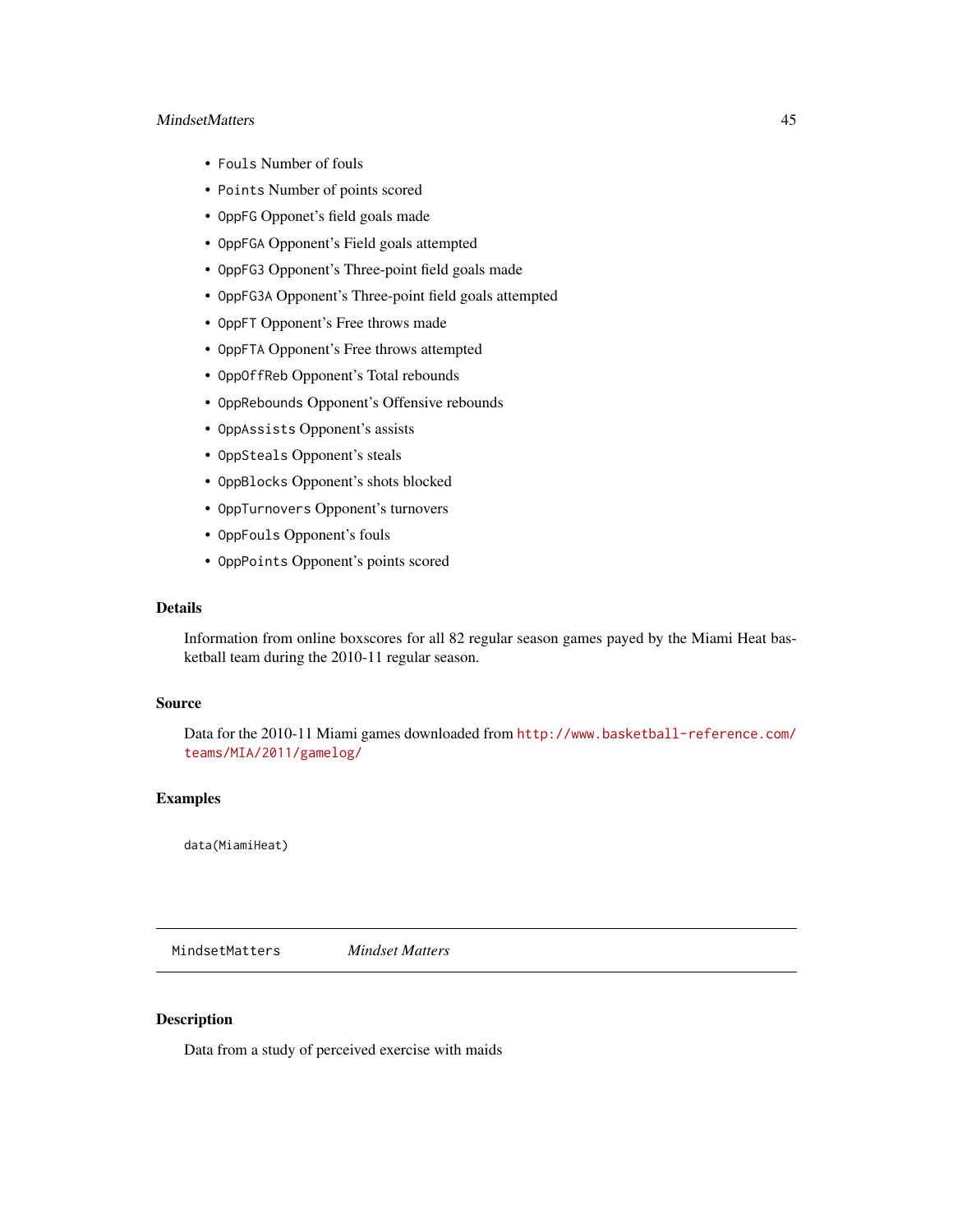A data frame with 75 observations on the following 14 variables.

- Condition Treatment condition: uninformed or informed
- Cond Treatment condition: 0=uninformed or 1=informed
- Age Age (in years)
- Wt Original weight (in pounds)
- Wt2 Weight after 4 weeks (in pounds)
- BMI Original body mass index
- BMI2 Body mass index after 4 weeks
- Fat Original body fat percentage
- Fat2 Body fat percentage after 4 weeks
- WHR Original waist to hip ratio
- WHR2 Waist to hip ratio
- Syst Original systolic blood pressure
- Syst2 Systolic blood pressure after 4 weeks
- Diast Original diastolic blood pressure
- Diast2 Diastolic blood pressure after 4 weeks

## Details

In 2007 a Harvard psychologist recruited 75 female maids working in different hotels to participate in a study. She informed 41 maids (randomly chosen) that the work they do satisfies the Surgeon General's recommendations for an active lifestyle (which is true), giving them examples for how why their work is good exercise. The other 34 maids were told nothing (uninformed). Various chacteristics (weight, body mass index, ...) were recorded for each subject at the start of the experiment and again four weeks later. Maids with missing values for weight change have been removed.

# Source

Crum, A.J. and Langer, E.J. (2007). Mind-Set Matters: Exercise and the Placebo Effect, Psychological Science, 18:165-171. Thanks to the authors for supplying the data.

## Examples

data(MindsetMatters)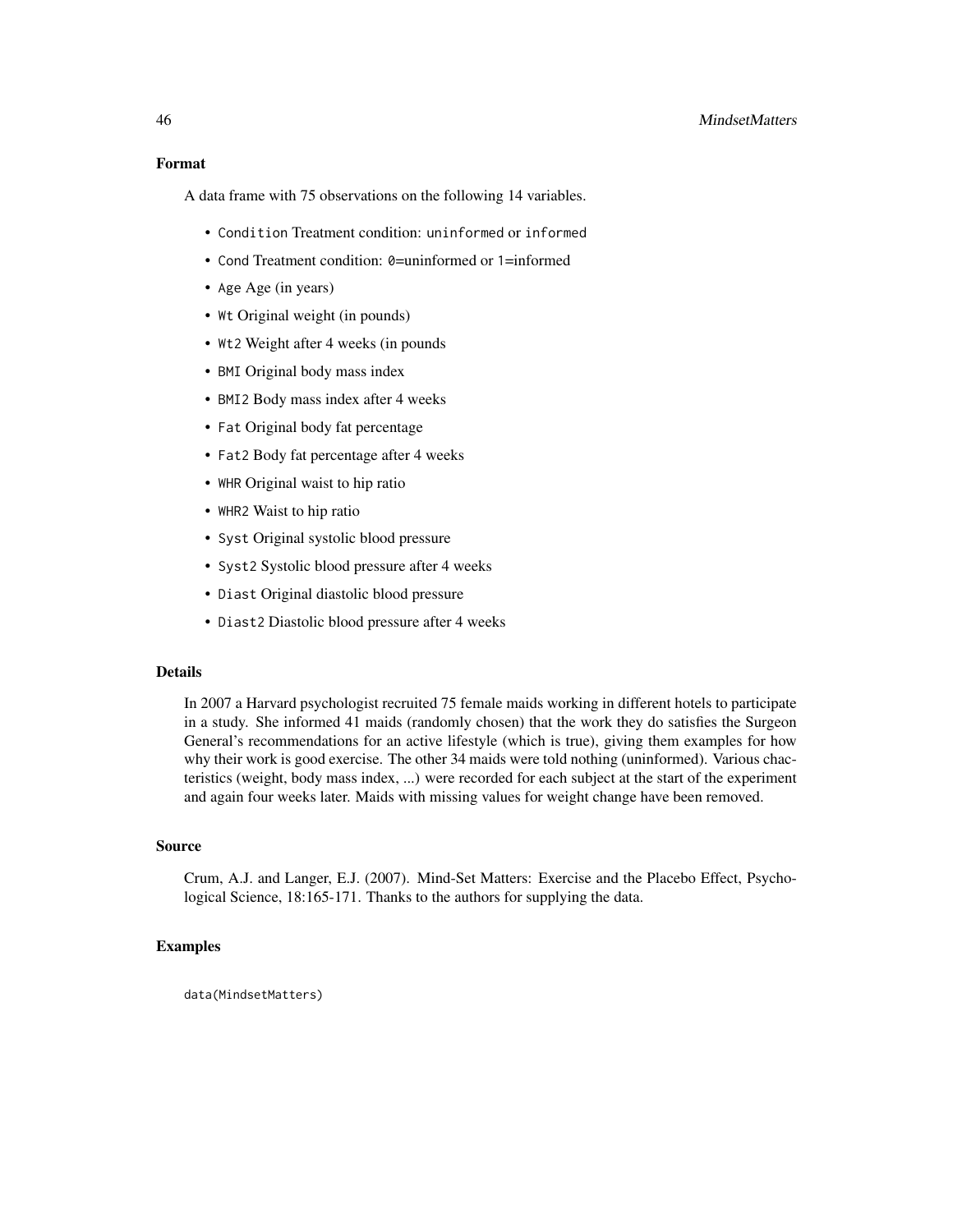Number of ministers and rum imports to New England between 1860 and 1940

#### Format

A data frame with 17 observations on the following 3 variables.

- Year Every five years from 1860-1940
- Ministers Number of Methodist ministers in New England
- Rum Number of barrels of rum imported into Boston

## Details

Data every five years from 1860 to 1940 on he number of Methodist ministers working in New England and the annual rum imports into Boston.

### Examples

data(MinistersRum)

MustangPrice *Mustang Prices*

### Description

Price, age, and mileage for used Mustangs at an internet website

## Format

A data frame with 25 observations on the following 3 variables.

- Age Age of the car (in years)
- Miles Mileage on the car (in 1,000's)
- Price Asking price in  $(\$1,000's)$

# Details

A statistics student, Gabe McBride, was interested in prices for used Mustang cars being offered for sale on an internet site. He sampled 25 cars from the website and recorded the age (in years), mileage (in thousands of miles) and asking price (in \\$1,000's) for each car in his sample.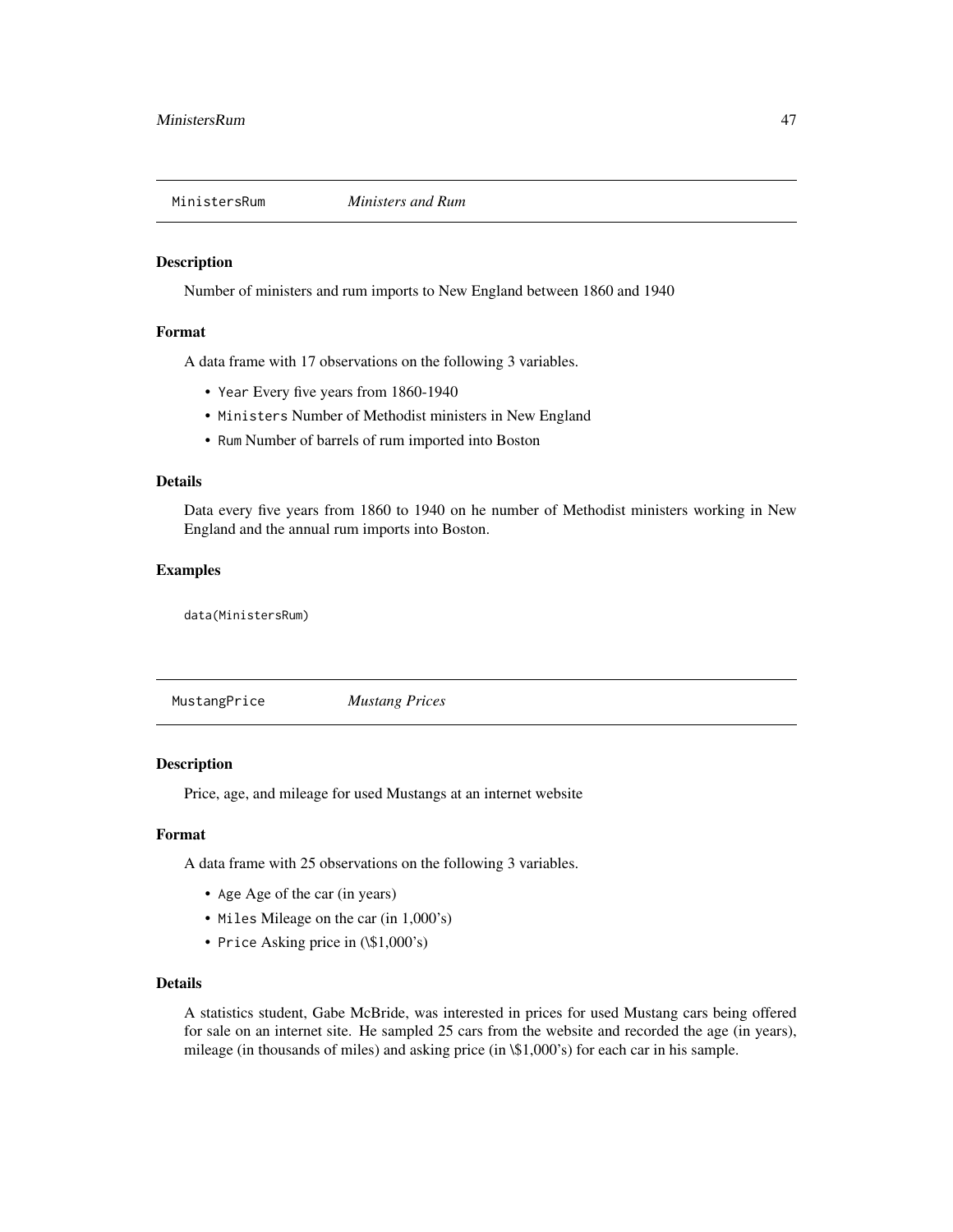### Source

Student project with data collected from autotrader.com in 2008.

#### Examples

data(MustangPrice)

NBAPlayers2011 *NBA Players data for 2010-11 Season*

### Description

Data from the 2010-2011 regular season for 176 NBA basketball players.

#### Format

A data frame with 176 observations on the following 25 variables.

- Player Name of player
- Age Age in years)
- Team Team name
- Games Games played (out of 82)
- Starts Games started
- Mins Minutes played
- MinPerGame Minutes per game
- FGMade Field goals made
- FGAttempt Field goals attempted
- FGPct Three-point field goal percentage
- FG3Made Three-point field goals made
- FG3Attempt Three-point field goals attempted
- FG3Pct Field goal percentage
- FTMade Free throws made
- FTAttempt Free throws attempted
- FTPct Free throw percentage
- OffRebound Offensive rebounds
- DefRebound Defensive rebounds
- Rebounds Total rebounds
- Assists Number of assists
- Steals Number of steals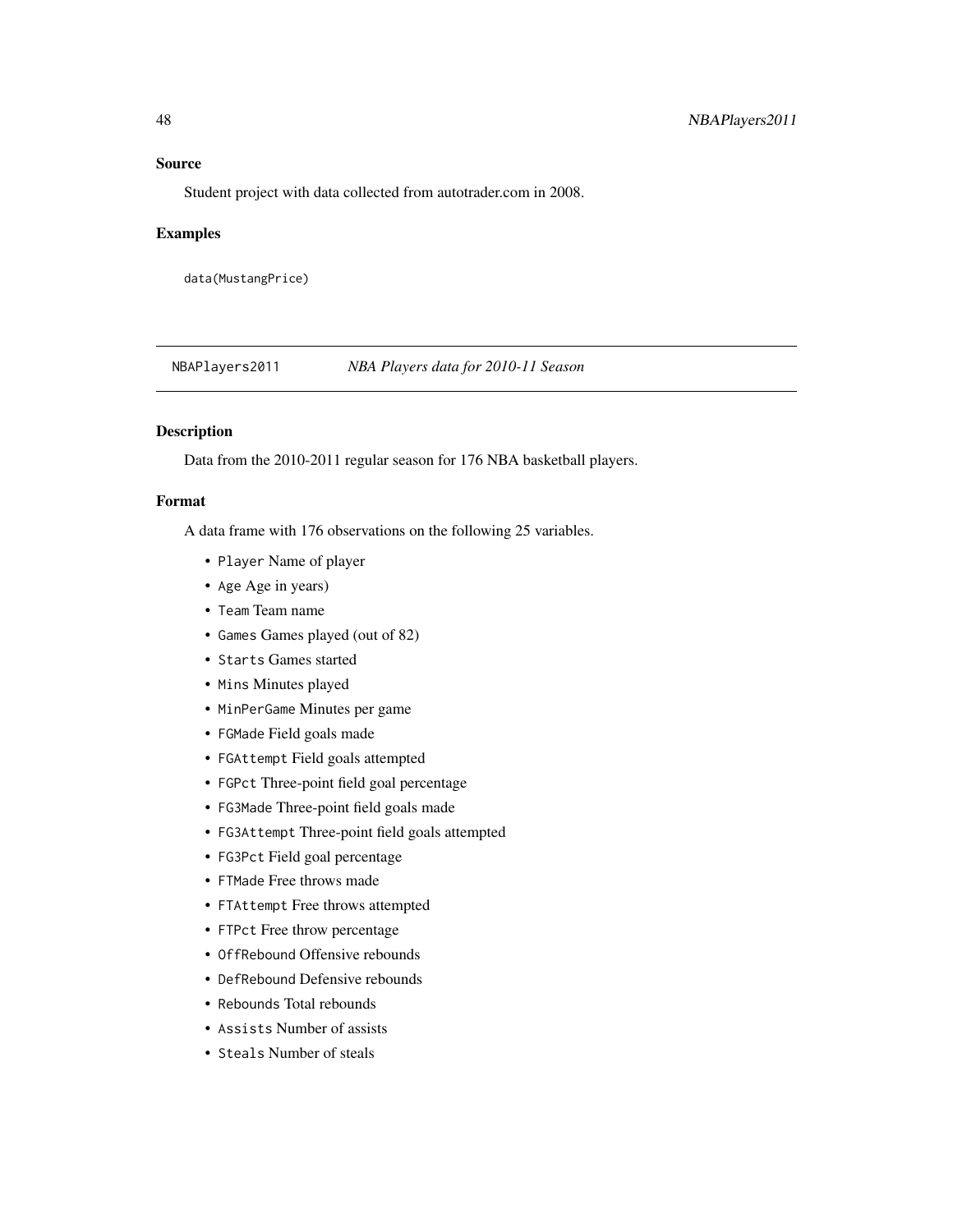# NBAStandings 49

- Blocks Number of blocked shots
- Turnovers Number of turnovers
- Fouls Number of personal fouls
- Points Number of points scored

# Source

[http://www.basketball-reference.com/leagues/NBA\\_2011\\_stats.html](http://www.basketball-reference.com/leagues/NBA_2011_stats.html)

# Examples

data(NBAPlayers2011)

NBAStandings *NBA 2010-11 Regular Season Standings*

# Description

Won-Loss record and statistics for NBA Teams

## Format

A data frame with 30 observations on the following 5 variables.

- Team Team name
- Wins Number of wins in an 82 game regular season
- Losses Number of losses
- WinPct Proportion of games won
- PtsFor Average points scored per game
- PtsAgainst Average points allowed per game

## Details

Won-Loss record and regular season statistics for 30 teams in the National Basketball Association for the 2010-2011 season

## Source

Data downloaded from [http://www.basketball-reference.com/leagues/NBA\\_2011\\_games.](http://www.basketball-reference.com/leagues/NBA_2011_games.html) [html](http://www.basketball-reference.com/leagues/NBA_2011_games.html)

## Examples

data(NBAStandings)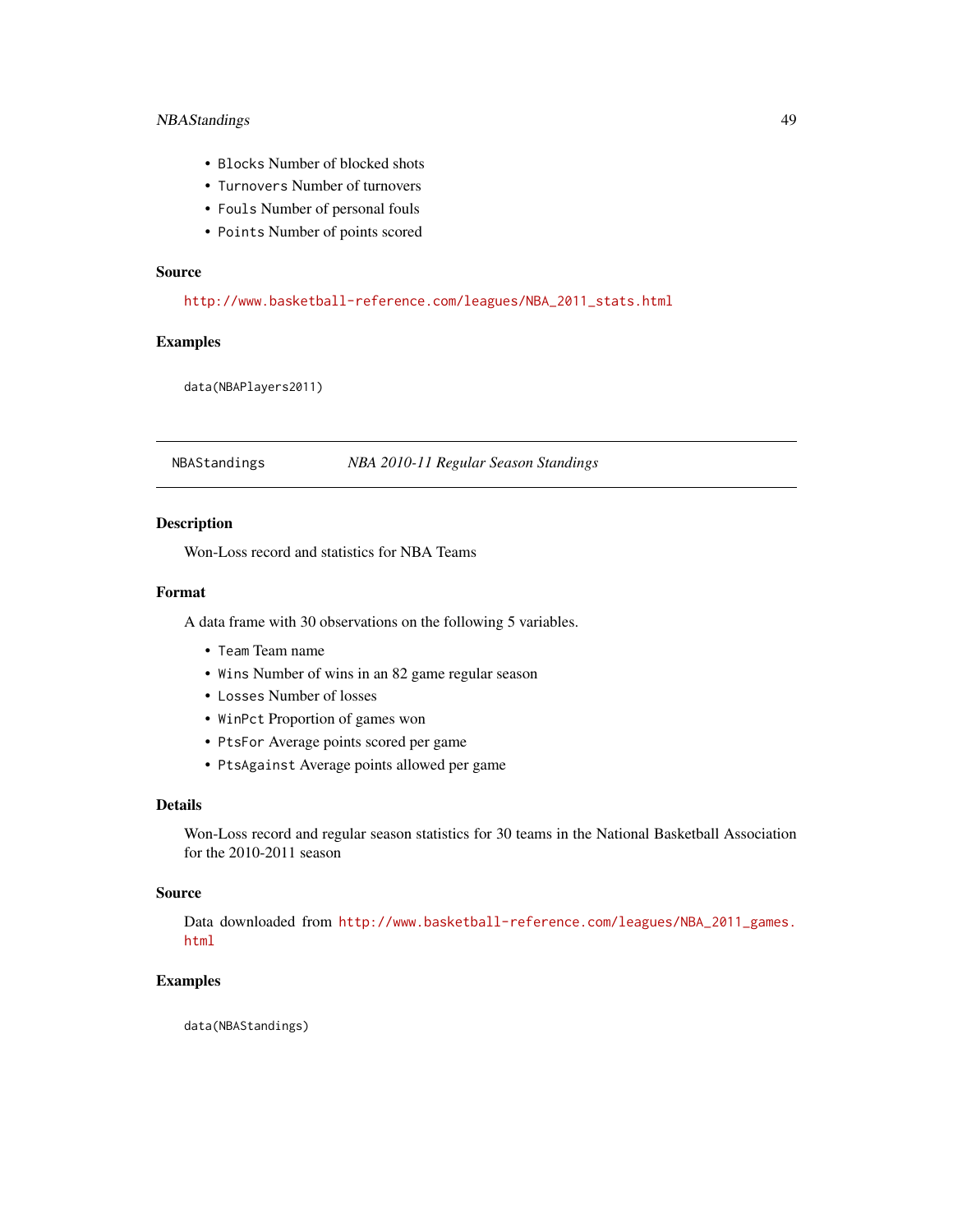Results for all NFL games for the 2011 regular season

## Format

A dataset with 256 observations on the following 11 variables.

- Week a numeric vector
- HomeTeam Home team name
- AwayTeam Visiting team name
- HomeScore Points scored by the home team
- AwayScore Points scored by the visiting team
- HomeYards Yards gained by the home team
- AwayYards Yards gained by the visiting team
- HomeTO Turnovers lost by the home team
- AwayTO Turnovers lost by the visiting team
- Date Date of the game (as a character string)
- YDM Date of the game (as a date object)
- Day Day of the week: Mon, Sat, Sun, or Thu

## Details

Data for all 256 regular season games in the National Football League (NFL) for the 2011 season.

## Source

NFL scores and game statistics found at [http://www.pro-football-reference.com/years/](http://www.pro-football-reference.com/years/2011/games.htm) [2011/games.htm](http://www.pro-football-reference.com/years/2011/games.htm).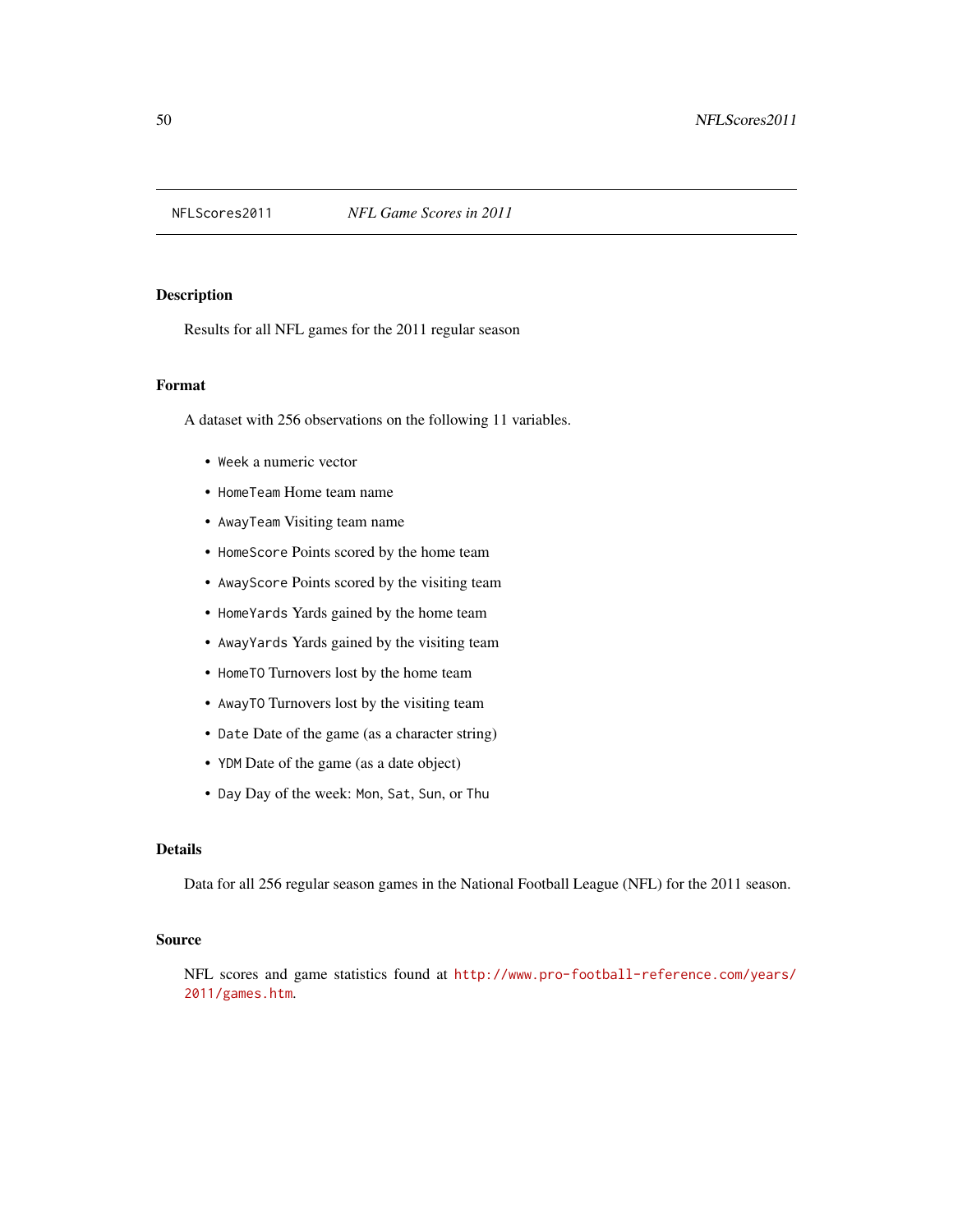NutritionStudy *Nutrition Study*

### Description

Variables related to nutrition and health for 315 individuals

## Format

A data frame with 315 observations on the following 17 variables.

- ID ID number for each subject in this sample
- Age Subject's age (in years)
- Smoke a factor with levels No Yes
- Quetelet Weight/(Height^2)
- Vitamin Vitamin use: 1=Regular, 2=Occasional, or 3=No
- Calories Number of calories consumed per day
- Fat Grams of fat consumed per day
- Fiber Grams of fiber consumed per day
- Alcohol Number of alcoholic drinks consumed per week
- Cholesterol Cholesterol consumed (mg per day)
- BetaDiet Dietary beta-carotene consumed (mcg per day)
- RetinolDiet Dietary retinol consumed (mcg per day)
- BetaPlasma Plasma beta-carotene (ng/ml)
- RetinolPlasma Plasma retinol (ng/ml)
- Sex Cosed as Female or Male
- VitaminUse Coded as No Occasional Regular
- EverSmoke Smoking status: Never, Former, or Current
- PriorSmoke Smoking status: 1, 2, or 3

#### Details

Data from a cross-sectional study to investigate the relationship between personal characteristics and dietary factors, and plasma concentrations of retinol, beta-carotene and other carotenoids. Study subjects were patients who had an elective surgical procedure during a three-year period to biopsy or remove a lesion of the lung, colon, breast, skin, ovary or uterus that was found to be non-cancerous.

## Source

Nierenberg, Stukel, Baron, Dain, and Greenberg, "Determinants of plasma levels of beta-carotene and retinol", American Journal of Epidemiology (1989).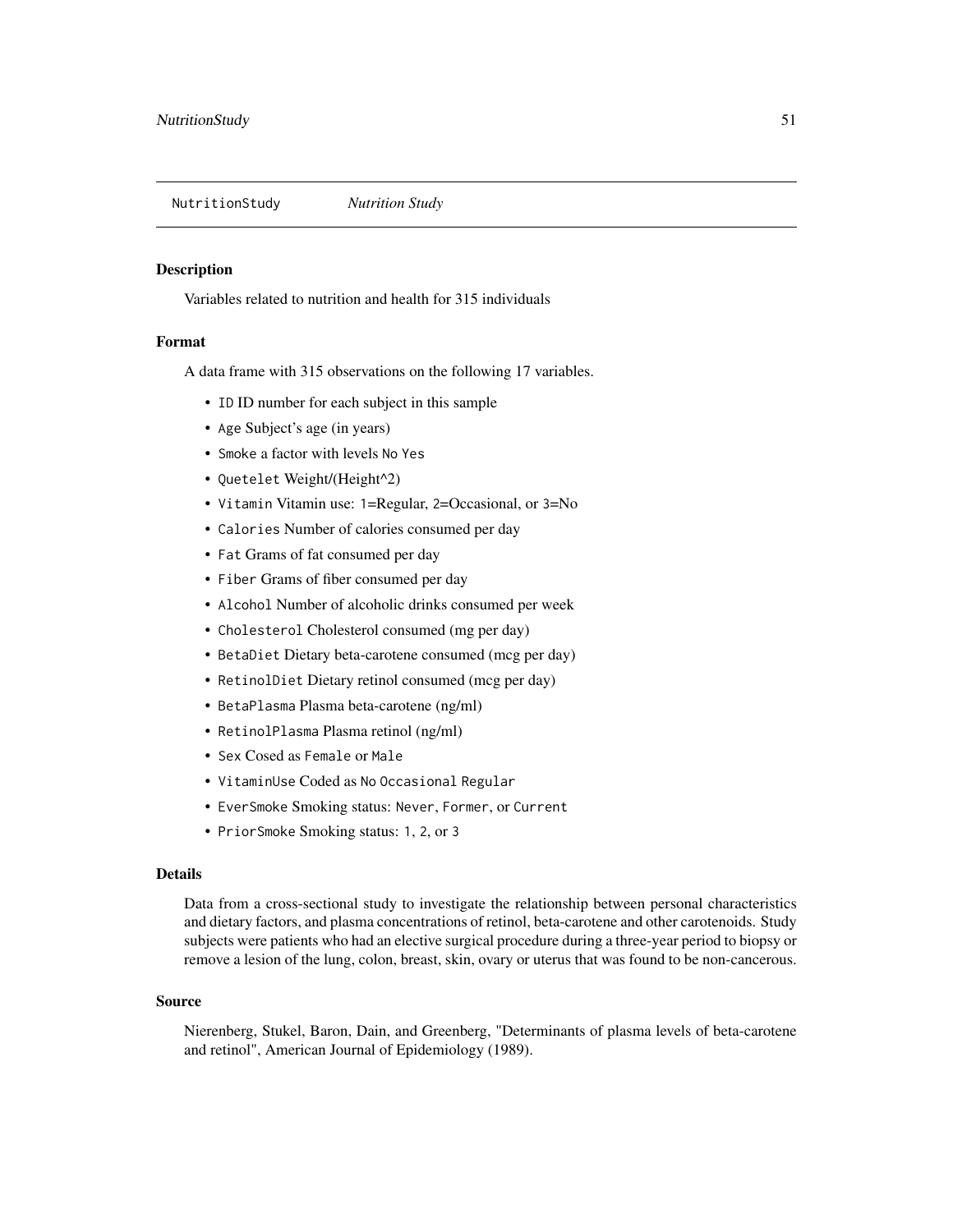# References

Data downloaded from <http://lib.stat.cmu.edu/DASL/>.

## Examples

data(NutritionStudy)

OlympicMarathon *2008 Olympic Men's Marathon*

# Description

Times for all finishers in the men's marathon at the 2008 Olympics

# Format

A data frame with 76 observations on the following 5 variables.

- Rank Order of finish
- Athlete Name of marathoner
- Nationality Country of marathoner
- Time Time as H:MM:SS
- Minutes Time in minutes

# Details

Results for all finishers in the 2008 Men's Olympic marathon in Beijing, China.

# Source

<http://2008olympics.runnersworld.com/2008/08/mens-marathon-results.html>

# Examples

data(OlympicMarathon)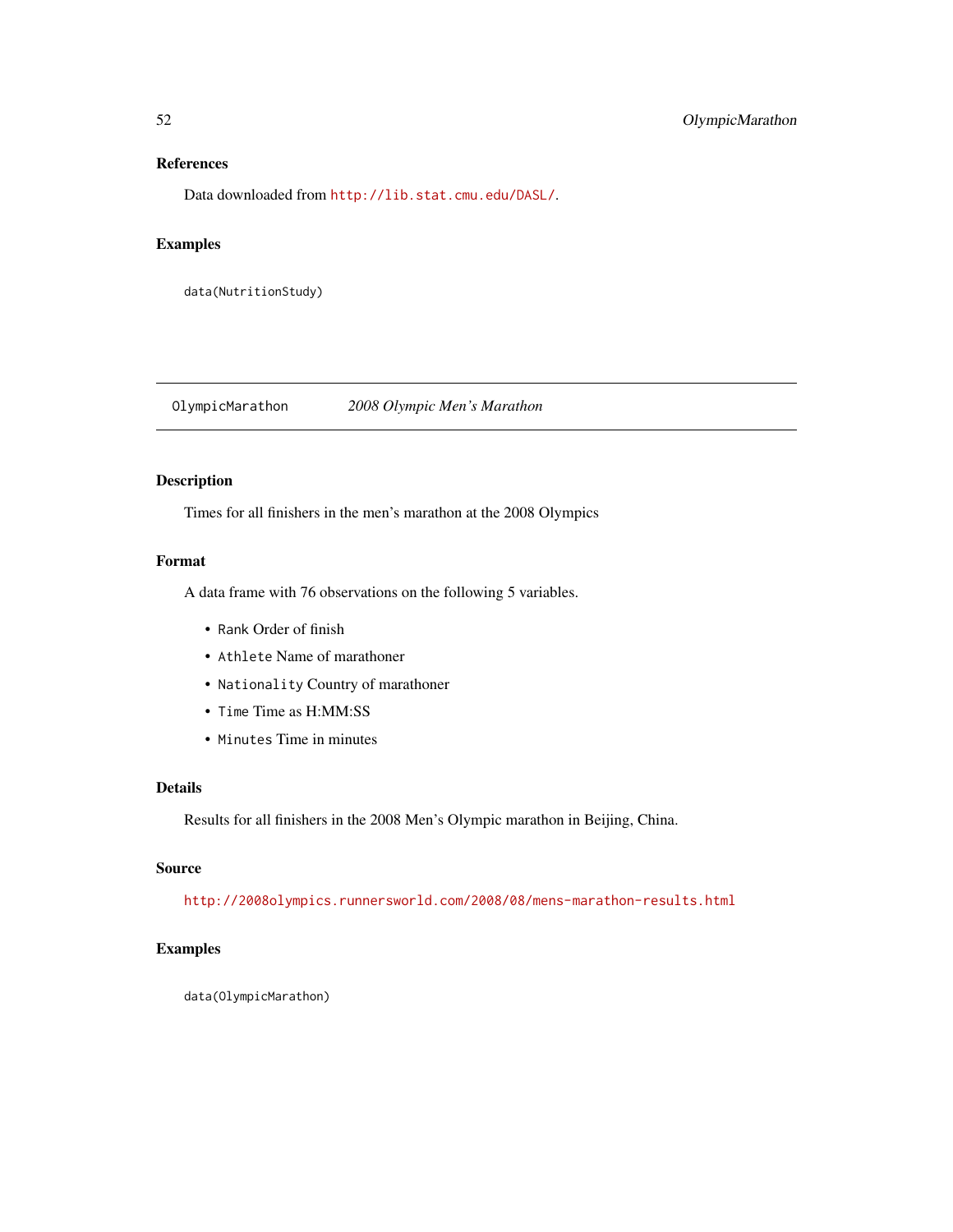Data for 24 players on the 2009-10 Ottawa Senators

## Format

A data frame with 24 observations on the following 2 variables.

- Points Number of points (goals + assists) scored
- PenMins Number of penalty minutes

### Details

Points scored and penaly minutes for 24 players (excluding goalies) playing ice hockey for the Ottawa Senators during the 2009-10 NHL regular season.

#### Source

Data obtained from <http://senators.nhl.com/club/stats.htm>.

# Examples

data(OttawaSenators)

PizzaGirl *Pizza Girl Tips*

#### Description

Data on tips for pizza deliveries

#### Format

A dataset with 24 observations on the following 2 variables.

- Tip Amount of tip (in dollars)
- Shift Which of three different shifts

## Details

"Pizza Girl" collected data on her deliveries and tips over three different evening shifts.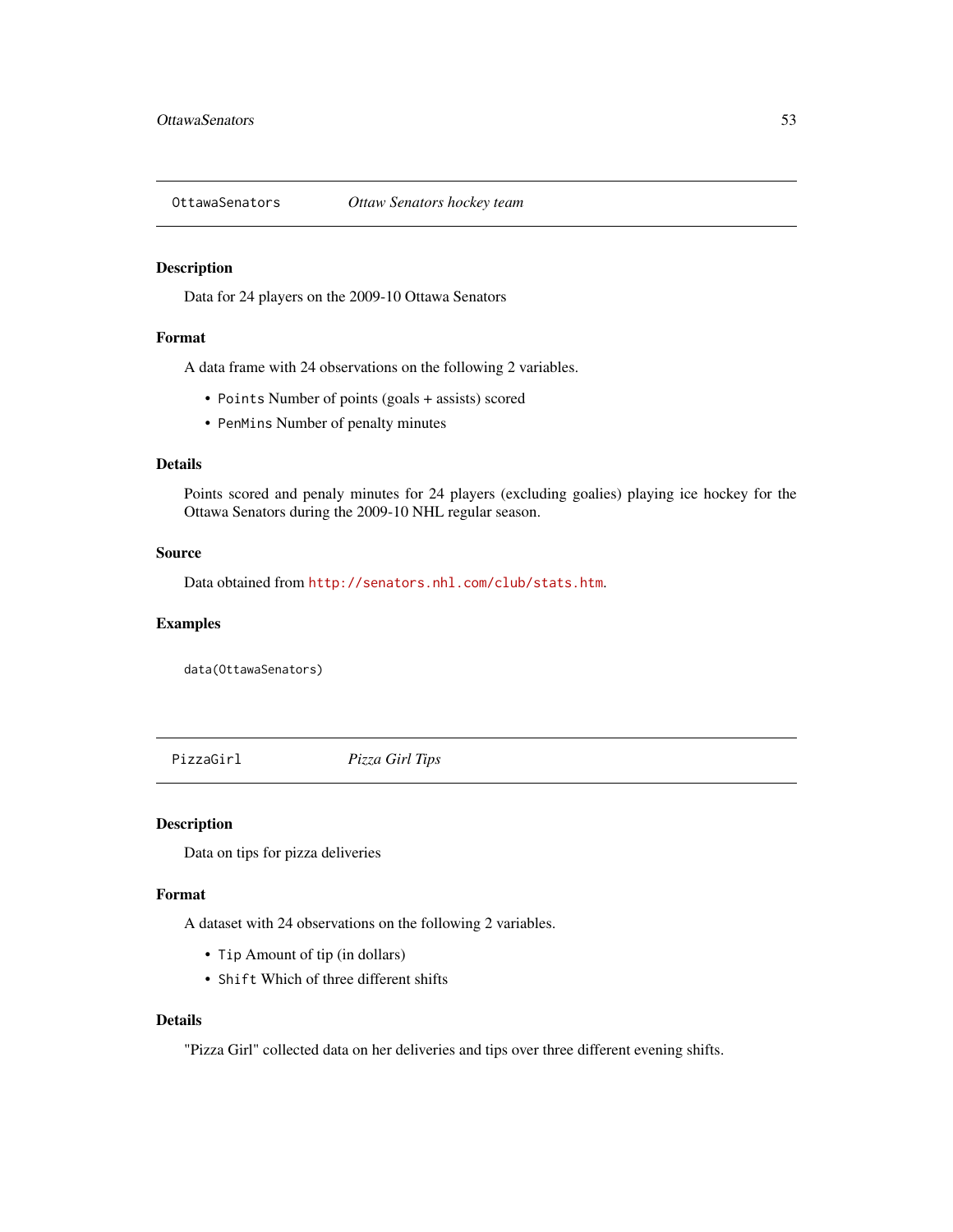### Source

Pizza Girl: Statistical Analysis at [http://slice.seriouseats.com/archives/2010/04/statist](http://slice.seriouseats.com/archives/2010/04/statistical-analysis-of-a-pizza-delivery-shift-20100429.html)ical-analysis-of-a[html](http://slice.seriouseats.com/archives/2010/04/statistical-analysis-of-a-pizza-delivery-shift-20100429.html).

QuizPulse10 *Quiz vs Lecture Pulse Rates*

#### Description

Paired data with pulse rates in a lecture and during a quiz for 10 students

### Format

A data frame with 10 observations on the following 3 variables.

- Student ID number for the student
- Quiz Pulse rate (beats per minute) during a quiz
- Lecture Pulse rate (beats per minute) during a lecture

## Details

Ten students in an introductory statistics class measured their pulse rate in two settings: in the middle of a regular class lecture and again while taking a quiz.

## Source

In-class data collection

### Examples

data(QuizPulse10)

RandomP50N200 *Simulated proportions*

# Description

Counts and proportions for 5000 simulated samples with n=200 and p=0.50

## Format

A data frame with 5000 observations on the following 2 variables.

- Count Number of simulated "yes" responses in 200 trials
- Phat Sample proportion (Count/200)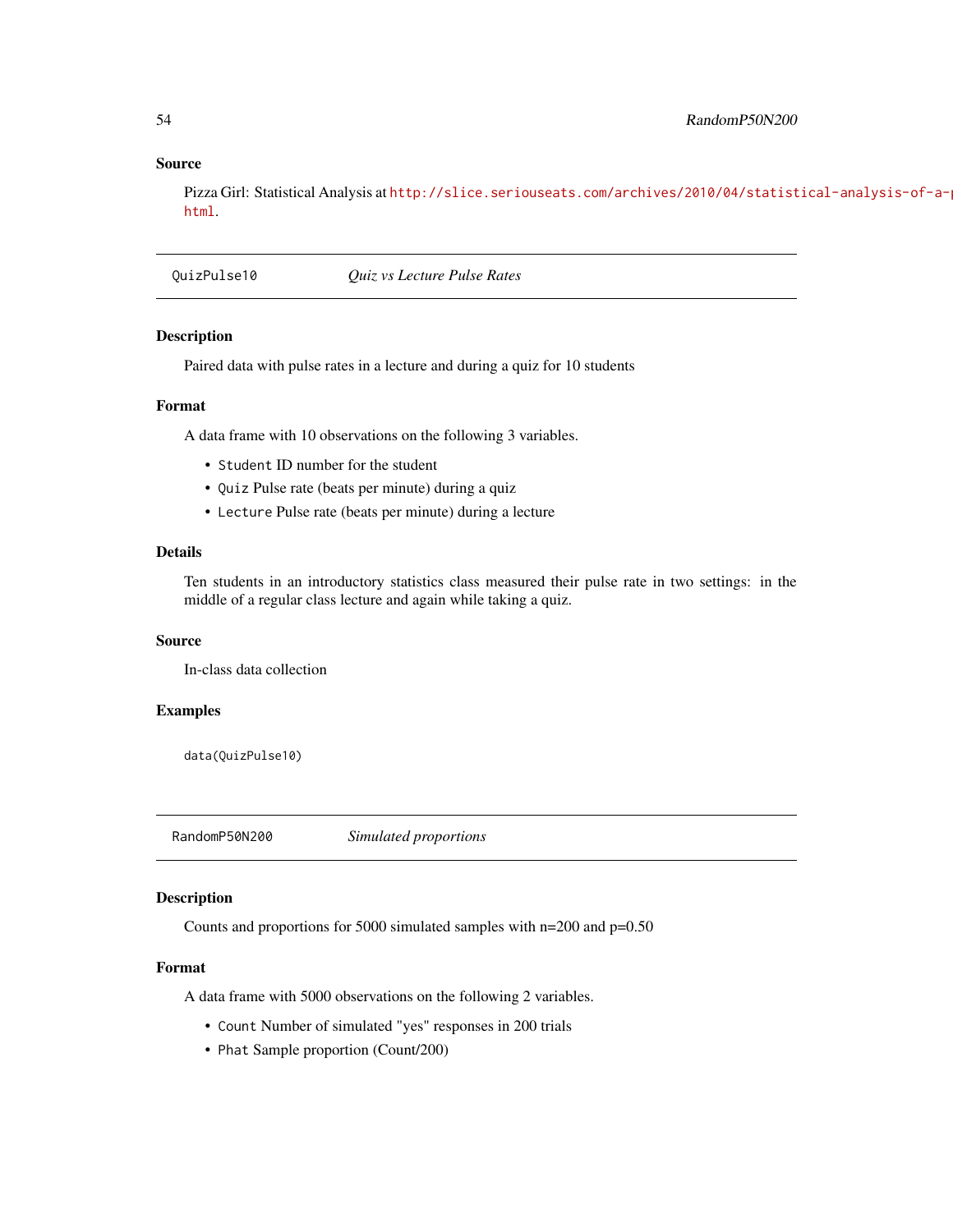### RestaurantTips 55

# Details

Results from 5000 simulations of samples of size n=200 from a population with proportoin of "yes" responses at p=0.50.

### Source

Computer simulation

### Examples

data(RandomP50N200)

RestaurantTips *Restaurant Tips*

## Description

Tip data from the First Crush Bistro

## Format

A data frame with 157 observations on the following 7 variables.

- Bill Size of the bill (in dollars)
- Tip Size of the tip (in dollars)
- CreditCard Paid with a credit card? No or Yes
- Credit Paid with a credit card? n or y
- Guests Number of peole in the group
- Day Day of the week: m=Monday, t=Tuesday, w=Wednesday, th=Thursday, or f=Friday
- Server Code for waiter/waitress: A, B, or C
- PctTip Tip as a percentage of the bill

#### Details

The owner of a bistro called First Crush in Potsdam, NY was interested in studying the tipping patterns of his customers. He collected restaurant bills over a two week period that he believes provide a good sample of his customers. The data recorded from 157 bills include the amount of the bill, size of the tip, percentage tip, number of customers in the group, whether or not a credit card was used, day of the week, and a coded identity of the server.

## Source

Thanks to Tom DeRosa for providing the tipping data.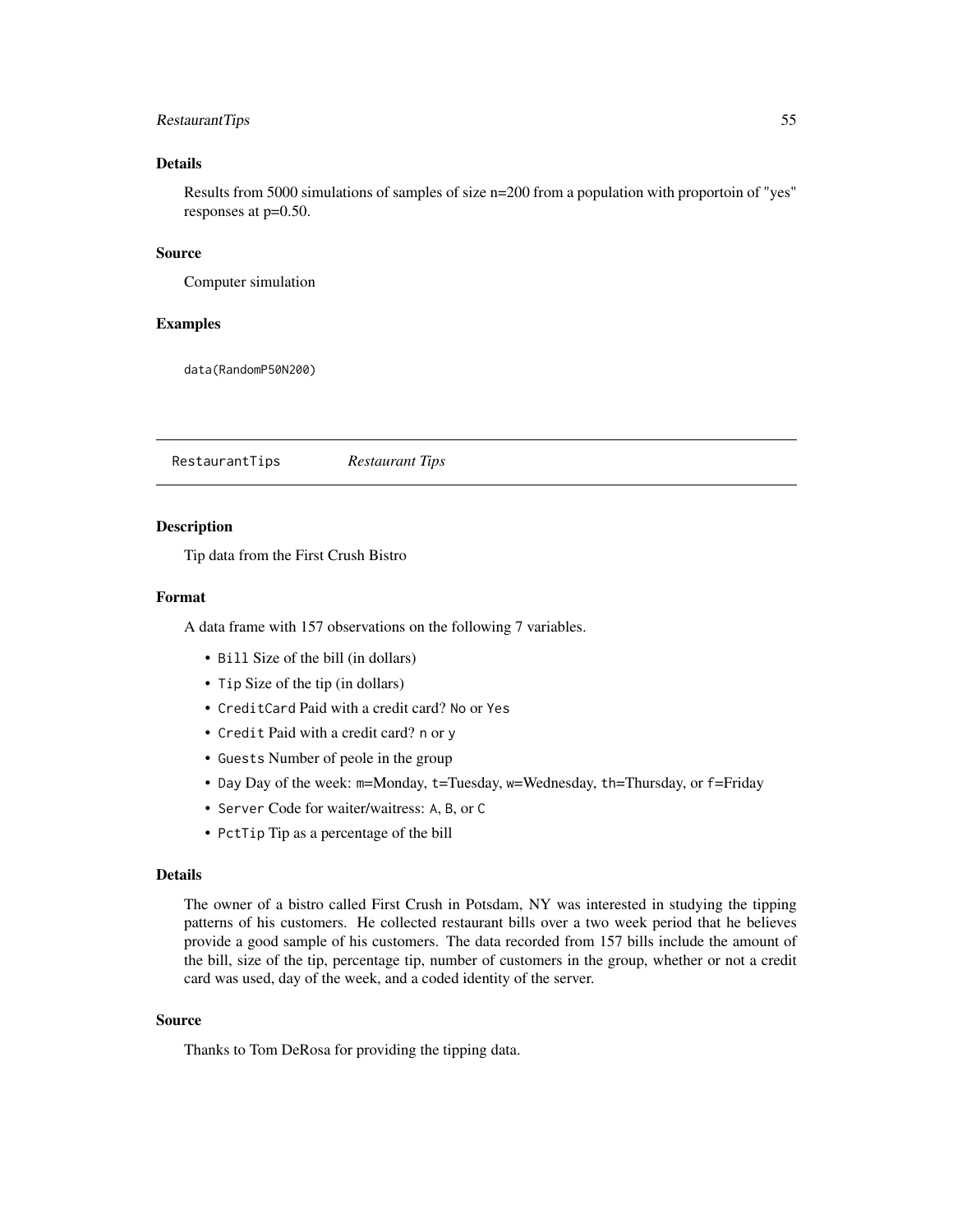# Examples

data(RestaurantTips)

RetailSales *Retail Sales*

## Description

Monthly U.S. Retail Sales (in billions)

## Format

A data frame with 144 observations on the following 3 variables.

- Month Month of the year
- Year Year (from 2002 to 2011)
- Date Date in date format (day of month is meaningless)
- Sales U.S. retail sales (in billions of dollars)

# Details

Data show the monthly retail sales (in billions) for the U.S. economy in each month from 2002 through 2011.

## Source

<http://www.census.gov/retail/>

# Examples

```
data(RetailSales)
if (require(lattice)) {
  xyplot(Sales ~ Date, RetailSales, type='l')
  xyplot(Sales ~ Date, RetailSales, type='l', groups=Month)
}
```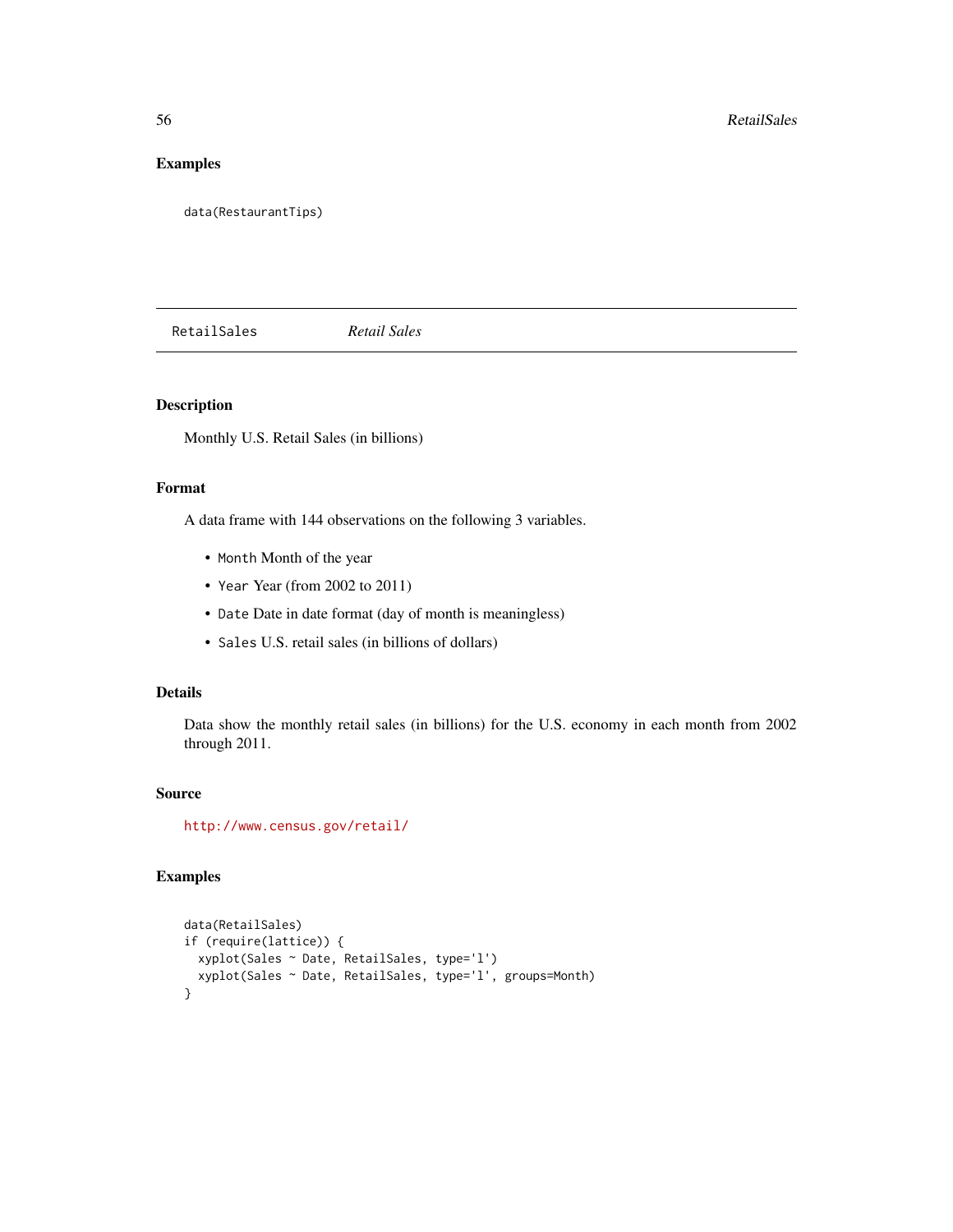Groups and Individuals in the Rock and Roll hall of Fame

## Format

A data frame with 273 observations on the following 4 variables.

- Inductee Name of he group or individual
- FemaleMembers Yes if individual or membr of the group is female, otherwise No
- Category Type of indiviudal or group: Performer, Non-performer, Early INfluence, Lifetime Achievement, Sideman
- People Number of people in the group

# Details

All inductees of the Rock & Roll Hall of Fame as of 2012.

### Source

Rock & Roll Hall of Fame website, <http://rockhall.com/inductees/alphabetical/>

### Examples

data(RockandRoll)

SalaryGender *Salary and Gender*

### Description

Salaries for college teachers

#### Format

A dataset with 100 observations on the following 4 variables.

- Salary Annual salary in \\$1,000's
- Gender 0=female or 1=male
- Sex Female or Male
- Age Age in years
- phD No or Yes
- $\cdot$  PhD 0 or 1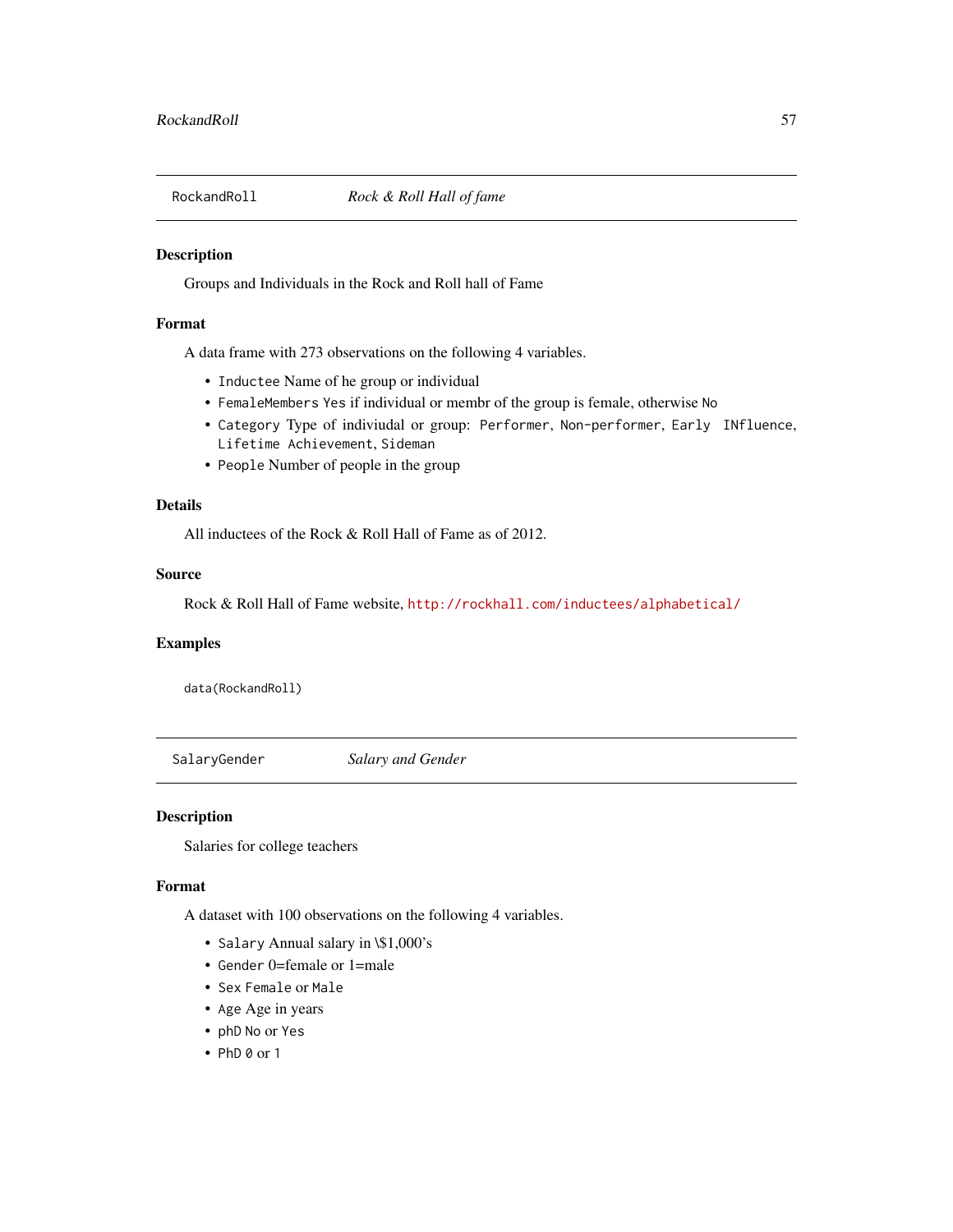## Details

A random sample of college teachers taken from the 2010 American Community Survey (ACS) 1-year Public Use Microdata Sample (PUMS).

#### Source

<https://www.census.gov/main/www/pums.html>

SampCountries *AllCountries*

# Description

Data on a sample of countries of the world

## Format

A data frame with 50 observations on the following 13 variables.

- Country Name of the country
- LandArea Size in sq. kilometers
- Population Population in millions
- Energy Energy usage (kilotons of oil)
- Rural Percentage of population living in rural areas
- Military Percentage of government expenditures directed toward the military
- Health Percentage of government expenditures directed towards healthcare
- HIV Percentage of the population with HIV
- Internet Percentage of the population with access to the internet
- kwhPerCap An ordered factor of categories for kilowatt hours per capita, under 2500, 2500 to 5000, or over 5000
- Developed A numerical code for kwhPerCap
- BirthRate Births per 1000 people
- ElderlyPop Percentage of the population at least 65 year old
- LifeExpectancy Average life expectancy (in years)

# Details

A subset of data from AllCountries for a random sample of 50 countries. Data for 2008 to avoid many missing values in more recent years.

### Source

Data collected from the World Bank website, worldbank.org.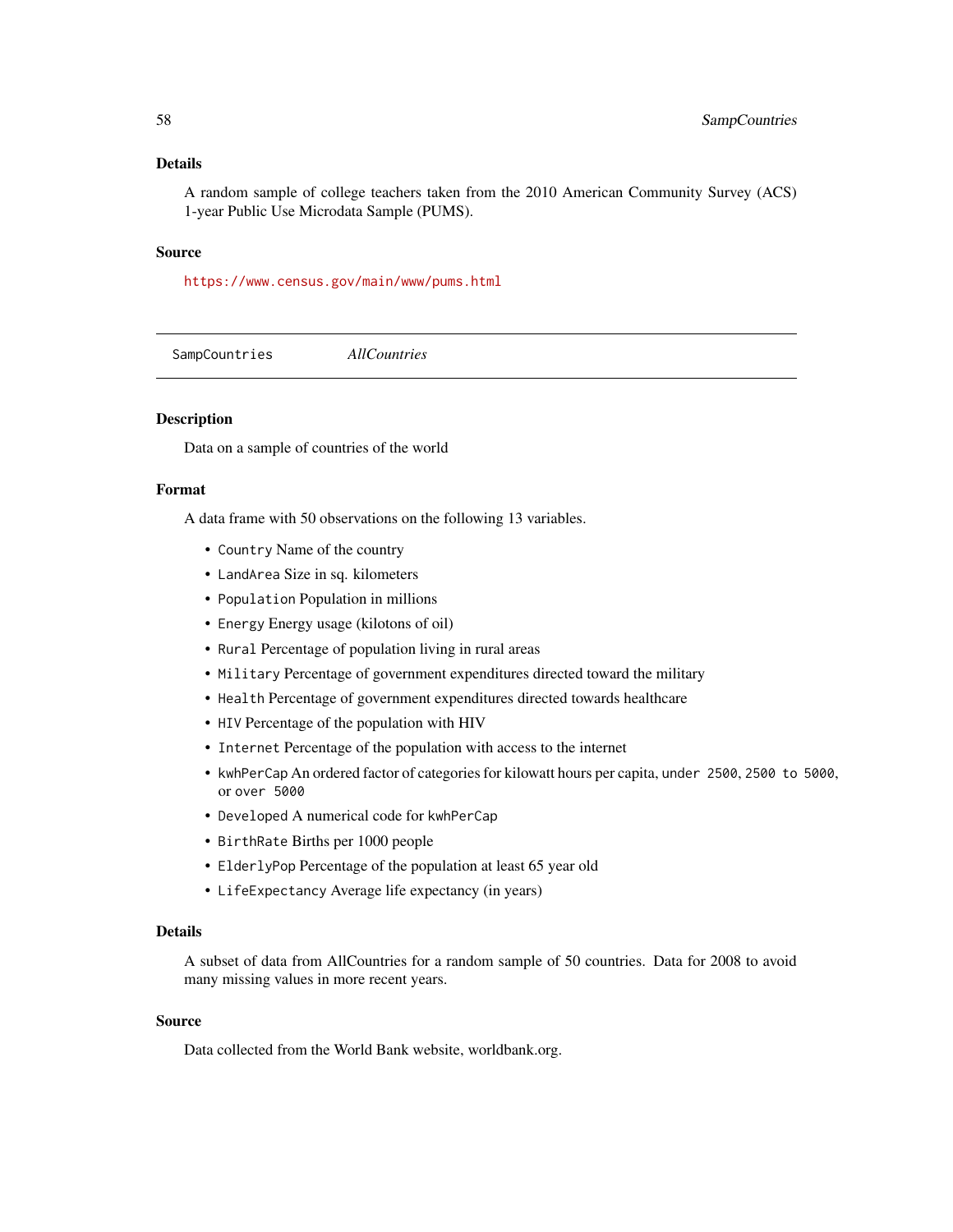### $SandP500$  59

# Examples

data(SampCountries)

# SandP500 *S \& P 500 Prices*

# Description

Daily data for S\& P 500 Stock Index

# Format

A data frame with 252 observations on the following 6 variables.

- Date Date as a character string
- MDY Date as a date object
- Open Opening value
- High High point for the day
- Low Low point for the day
- Close Closing value
- Volume Shares traded (in millions)

## Details

Daily prices for the S\& P 500 Stock Index for trading days in 2010.

## Source

Downladed from <http://finance.yahoo.com/q/hp?s=^GSPC+Historical+Prices>

# Examples

```
data(SandP500)
if (require(lattice)) {
 xyplot( High + Low ~ Date, data=SandP500, type="l",
   main="S and P 500",
   auto.key=list(lines=TRUE, points=FALSE))
}
```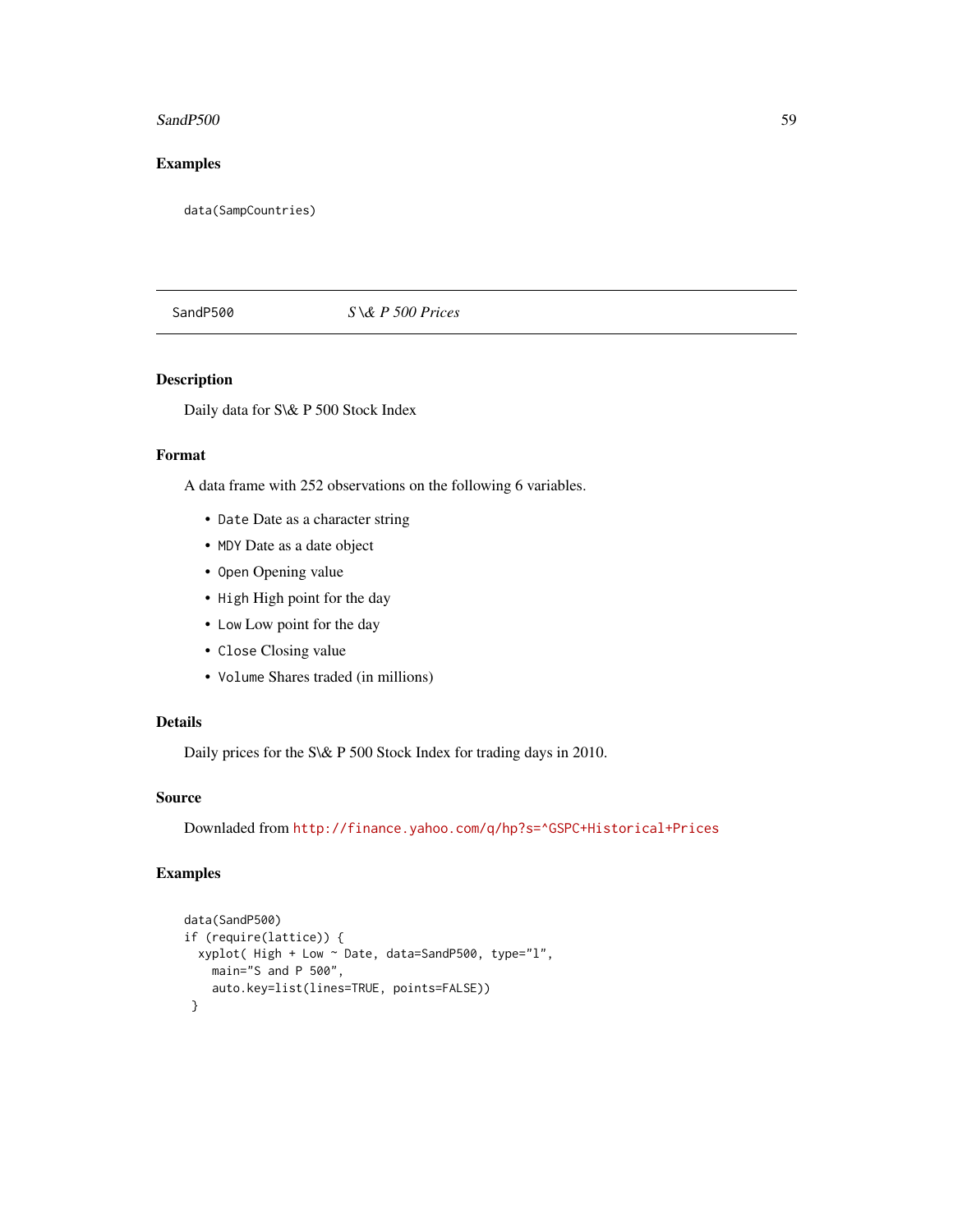SandwichAnts *Sandwich Ants*

### Description

Ant Counts on samples of different sandwiches

## Format

A data frame with 24 observations on the following 5 variables.

- Butter Butter on the sandwich? no
- Filling Type of filling: Ham & Pickles, Peanut Butter, or Vegemite
- Bread Type of bread: Multigrain, Rye, White, or Wholemeal
- Ants Number of ants on the sandwich
- Order Trial number

### Details

As young students, Dominic Kelly and his friends enjoyed watching ants gather on pieces of sandwiches. Later, as a university student, Dominic decided to study this with a more formal experiment. He chose three types of sandwich fillings (vegemite, peanut butter, and ham \& pickles), four types of bread (multigrain, rye, white, and wholemeal), and put butter on some of the sandwiches.

To conduct the experiment he randomly chose a sandwich, broke off a piece, and left it on the ground near an ant hill. After several minutes he placed a jar over the sandwich bit and counteed the number of ants. He repeated the process, allowing time for ants to return to the hill after each trial, until he had two samples for each combination of the factors.

This dataset has only sandwiches with no butter. The data in SandwichAnts2 adds information for samples with butter.

### Source

Margaret Mackisack, "Favourite Experiments: An Addendum to What is the Use of Experiments Conducted by Statistics Students?", Journal of Statistics Education (1994) [http://www.amstat.](http://www.amstat.org/publications/jse/v2n1/mackisack.supp.html) [org/publications/jse/v2n1/mackisack.supp.html](http://www.amstat.org/publications/jse/v2n1/mackisack.supp.html)

# Examples

data(SandwichAnts)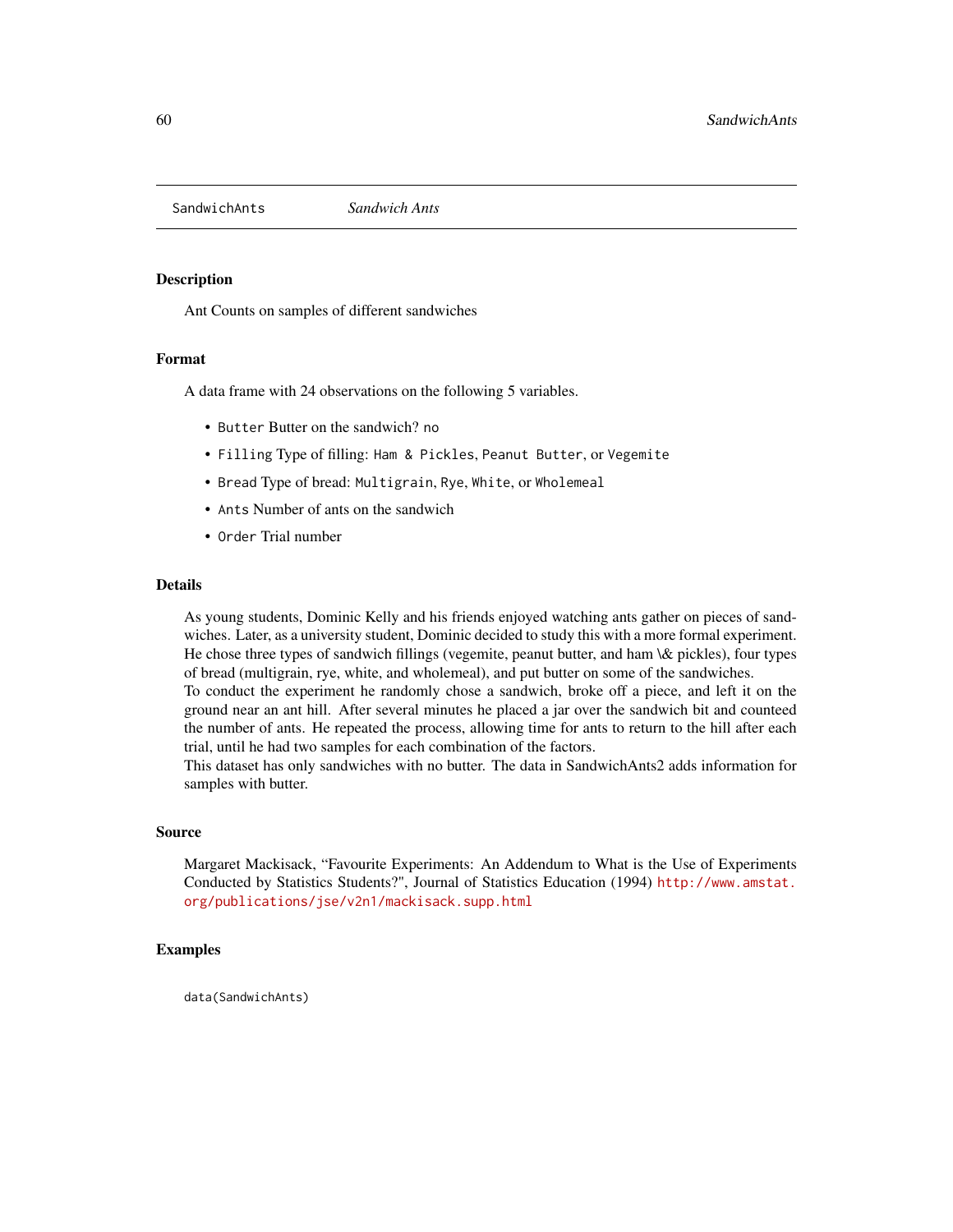Ant counts on samples of different sandwiches

#### Format

A data frame with 48 observations on the following 5 variables.

- Butter Butter on the sandwich? no
- Filling Type of filling: Ham & Pickles, Peanut Butter, or Vegemite
- Bread Type of bread: Multigrain, Rye, White, or Wholemeal
- Ants Number of ants on the sandwich
- Order Trial number

### Details

As young students, Dominic Kelly and his friends enjoyed watching ants gather on pieces of sandwiches. Later, as a university student, Dominic decided to study this with a more formal experiment. He chose three types of sandwich fillings (vegemite, peanut butter, and ham \& pickles), four types of bread (multigrain, rye, white, and wholemeal), and put butter on some of the sandwiches. To conduct the experiment he randomly chose a sandwich, broke off a piece, and left it on the ground near an ant hill. After several minutes he placed a jar over the sandwich bit and counteed the number of ants. He repeated the process, allowing time for ants to return to the hill after each trial, until he had two samples for each combination of the three factors.

#### Source

Margaret Mackisack, "Favourite Experiments: An Addendum to What is the Use of Experiments Conducted by Statistics Students?", Journal of Statistics Education (1994) [http://www.amstat.](http://www.amstat.org/publications/jse/v2n1/mackisack.supp.html) [org/publications/jse/v2n1/mackisack.supp.html](http://www.amstat.org/publications/jse/v2n1/mackisack.supp.html)

## Examples

data(SandwichAnts2)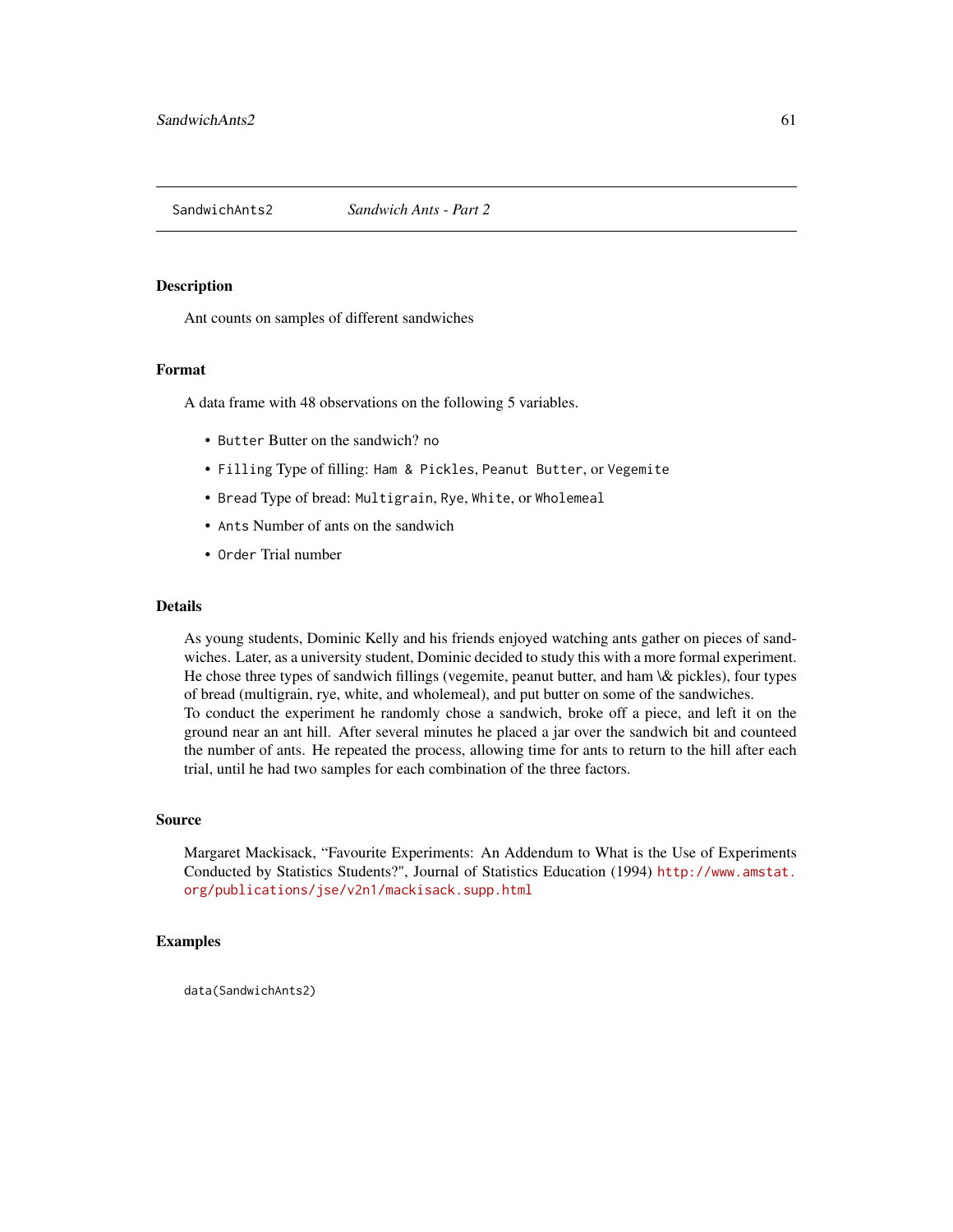SkateboardPrices *Skateboard Prices*

### Description

Prices of skateboards for sale online

## Format

A dataset with 20 observations on the following variable.

• Price Selling price in dollars

## Details

Prices for skateboards offered for sale on eBay.

### Source

Random sample taken from all skateboards available for sale on eBay on February 12, 2012.

SleepCaffeine *Sleep Caffeine*

### Description

Experimentn to compare word recall after sleep or caffeine

### Format

A data frame with 24 observations on the following 2 variables.

- Group Treatment: Caffeine Sleep
- Words Number of words recalled

### Details

A random sample of 24 adults were divided equally into two groups and given a list of 24 words to memorize. During a break, one group takes a 90 minute nap while another group is given a caffeine pill. The response variable is the number of words participants are able to recall following the break.

#### Source

Mednick, Cai, Kanady, and Drummond, "Comparing the benefits of caffeine, naps and placebo on verbal, motor and perceptual memory", Behavioural Brain Research, 193 (2008), 79-86.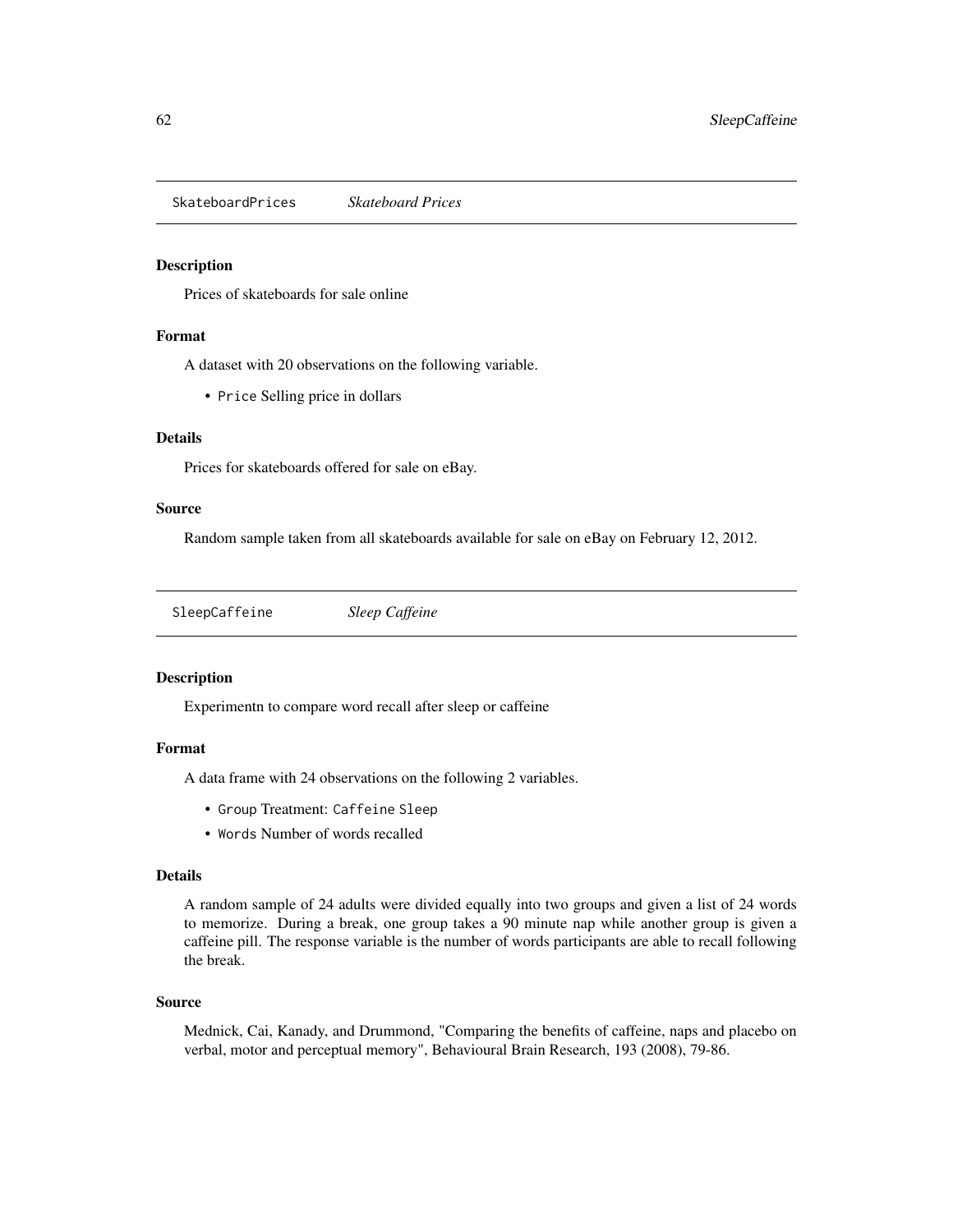# SleepStudy 63

## Examples

data(SleepCaffeine)

SleepStudy *Sleep Study*

#### Description

Data from a study of sleep patterns for college students.

### Format

A dataset with 253 observations on the following 27 variables.

- Gender 1=male, 0=female
- Sex Female or Male
- ClassYear Year in school, 1=first year, ..., 4=senior
- LarkOwl Early riser or night owl? Lark, Neither, or Owl
- NumEarlyClass Number of classes per week before 9 am
- earlyClass Indicator for any early classes
- EarlyClass Indicator for any early classes
- GPA Grade point average (0-4 scale)
- ClassesMissed Number of classes missed in a semester
- CognitionZscore Z-score on a test of cognitive skills
- PoorSleepQuality Measure of sleep quality (higher values are poorer sleep)
- DepressionScore Measure of degree of depression
- AnxietyScore Measure of amount of anxiety
- StressScore Measure of amount of stress
- DepressionStatus Coded depression score: normal, moderate, or severe
- AnxietyStatus Coded anxiety score: normal, moderate, or severe
- Stress Coded stress score: normal or high
- DASScore Combined score for depression, anxiety and stress
- Happiness Measure of degree of happiness
- AlcoholUse Self-reported: Abstain, Light, Moderate, or Heavy
- Drinks Number of alcoholic drinks per week
- WeekdayBed Average weekday bedtime (24.0=midnight)
- WeekdayRise Average weekday rise time (8.0=8 am)
- WeekdaySleep Average hours of sleep on weekdays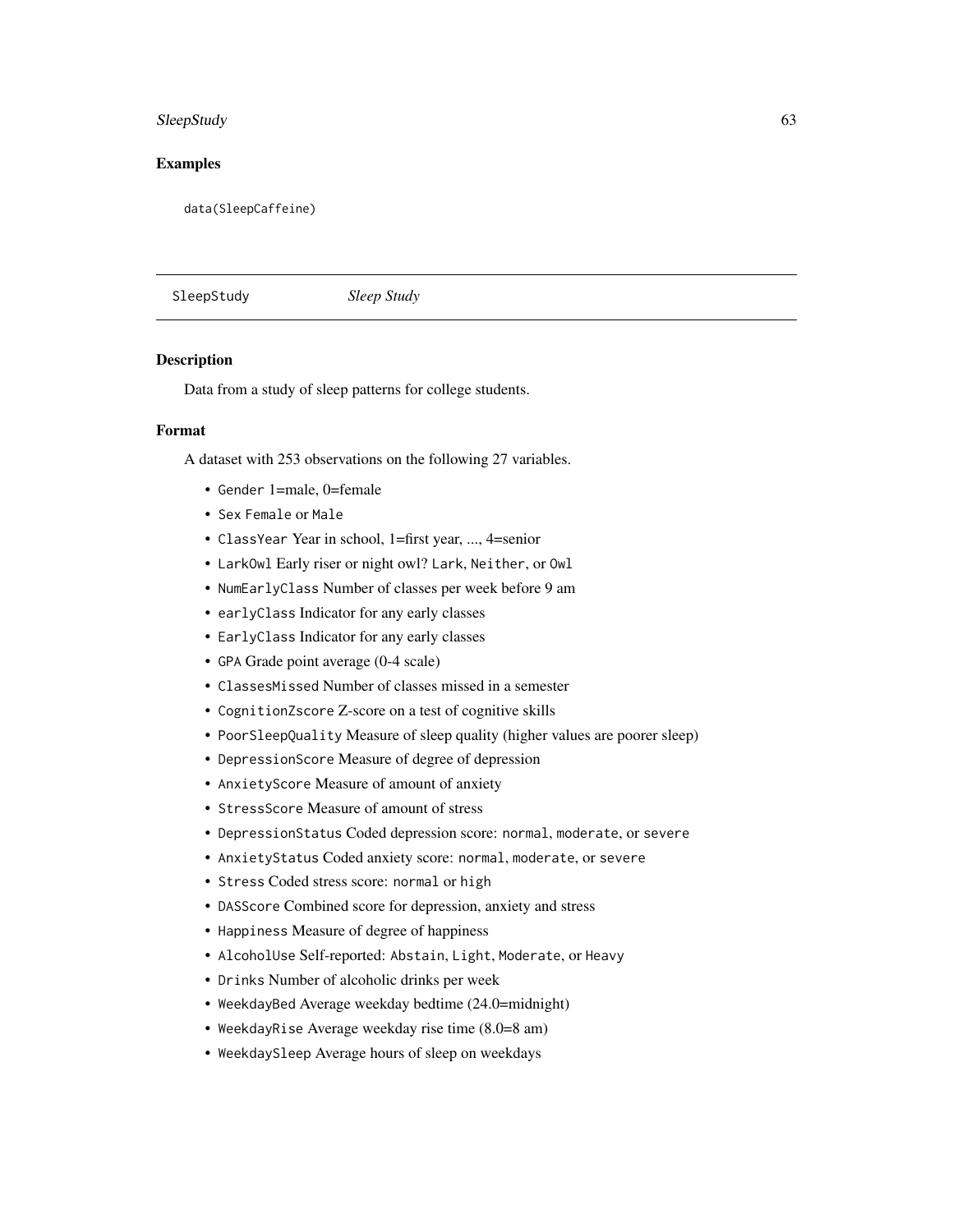#### 64 Smiles

- WeekendBed Average weekend bedtime (24.0=midnight)
- WeekendRise Average weekend rise time (8.0=8 am)
- WeekendSleep Average weekend bedtime (24.0=midnight)
- AverageSleep Average hours of sleep for all days
- allNighter Had an all-nighter this semester? Yes or No
- AllNighter Had an all-nighter this semester? 0 or 1

# Details

The data were obtained from a sample of students who did skills tests to measure cognitive function, completed a survey that asked many questions about attitudes and habits, and kept a sleep diary to record time and quality of sleep over a two week period.

### Source

Onyper, S., Thacher, P., Gilbert, J., Gradess, S., "Class Start Times, Sleep, and Academic Performance in College: A Path Analysis," April 2012; 29(3): 318-335. Thanks to the authors for supplying the data.

Smiles *Smiles*

### **Description**

Experiment to study effect of smiling on leniency in judicial matters

#### Format

A data frame with 68 observations on the following 2 variables.

- Leniency Score assigned by a judgement panel (higher is more lenient)
- Group Treatment group: neutral or smile

# Details

Hecht and LeFrance conducted a study examining the effect of a smile on the leniency of disciplinary action for wrongdoers. Participants in the experiment took on the role of members of a college disciplinary panel judging students accused of cheating. For each suspect, along with a description of the offense, a picture was provided with either a smile or neutral facial expression. A leniency score was calculated based on the disciplinary decisions made by the participants.

### Source

LaFrance, M., & Hecht, M. A., "Why smiles generate leniency", Personality and Social Psychology Bulletin, 21, 1995, 207-214.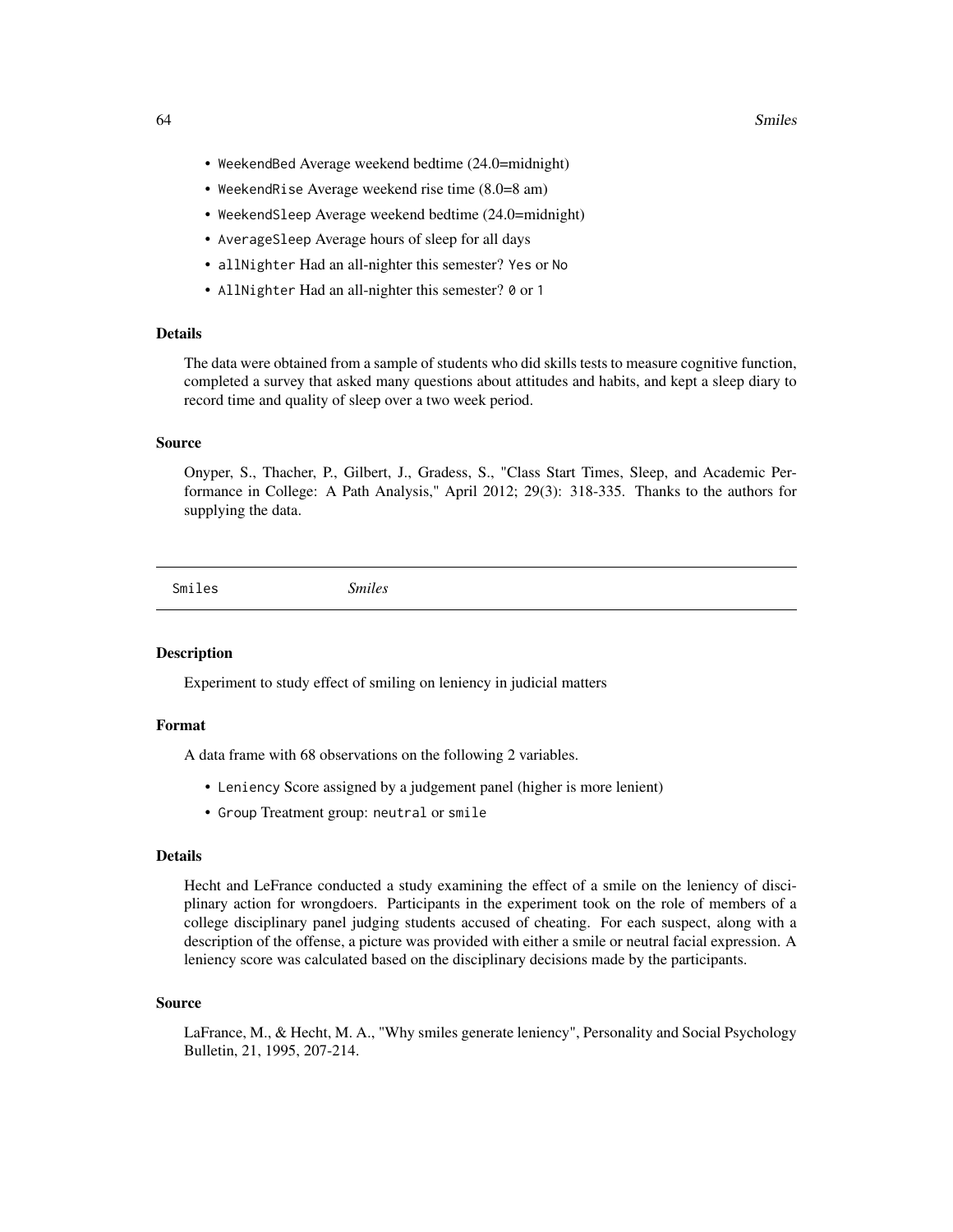## SpeedDating 65

## Examples

data(Smiles)

SpeedDating *Speed Dating*

### Description

Data from a sample of four minute speed dates.

# Format

A dataset with 276 observations on the following 22 variables.

- DecisionMale Would the male like another date? Yes or No
- DecisionM Would the male like another date? 0 or 1
- DecisionFemale Would the female like another date? Yes or No
- DecisionF Would the female like another date? 0 or 1
- LikeM How much the male likes his partner (1-10 scale)
- LikeF How much the female likes her partner (1-10 scale)
- PartnerYesM Male's estimate of chance the female wants another date (1-10 scale)
- PartnerYesF Female's estimate of chance the male wants another date (1-10 scale)
- AgeM Male's age (in years)
- AgeF Females age (in years)
- RaceM Male's race: Asian, Black, Caucasian, Latino, or Other
- RaceF Female's race: Asian, Black, Caucasian, Latino, or Other
- AttractiveM Male's rating of female's attractiveness (1-10 scale)
- AttractiveF Female's rating of male's attractiveness (1-10 scale)
- SincereM Male's rating of female's sincerity (1-10 scale)
- SincereF Female's rating of male's sincerity (1-10 scale)
- IntelligentM Male's rating of female's intelligence (1-10 scale)
- IntelligentF Female's rating of male's intelligence (1-10 scale)
- FunM Male's rating of female as fun (1-10 scale)
- FunF Female's rating of male as fun (1-10 scale)
- AmbitiousM Male's rating of female's ambition (1-10 scale)
- AmbitiousF Female's rating of male's ambition (1-10 scale)
- SharedInterestsM Male's rating of female's shared interests (1-10 scale)
- SharedInterestsF Female's rating of male's shared interests (1-10 scale)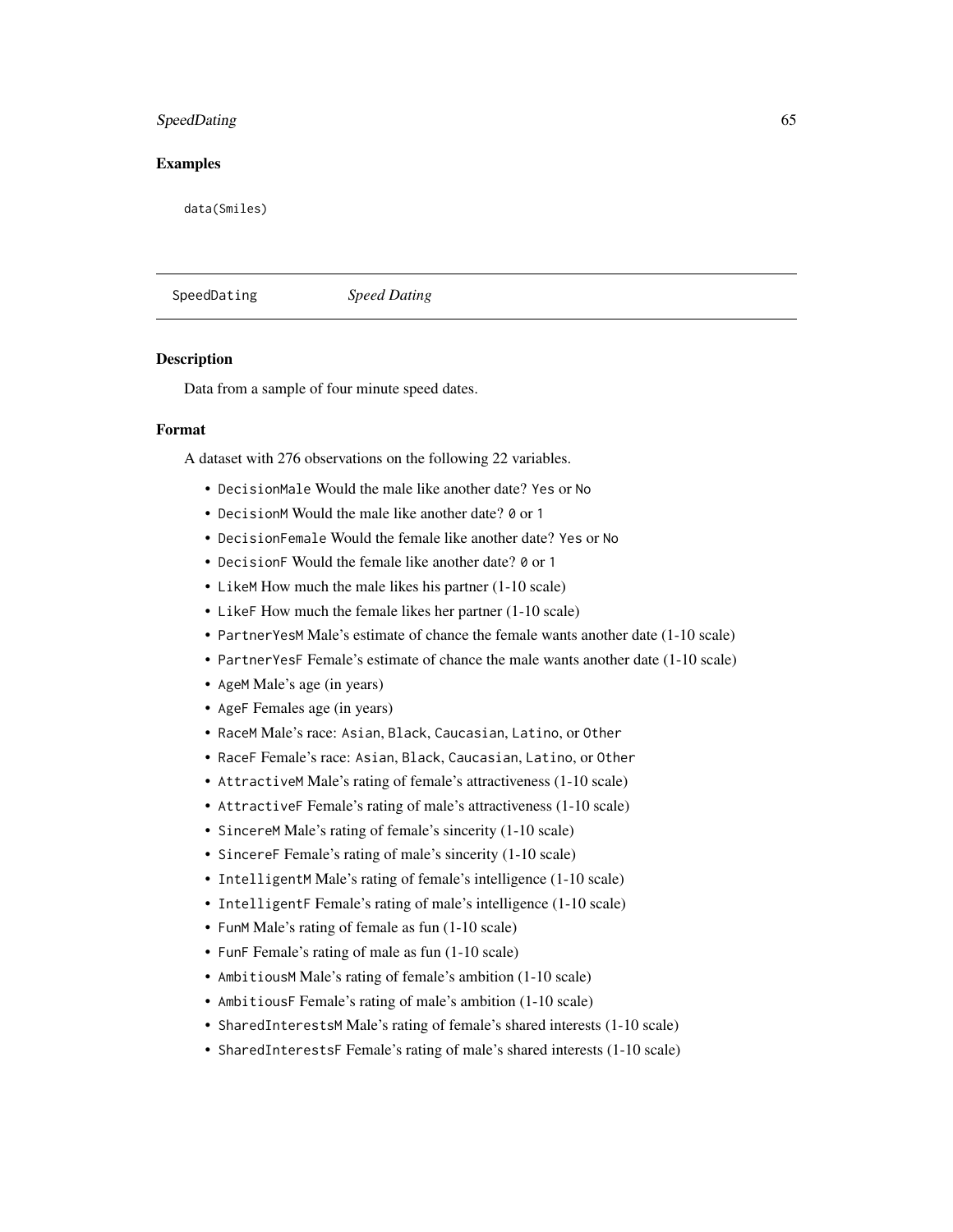# Details

Participants were students at Columbia's graduate and professional schools, recruited by mass email, posted fliers, and fliers handed out by research assistants. Each participant attended one speed dating session, in which they met with each participant of the opposite sex for four minutes. Order and session assignments were randomly determined. After each four minute "speed date," participants filled out a form rating their date on a scale of 1-10 on various attributes. Only data from the first date in each session is recorded here.

# Source

Gelman, A. and Hill, J., Data analysis using regression and multilevel/hierarchical models, Cambridge University Press: New York, 2007

StatGrades *Statistics Exam Grades*

### Description

Grades on statistics exams

#### Format

A dataset with 50 observations on the following 3 variables.

- Exam1 Score (out of 100 points) on the first exam
- Exam2 Score (out of 100 points) on the first exam
- Final Score (out of 100 points) on the final exam

## Details

Exam scores for a sample of students who completed a course using Statistics: Unlocking the Power of Data as a text. The dataset contains scores on Exam 1 (Chapters 1 to 4), Exam 2 (Chapters 5 to 8), and the Final exam (entire book).

### Source

Random selection of students in an introductory statistics course.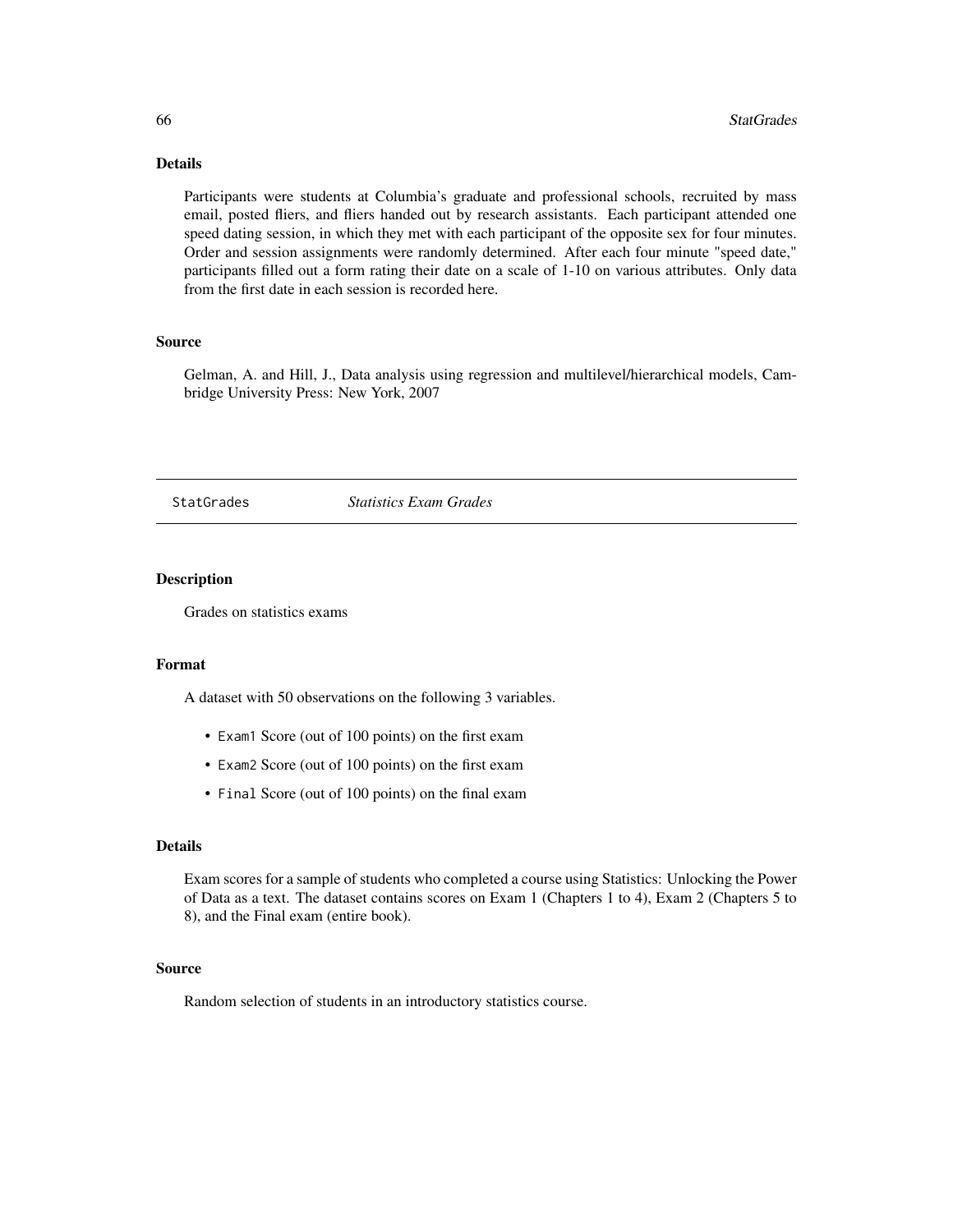Enrollments in Statistics PhD Programs

## Format

A data frame with 82 observations on the following 3 variables.

- University Name of the school
- Department Type of department: Biostatistics or Statistics
- FTGradEnrollment Full time graduate student enrollment

## Details

Graduate student enrollments in Statistics and Biostatistics departments in 2009. The list does not include combined departments of mathematics and statistics and does not include departments that did not reply to the AMS survey.

#### Source

The full list of the 82 Group IV departments was obtained at [http://www.ams.org/profession/](http://www.ams.org/profession/data/annual-survey/group_iv) [data/annual-survey/group\\_iv](http://www.ams.org/profession/data/annual-survey/group_iv). Data on enrollment were obtained primarily from Assistantships and Graduate Fellowships in the Mathematical Sciences, 2009, American Mathematical Society.

#### Examples

data(StatisticsPhD)

StockChanges *Stock Changes*

### Description

Stock price change for a smaple of stocks from the S \& P 500 (August 2-6, 2010)

#### Format

A data frame with 50 observations on the following variable.

• SPChange Change in sock price (in dollars)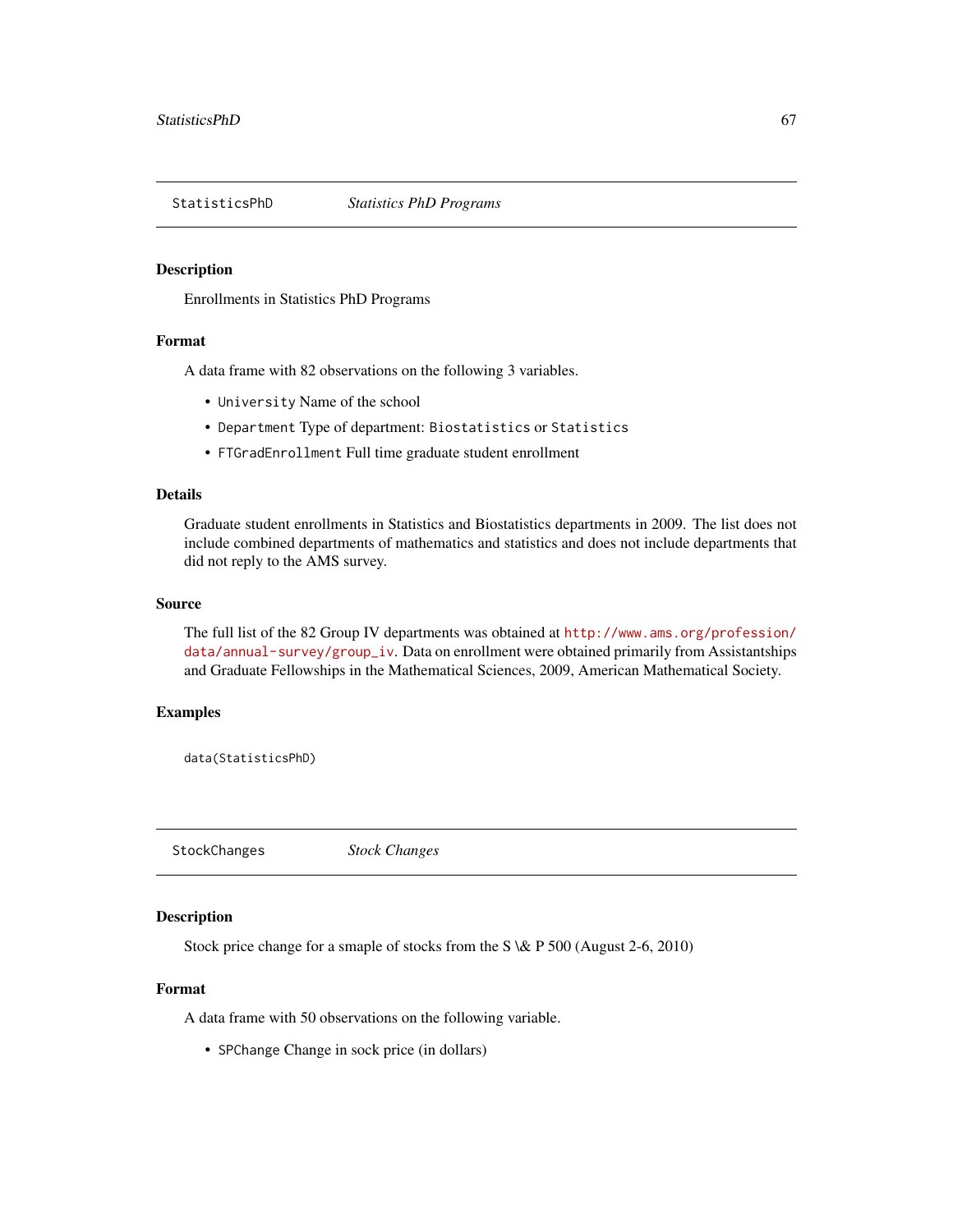# Details

A random sample of 50 companies from Standard \& Poor's index of 500 companies was selected. The change in the price of the stock (in dollars) over the 5-day period from August 2 - 6, 2010 was recorded for each company in the sample.

# Examples

data(StockChanges)

StorySpoilers *Story Spoilers*

#### **Description**

Raitngs for stories with and without spoilers

## Format

A dataset with 12 observations on the following 3 variables.

- Story ID for story
- Spoiler Average (0-10) rating for spoiler version
- Original Average (0-10) rating for original version

### Details

This study investigated whether a story spoiler that gives away the ending early diminishes suspense and hurts enjoyment? For twelve different short stories, the study's authors created a second version in which a spoiler paragraph at the beginning discussed the story and revealed the outcome. Each version of the twelve stories was read by at least 30 people and rated on a 1 to 10 scale to create an overall rating for the story, with higher ratings indicating greater enjoyment of the story. Stories 1 to 4 were ironic twist stories, stories 5 to 8 were mysteries, and stories 9 to 12 were literary stories.

#### Source

Leavitt, J. and Christenfeld, N., "Story Spoilers Don't Spoil Stories," Psychological Science, published OnlineFirst, August 12, 2011.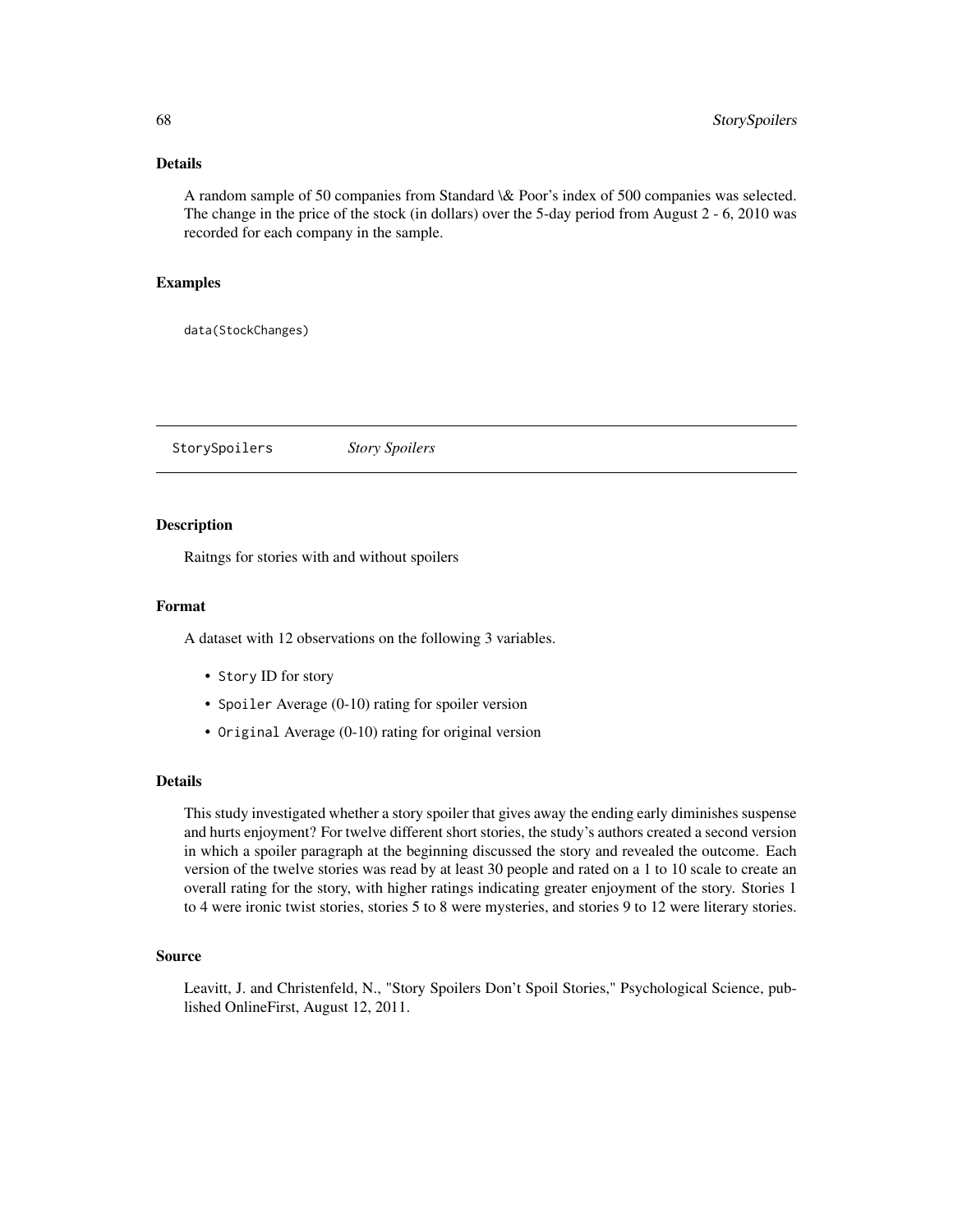StressedMice *Stressed Mice*

#### Description

Time in darkness for mice in different environments

#### Format

A data frame with 14 observations on the following 2 variables.

- Time Time spent in darkness (in seconds)
- Environment Type of environment: Enriched or Standard

## Details

In the recent study, mice were randomly assigned to either an enriched environment where there was an exercise wheel available, or a standard environment with no exercise options. After three weeks in the specified environment, for five minutes a day for two weeks, the mice were each exposed to a "mouse bully" - a mouse who was very strong, aggressive, and territorial. one measure of mouse anxiety is amount of time hiding in a dark compartment, with mice who are more anxious spending more time in darkness. The amount of time spent in darkness is recorded for each of the mice.

#### Source

Data approximated from summary statistics in: Lehmann and Herkenham, "Environmental Enrichment Confers Stress Resiliency to Social Defeat through an Infralimbic Cortex-Dependent Neuroanatomical Pathway", The Journal of Neuroscience, April 20, 2011, 31(16):61596173.

## Examples

data(StressedMice)

StudentSurvey *Student Survey Data*

### Description

Data from a survey of students in introductory statistics courses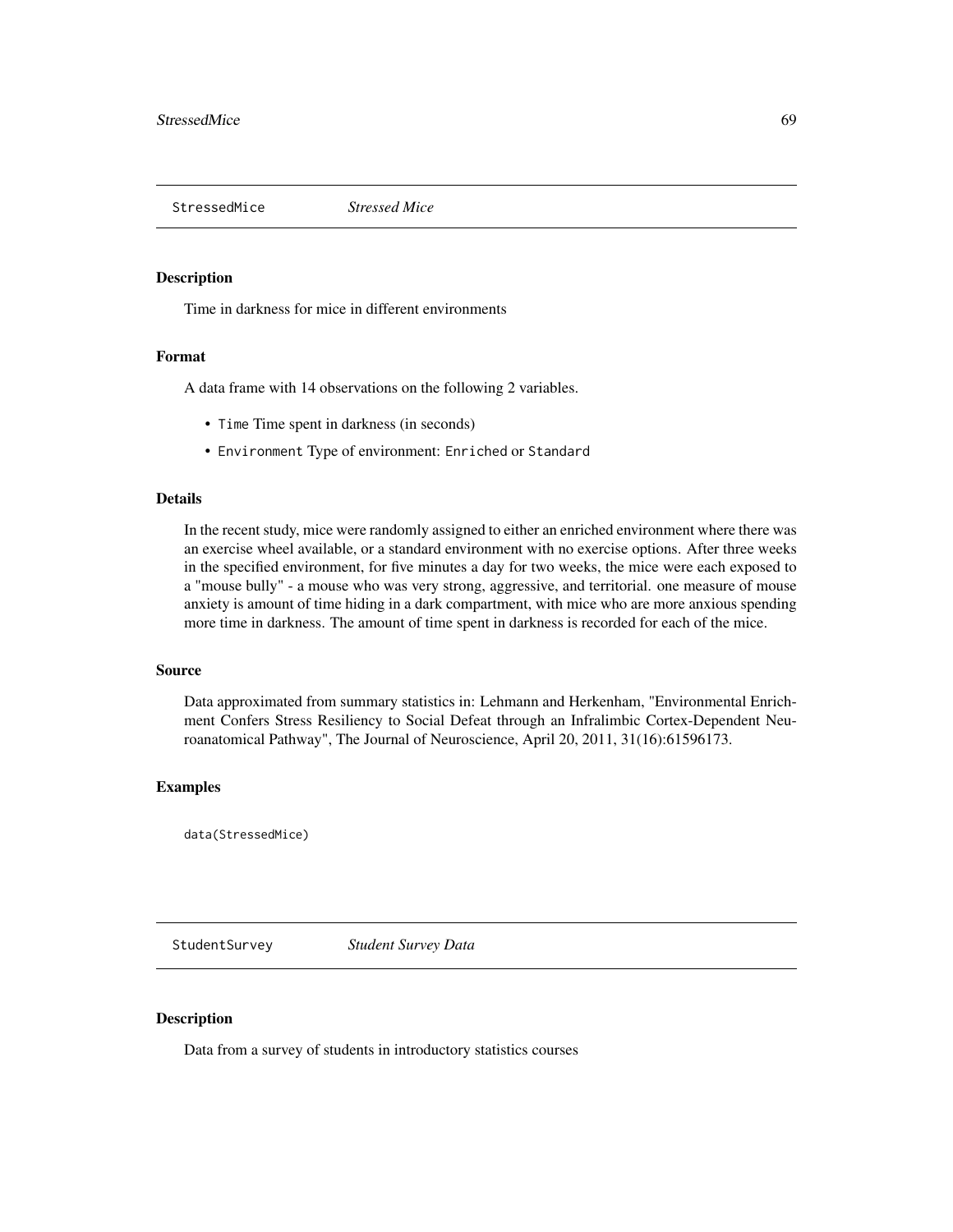# Format

A data frame with 362 observations on the following 17 variables.

- Year Year in school
- Gender Student's gender: F or M
- Smoke Smoker? No or Yes
- Award Prefered award: Academy Nobel Olympic
- HigherSAT Which SAT is higher? Math or Verbal
- Exercise Hours of exercsie per week
- TV Hours of TV viewing per week
- Height Height (in inches)
- Weight Weight (in pounds)
- Siblings Number of siblings
- BirthOrder Birth order, 1=oldest
- VerbalSAT Verbal SAT score
- MathSAT Math SAT score
- SAT Combined Verbal + Math SAT
- GPA College grade point average
- Pulse Pulse rate (beats per minute)
- Piercings Number of body piercings

# Details

Data from an in-class survey given to introductory statistics students over several years.

## Source

In-class student survey

# Examples

data(StudentSurvey)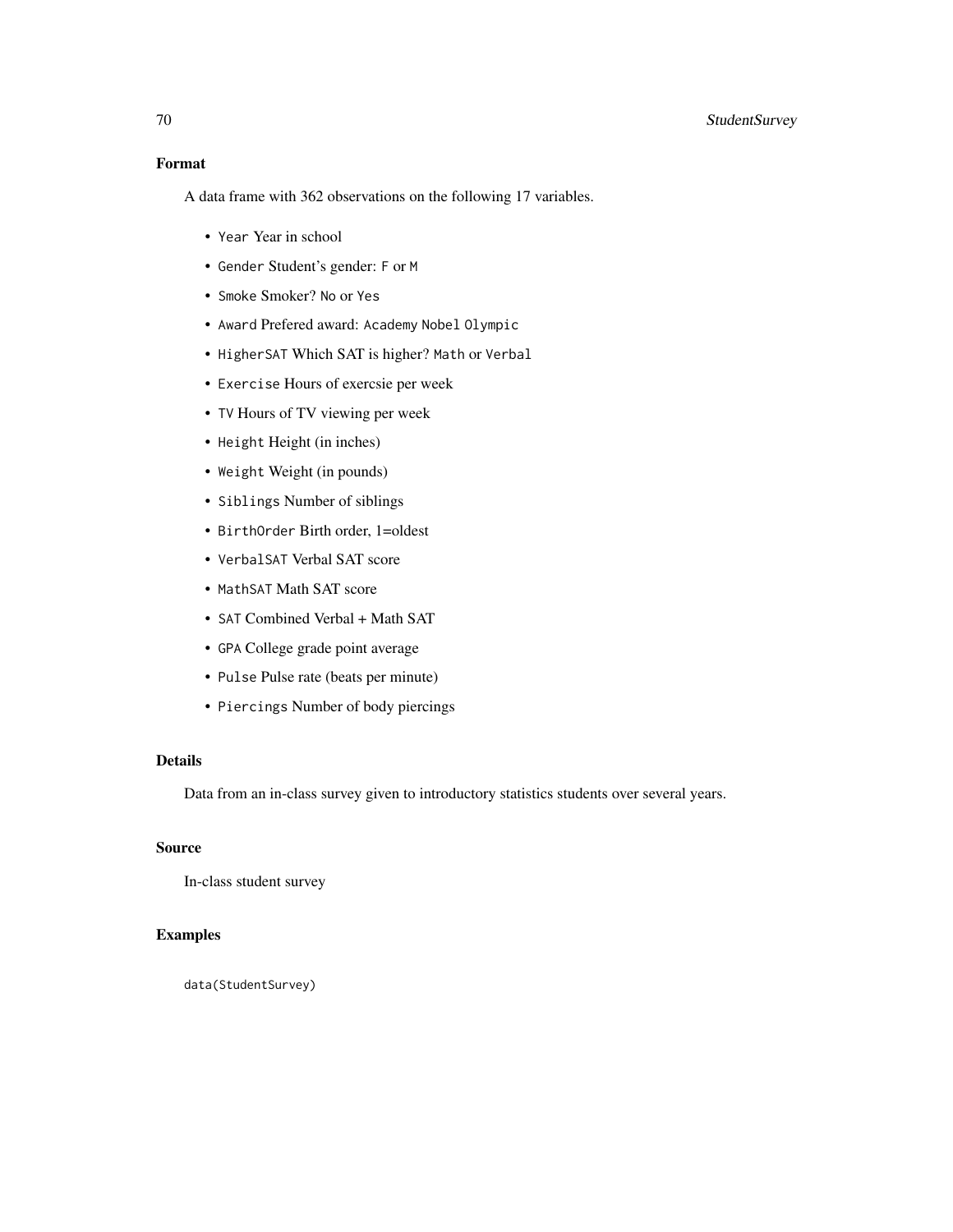TenCountries *Ten Countries*

#### Description

A subset of the ALLCountries data for a random sample of ten countries

### Format

A data frame with 10 observations on the following 4 variables.

- Country a factor with levels Armenia Bahamas Lebanon Macedonia North Korea Romania Serbia Slovenia Tunisia Uzbekistan
- Code a factor with levels ARM BHS LBN MKD PRK ROU SRB SVN TUN UZB
- Area a numeric vector
- PctRural a numeric vector

# Examples

```
data(TenCountries)
## maybe str(TenCountries) ; plot(TenCountries) ...
```
TextbookCosts *Textbook Costs*

## Description

Prices for textbooks for different courses

## Format

A data frame with 40 observations on the following 3 variables.

- Field General discipline of the course: Arts, Humanities, NaturalScience, or SocialScience
- Books Number of books requiired
- Cost Total cost (in dollars) for required books

## Details

Data are from samples of ten courses in each of four disciplines at a liberal arts college. For each course the bookstore's website lists the required texts(s) and costs. Data were collected for the Fall 2011 semester.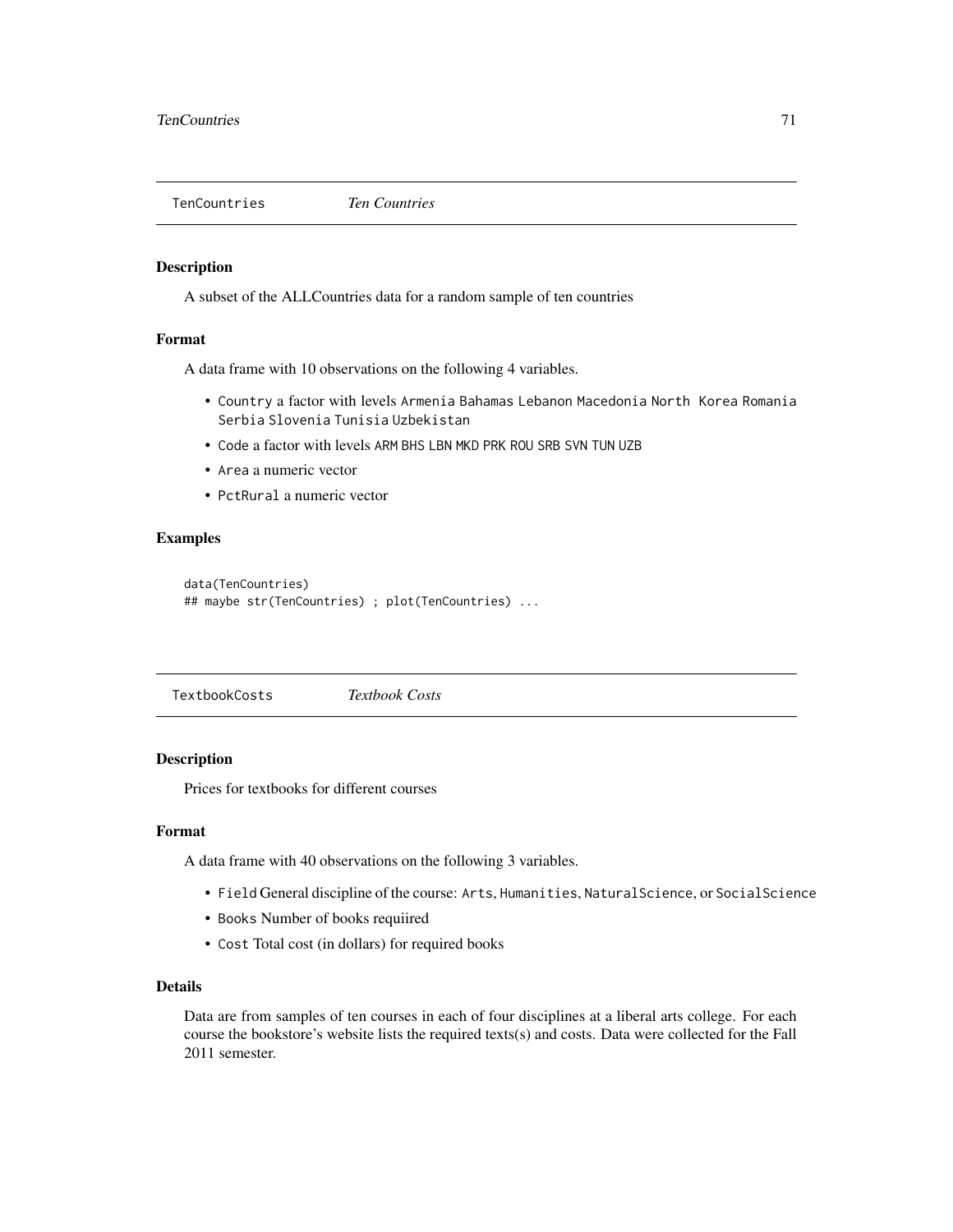## Source

Bookstore online site

# Examples

data(TextbookCosts)

ToenailArsenic *Toenail Arsenic*

# Description

Arsenic in toenails of 19 people using private wells in New Hampshire

## Format

A data frame with 19 observations on the following variable.

• Arsenic Level of arsenic found in toenails

## Details

Level of arsenic was measured in toenails of 19 subjects from New Hampshire, all with private wells as their main water source.

# Source

Adapted from Karagas, et.al.,"Toenail Samples as an Indicator of Drinking Water Arsenic Exposure", Cancer Epidemiology, Biomarkers and Prevention 1996;5:849-852.

# Examples

data(ToenailArsenic)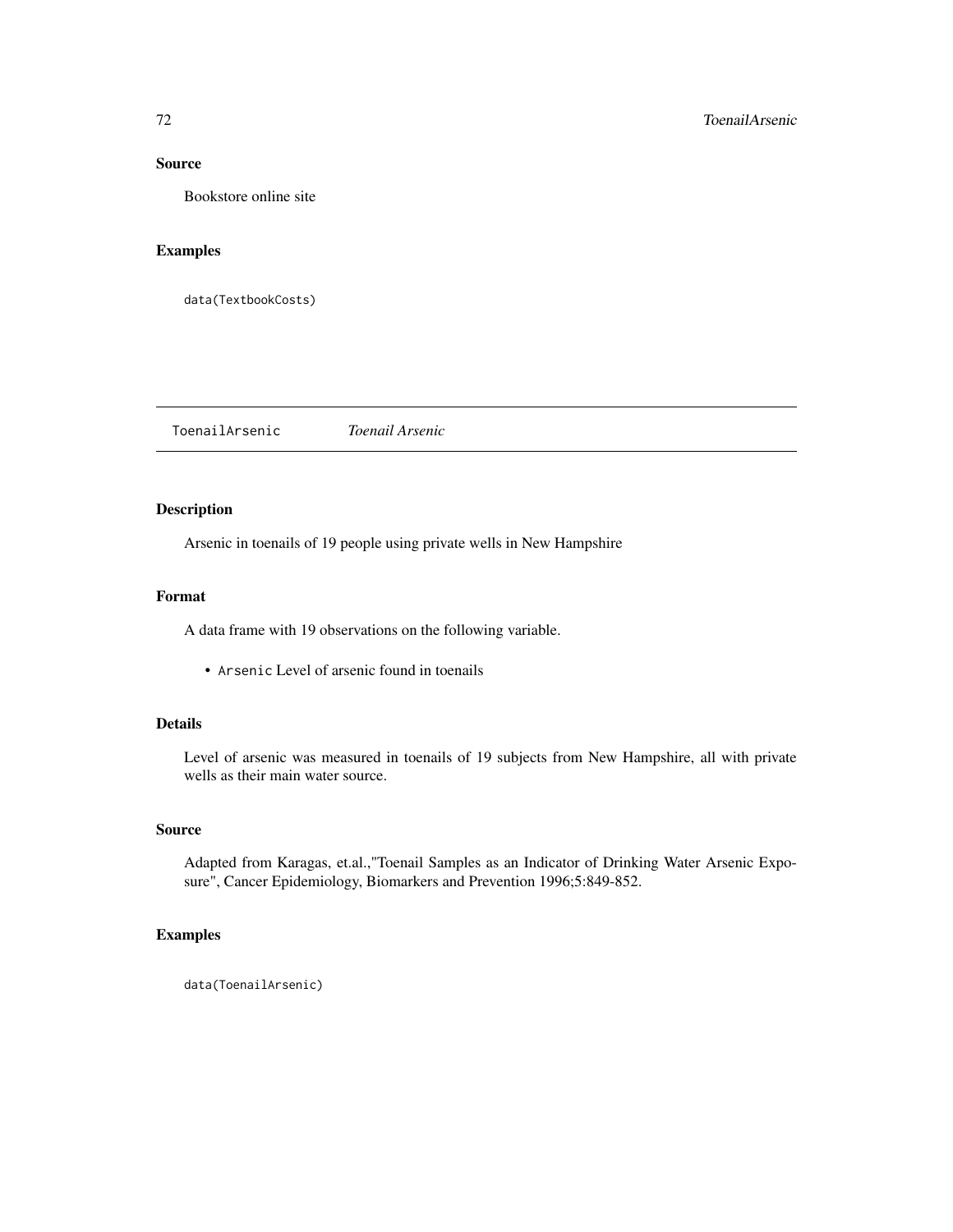<span id="page-72-0"></span>TrafficFlow *Traffic Flow*

# Description

Traffic flow times from a simulation with timed and flexible traffic lights

#### Format

A data frame with 24 observations on the following 3 variables.

- Timed Delay time (in minutes) for fixed timed lights
- Flexible Delay time (in minutes) for flexible communicating lights.
- Difference Difference (Timed-Flexible) for each simulation

# Details

Engineers in Dresden, Germany were looking at ways to improve traffic flow by enabling traffic lights to communicate information about traffic flow with nearby traffic lights. The data in show results of one experiment where they simulated buses moving along a street and recorded the delay time (in seconds) for both a fixed time and a flexible system of lights. The process was repeated under both conditions for a sample of 24 simulated scenarios.

# Source

Lammer and Helbing, "Self-Stabilizing decentralized signal control of realistic, saturated network traffic", Santa Fe Institute working paper \# 10-09-019, September 2010.

# Examples

data(TrafficFlow)

USStates *US State Data*

#### Description

Various data for all 50 US States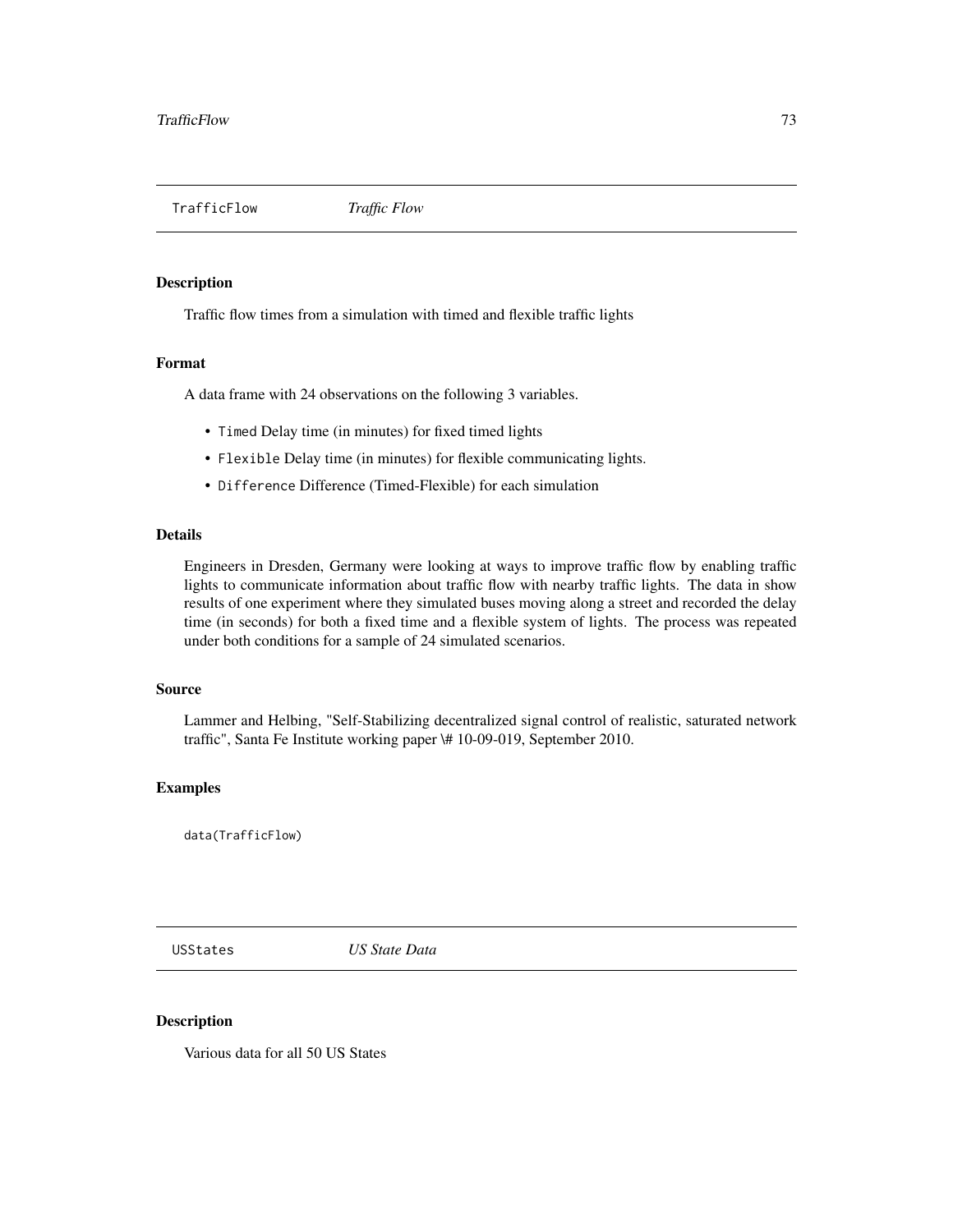# 74 USStates

# Format

A data frame with 50 observations on the following 17 variables.

- State Name of state
- HouseholdIncome Mean household income (in dollars)
- IQ Mean IQ score of residents
- McCainVote Percentage of votes for John McCain in 2008 Presidential election
- Region Area of the country: MW=Midwest, NE=Northeast, S=South, or W=West
- ObamaMcCain Which 2008 Presidential candidate won state? M=McCain or O=Obama
- Pres2008 Which 2008 Presidential candidate won state? M=McCain or O=Obama
- Population Number of residents (in millions)
- EighthGradeMath a numeric vector
- HighSchool Percentage of high school graduates
- GSP Gross State Product (dollars per capita)
- FiveVegetables Percentage of residents who eat at least five servings of fruits/vegetables per day
- Smokers Percentage of residents who smoke
- PhysicalActivity Percentage of residents who have competed in a physical activity in past month
- Obese Percentage of residents classified as obese
- College Percentage of residents with college degrees
- NonWhite Percentage of residents who are not white
- HeavyDrinkers Percentage of residents who drink heavily

# Source

Various online sources, mostly at www.census.gov

# Examples

data(USStates)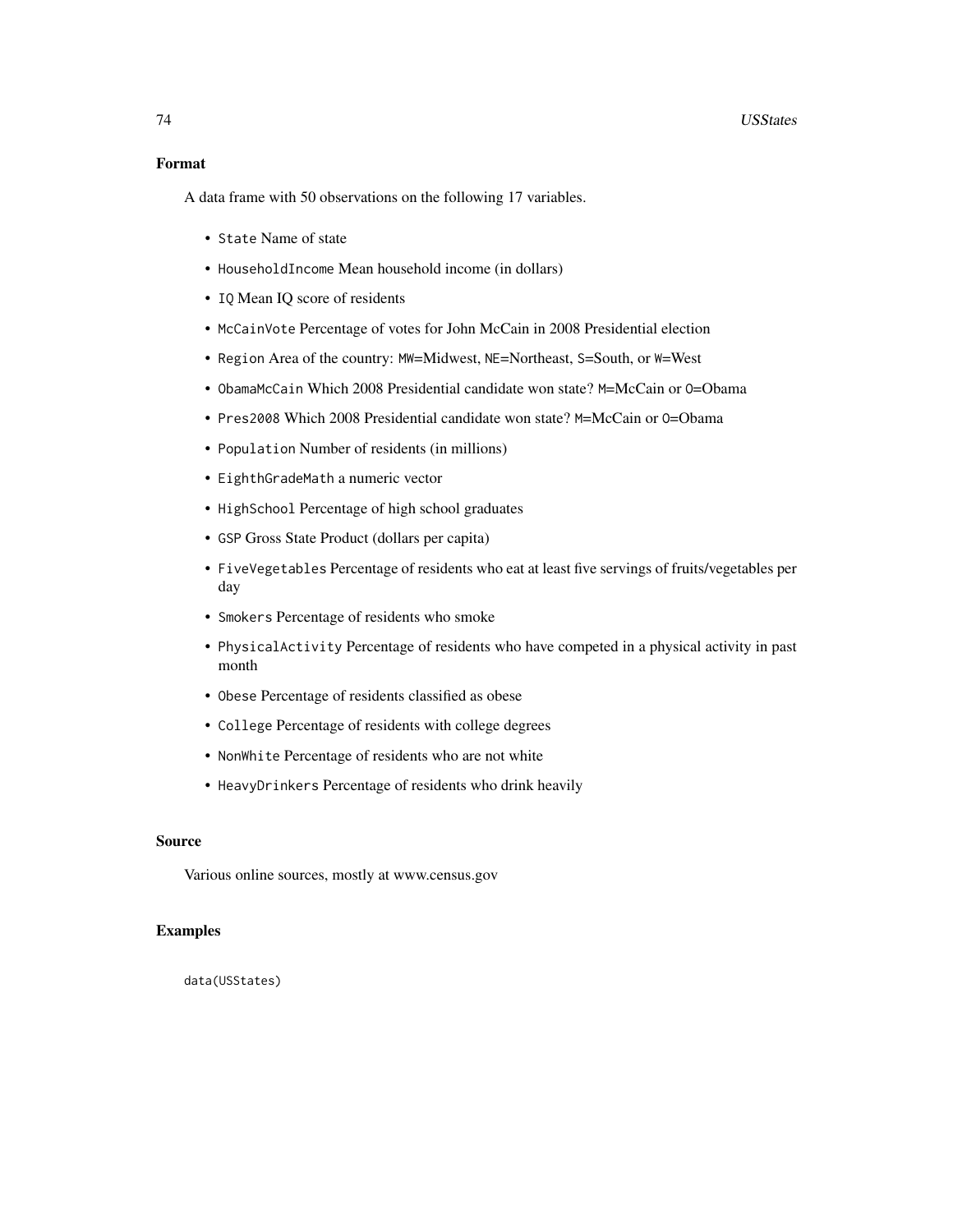<span id="page-74-0"></span>WaterStriders *Water Striders*

# Description

Mating activity for water striders

#### Format

A dataset with 10 observations on the following 3 variables.

- AggressiveMale Hyper-aggressive male in group? No or Yes
- FemalesHiding Proportion of time the female water striders were in hiding
- MatingActivity Measure of mean mating activity (higher numbers meaning more mating)

#### Details

Water striders are common bugs that skate across the surface of water. Water striders have different personalities and some of the males are hyper-aggressive, meaning they jump on and wrestle with any other water strider near them. Individually, because hyper-aggressive males are much more active, they tend to have better mating success than more inactive striders. This study examined the effect they have on a group. Four males and three females were put in each of ten pools of water. Half of the groups had a hyper-aggressive male as one of the males and half did not. The proportion of time females are in hiding was measured for each of the 10 groups, and a measure of mean mating activity was also measured with higher numbers meaning more mating.

### Source

Sih, A. and Watters, J., "The mix matters: behavioural types and group dynamics in water striders," Behaviour, 2005; 142(9-10): 1423.

WaterTaste *WaterTaste*

# **Description**

Blind taste test to compare brands of bottled water

# Format

A data frame with 100 observations on the following 10 variables.

- Gender Gender of respondent: F=Female M=Male
- Age Age (in years)
- Class Year in school F=First year J=Junior O=Other P SO=Sophomore SR=Senior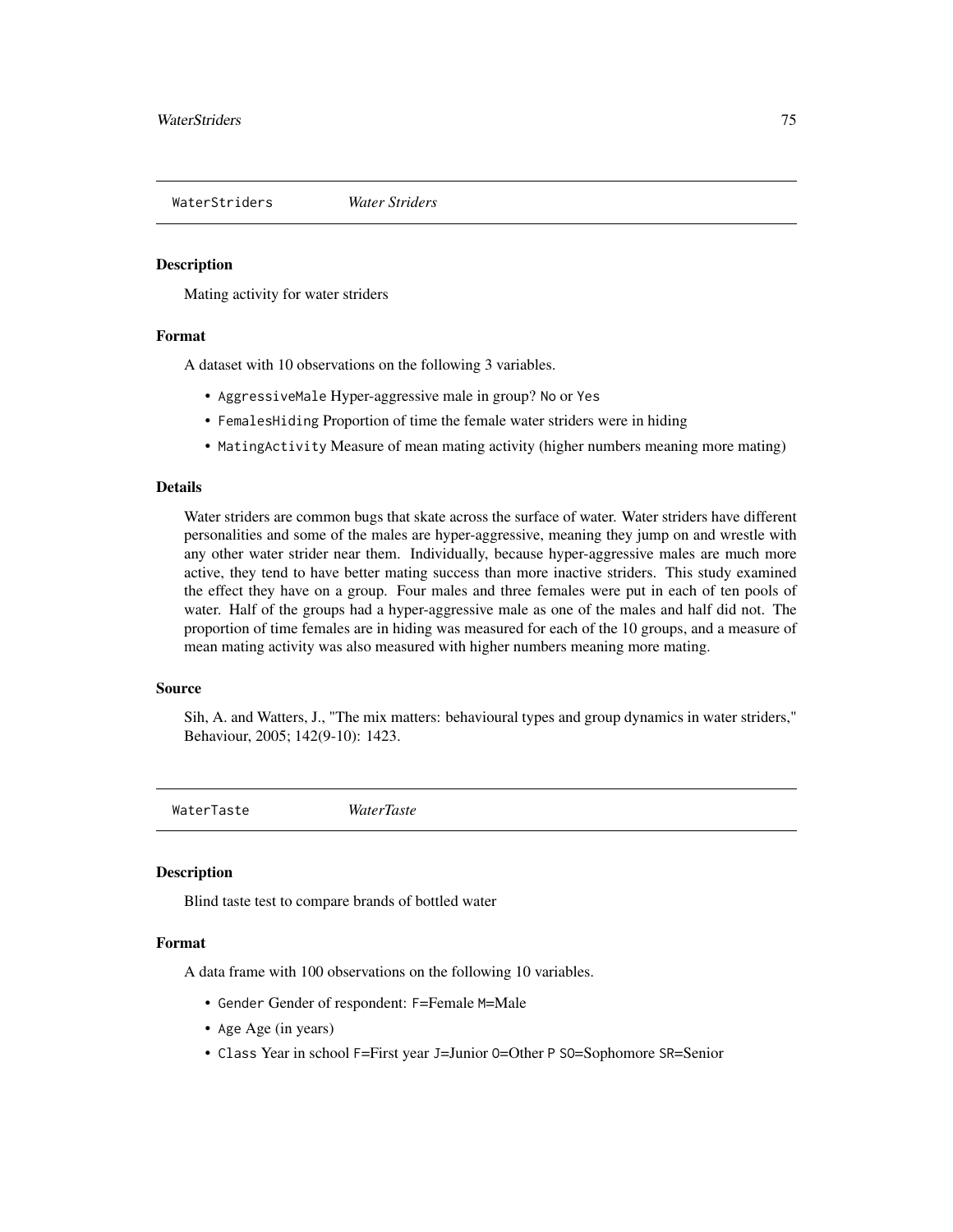- <span id="page-75-0"></span>• UsuallyDrink Usual source of drinking water: Bottled, Filtered, or Tap
- FavBotWatBrand Favorite brand of bottled water
- Preference Order of perference: A=Sams Choice, B=Aquafina, C=Fiji, and D=Tap water
- First Top choice among Aquafina, Fiji, SamsChoice, or Tap
- Second Second choice
- Third Third choice
- Fourth Fourth choice

# Details

Result from a blind taste test comparing different four different types of water (Sam's Choice, Aqufina, Fiji, and tap water). Participants rank ordered waters when presented in a random order.

# Source

"Water Taste Test Data" by M. Leigh Lunsford and Alix D. Dowling Finch in the Journal of Statistics Education (Vol 18, No, 1) 2010

# References

<http://www.amstat.org/publications/jse/v18n1/lunsford.pdf>

# Examples

data(WaterTaste)

Wetsuits *Wetsuits*

# Description

Swim velocity (for 1500 meters) with and withut wearing a wetsuit

# Format

A data frame with 12 observations on the following 4 variables.

- Wetsuit Maximum swim velocity (m/sec) when wearing a wetsuit
- NoWetsuit Maximum swim velocity (m/sec) when wearing a regular bathing suit
- Gender Gender of swimmer: F or M
- Type Type of athlete: swimmer or triathlete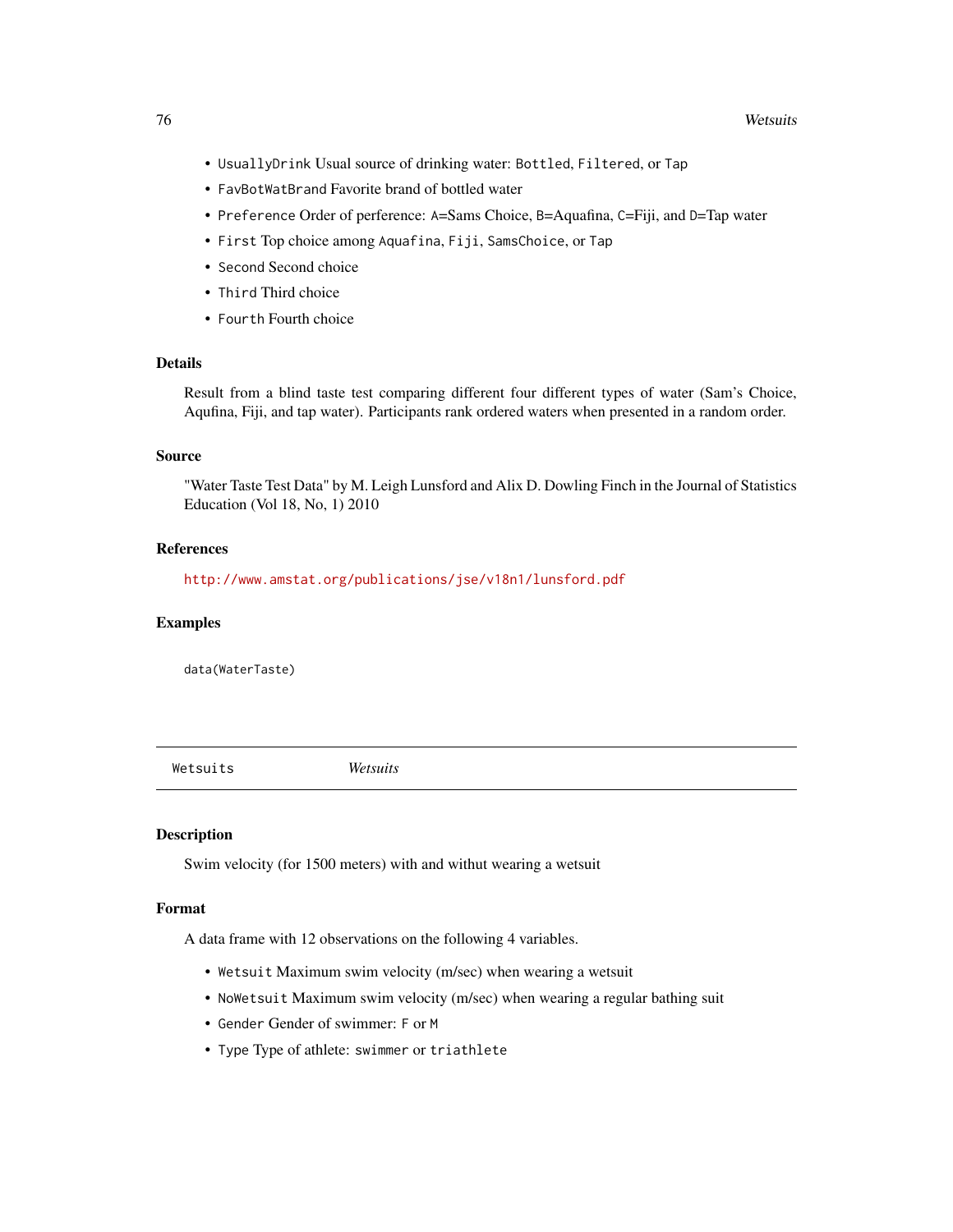# Wetsuits 77

# Details

A study tested whether wearing wetsuits influences swimming velocity. Twelve competitive swimmers and triathletes swam 1500m at maximum speed twice each; once wearing a wetsuit and once wearing a regular bathing suit. The order of the trials was randomized. Each time, the maximum velocity in meters/sec of the swimmer was recorded.

# Source

de Lucas, R.D., Balildan, P., Neiva, C.M., Greco, C.C., Denadai, B.S. (2000). "The effects of wetsuits on physiological and biomechanical indices during swimming," Journal of Science and Medicine in Sport, 3 (1): 1-8.

# Examples

data(Wetsuits)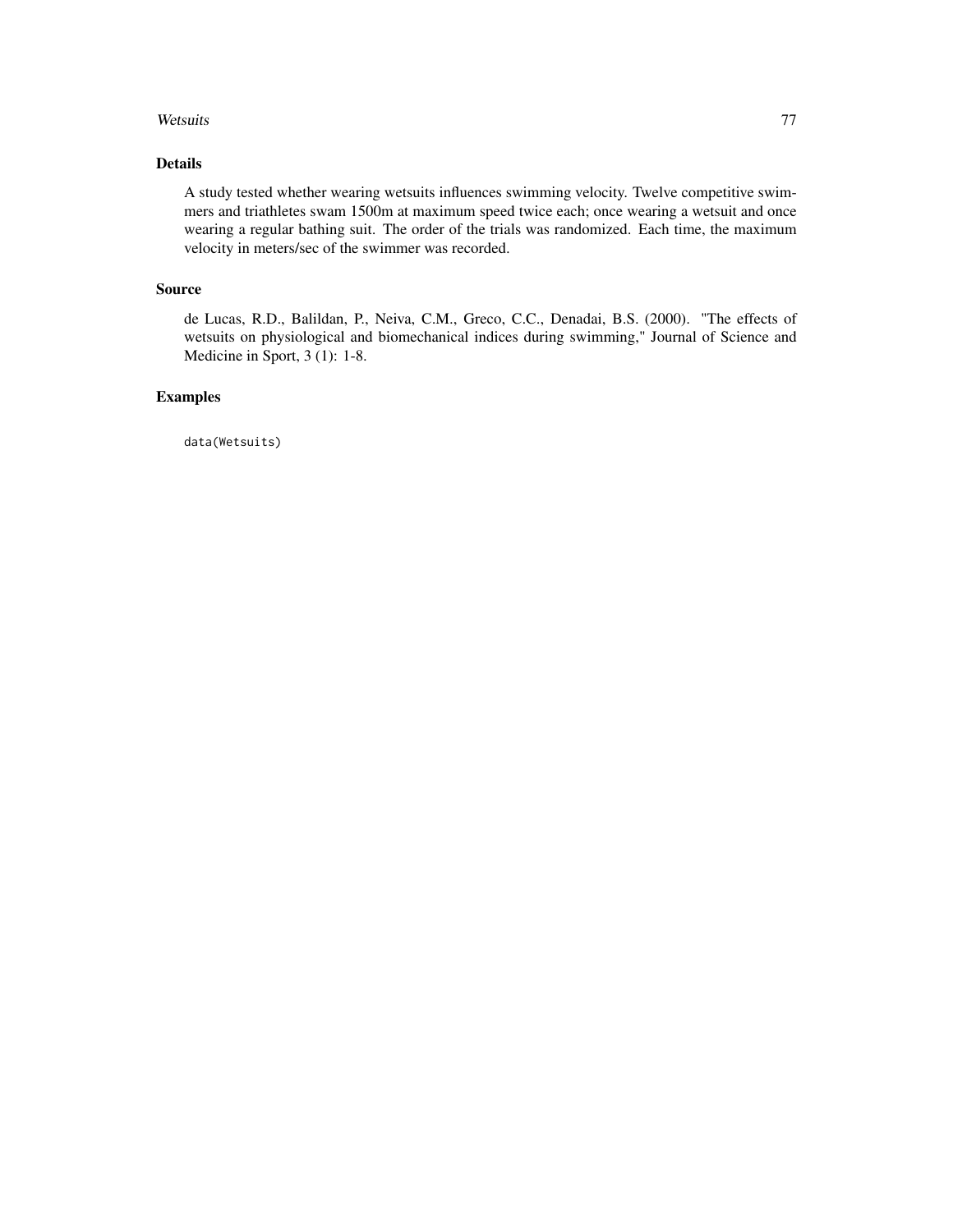# **Index**

∗Topic datasets ACS, [4](#page-3-0) AllCountries, [5](#page-4-0) APMultipleChoice, [6](#page-5-0) April14Temps, [6](#page-5-0) AtmosphericCO2, [7](#page-6-0) BaseballHits, [7](#page-6-0) BaseballTimes, [8](#page-7-0) Benford, [9](#page-8-0) BikeCommute, [9](#page-8-0) BodyFat, [10](#page-9-0) BodyTemp50, [11](#page-10-0) BootAtlantaCorr, [11](#page-10-0) CaffeineTaps, [12](#page-11-0) CAOSExam, [12](#page-11-0) Cereal, [13](#page-12-0) CocaineTreatment, [14](#page-13-0) ColaCalcium, [15](#page-14-0) CommuteAtlanta, [15](#page-14-0) CommuteStLouis, [16](#page-15-0) CompassionateRats, [17](#page-16-0) CricketChirps, [17](#page-16-0) Digits, [18](#page-17-0) DogOwner, [19](#page-18-0) ElectionMargin, [19](#page-18-0) EmployedACS, [20](#page-19-0) ExerciseHours, [21](#page-20-0) FacebookFriends, [22](#page-21-0) FatMice18, [22](#page-21-0) FishGills12, [23](#page-22-0) FishGills3, [23](#page-22-0) Flight179, [24](#page-23-0) FloridaLakes, [25](#page-24-0) GlobalInternet, [26](#page-25-0) GPAGender, [26](#page-25-0) HappyPlanetIndex, [27](#page-26-0) HockeyPenalties, [28](#page-27-0) HollywoodMovies2011, [29](#page-28-0) HomesForSale, [30](#page-29-0)

HomesForSaleCA, [30](#page-29-0) HomesForSaleCanton, [31](#page-30-0) HomesForSaleNY, [32](#page-31-0) HoneybeeCircuits, [32](#page-31-0) HoneybeeWaggle, [33](#page-32-0) HotDogs, [34](#page-33-0) ICUAdmissions, [34](#page-33-0) ImmuneTea, [36](#page-35-0) InkjetPrinters, [37](#page-36-0) LifeExpectancyVehicles, [37](#page-36-0) LightatNight, [38](#page-37-0) MalevolentUniformsNFL, [40](#page-39-0) MalevolentUniformsNHL, [40](#page-39-0) MammalLongevity, [41](#page-40-0) ManhattanApartments, [42](#page-41-0) MarriageAges, [42](#page-41-0) MentalMuscle, [43](#page-42-0) MiamiHeat, [44](#page-43-0) MindsetMatters, [45](#page-44-0) MinistersRum, [47](#page-46-0) MustangPrice, [47](#page-46-0) NBAPlayers2011, [48](#page-47-0) NBAStandings, [49](#page-48-0) NFLScores2011, [50](#page-49-0) NutritionStudy, [51](#page-50-0) OlympicMarathon, [52](#page-51-0) OttawaSenators, [53](#page-52-0) PizzaGirl, [53](#page-52-0) QuizPulse10, [54](#page-53-0) RandomP50N200, [54](#page-53-0) RestaurantTips, [55](#page-54-0) RetailSales, [56](#page-55-0) RockandRoll, [57](#page-56-0) SalaryGender, [57](#page-56-0) SampCountries, [58](#page-57-0) SandP500, [59](#page-58-0) SandwichAnts, [60](#page-59-0) SandwichAnts2, [61](#page-60-0) SkateboardPrices, [62](#page-61-0)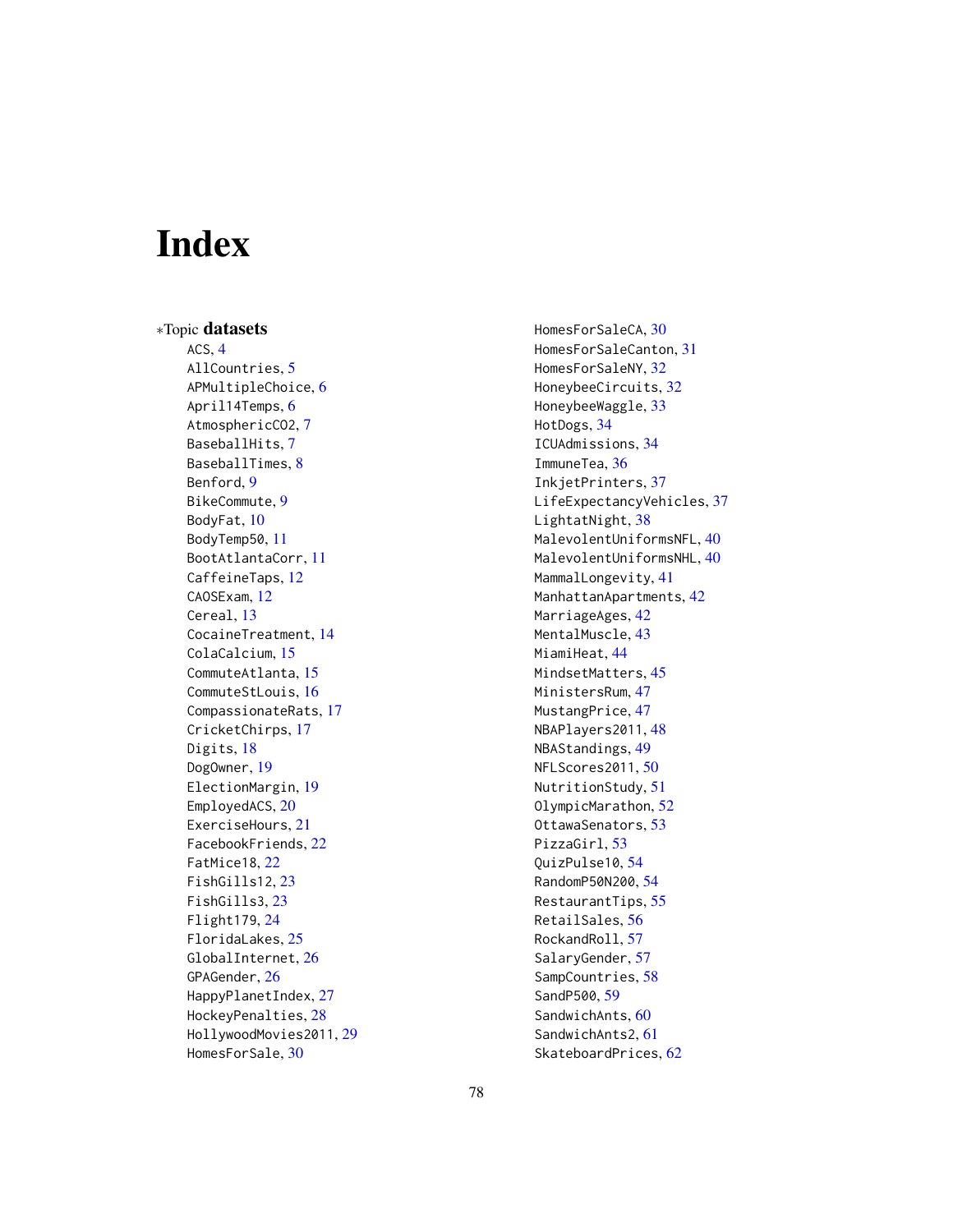#### INDEX 29

SleepCaffeine, [62](#page-61-0) SleepStudy , [63](#page-62-0) Smiles , [64](#page-63-0) SpeedDating , [65](#page-64-0) StatGrades, [66](#page-65-0) StatisticsPhD, [67](#page-66-0) StockChanges, [67](#page-66-0) StorySpoilers, [68](#page-67-0) StressedMice, [69](#page-68-0) StudentSurvey, [69](#page-68-0) TenCountries , [71](#page-70-0) TextbookCosts , [71](#page-70-0) ToenailArsenic , [72](#page-71-0) TrafficFlow , [73](#page-72-0) USStates , [73](#page-72-0) WaterStriders , [75](#page-74-0) WaterTaste, [75](#page-74-0) Wetsuits , [76](#page-75-0)

# ACS , [4](#page-3-0)

AllCountries, <mark>[5](#page-4-0)</mark> APMultipleChoice , [6](#page-5-0) April14Temps, <mark>[6](#page-5-0)</mark> AtmosphericCO2,[7](#page-6-0)

BaseballHits, [7](#page-6-0) BaseballTimes , [8](#page-7-0) Benford , [9](#page-8-0) BikeCommute , [9](#page-8-0) BodyFat , [10](#page-9-0) BodyTemp50 , [11](#page-10-0) BootAtlantaCorr , [11](#page-10-0)

CaffeineTaps, [12](#page-11-0) CAOSExam, [12](#page-11-0) Cereal, [13](#page-12-0) CocaineTreatment , [14](#page-13-0) ColaCalcium, [15](#page-14-0) CommuteAtlanta , [15](#page-14-0) CommuteStLouis , [16](#page-15-0) CompassionateRats , [17](#page-16-0) CricketChirps , [17](#page-16-0)

demo , *[39](#page-38-0)* Digits, [18](#page-17-0) DogOwner, [19](#page-18-0)

ElectionMargin , [19](#page-18-0) EmployedACS, [20](#page-19-0)

ExerciseHours, [21](#page-20-0) FacebookFriends , [22](#page-21-0) FatMice18 , [22](#page-21-0) FishGills12 , [23](#page-22-0) FishGills3 , [23](#page-22-0) Flight179 , [24](#page-23-0) FloridaLakes , [25](#page-24-0) GlobalInternet , [26](#page-25-0) GPAGender , [26](#page-25-0) HappyPlanetIndex , [27](#page-26-0) HockeyPenalties , [28](#page-27-0) HollywoodMovies2011 , [29](#page-28-0) HomesForSale, [30](#page-29-0) HomesForSaleCA, [30](#page-29-0) HomesForSaleCanton , [31](#page-30-0) HomesForSaleNY , [32](#page-31-0) HoneybeeCircuits , [32](#page-31-0) HoneybeeWaggle, [33](#page-32-0) HotDogs , [34](#page-33-0) ICUAdmissions , [34](#page-33-0) ImmuneTea, [36](#page-35-0) InkjetPrinters , [37](#page-36-0) LifeExpectancyVehicles, [37](#page-36-0)

LightatNight, [38](#page-37-0) Lock5Data *(*Lock5Data-package *)* , [4](#page-3-0) Lock5Data-package , [4](#page-3-0) locket , [39](#page-38-0)

<code>MalevolentUniformsNFL,[40](#page-39-0)</code> <code>MalevolentUniformsNHL,[40](#page-39-0)</code> MammalLongevity , [41](#page-40-0) ManhattanApartments , [42](#page-41-0) MarriageAges, [42](#page-41-0) MastersGolf, [43](#page-42-0) MentalMuscle, [43](#page-42-0) MiamiHeat, [44](#page-43-0) MindsetMatters, [45](#page-44-0) MinistersRum , [47](#page-46-0) MustangPrice, [47](#page-46-0)

NBAPlayers2011 , [48](#page-47-0) NBAStandings , [49](#page-48-0) NFLScores2011 , [50](#page-49-0) NutritionStudy , [51](#page-50-0)